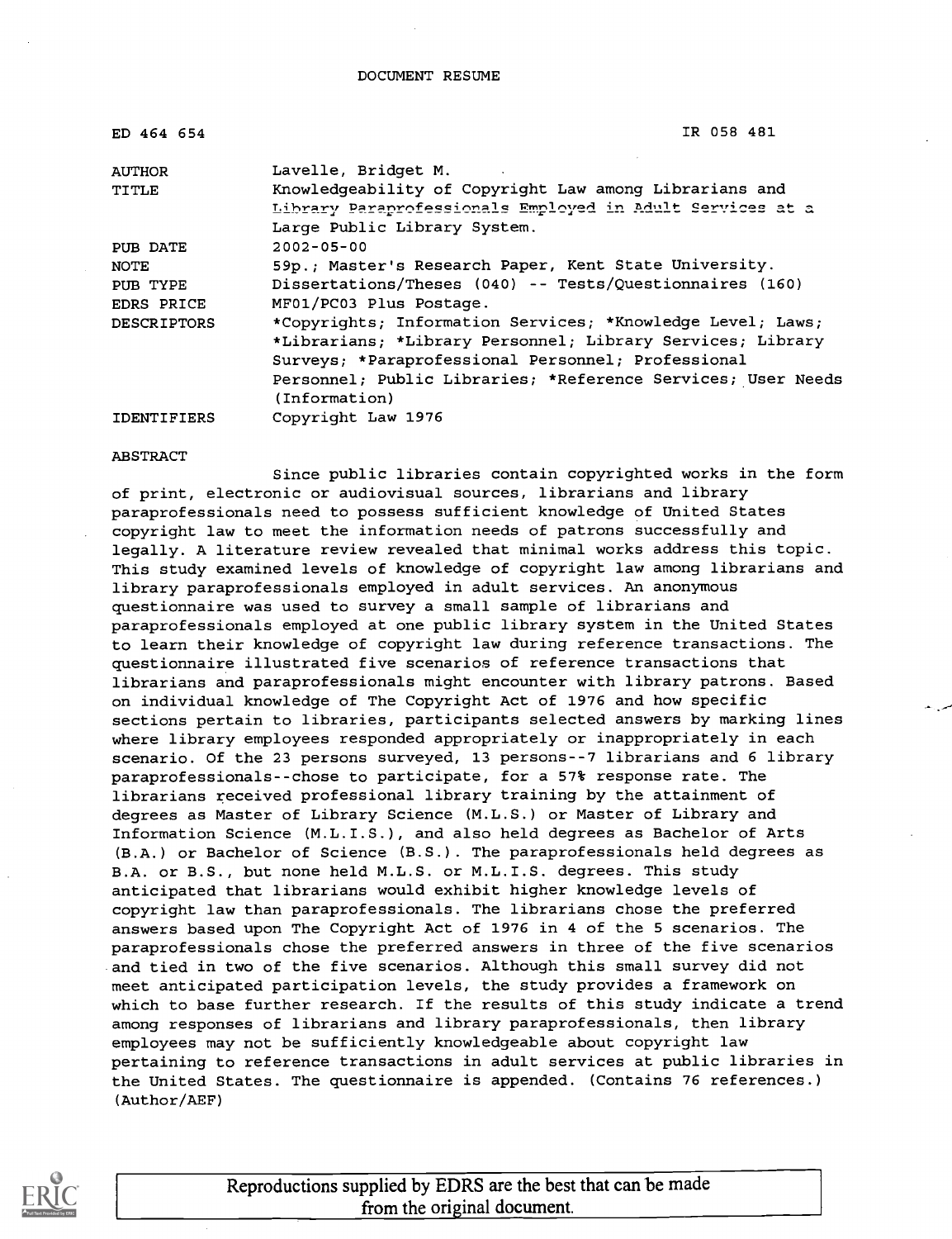## KNOWLEDGEABILITY OF COPYRIGHT LAW AMONG LIBRARIANS AND LIBRARY PARAPROFESSIONALS EMPLOYED IN ADULT SERVICES AT A LARGE PUBLIC LIBRARY SYSTEM

A Master's Research Paper submitted to the Kent State University School of Library and Information Science in partial fulfillment of the requirements for the degree of Master of Library and Information Science

PERMISSION TO REPRODUCE AND DISSEMINATE THIS MATERIAL HAS BEEN GRANTED BY

#### D.P. Wallace

TO THE EDUCATIONAL RESOURCES INFORMATION CENTER (ERIC)

1

U.S. DEPARTMENT OF EDUCATION Office of Educational Research and Improvement EDUCATIONAL RESOURCES INFORMATION

CENTER (ERIC)<br> *F* This document has been reproduced as<br>
received from the person or organization originating it.

CI Minor changes have been made to improve reproduction quality.

Points of view or opinions stated in this document do not necessarily represent official OERI position or policy.

by

Bridget M. Lavelle

May, 2002





BEST COPY AVAILABLE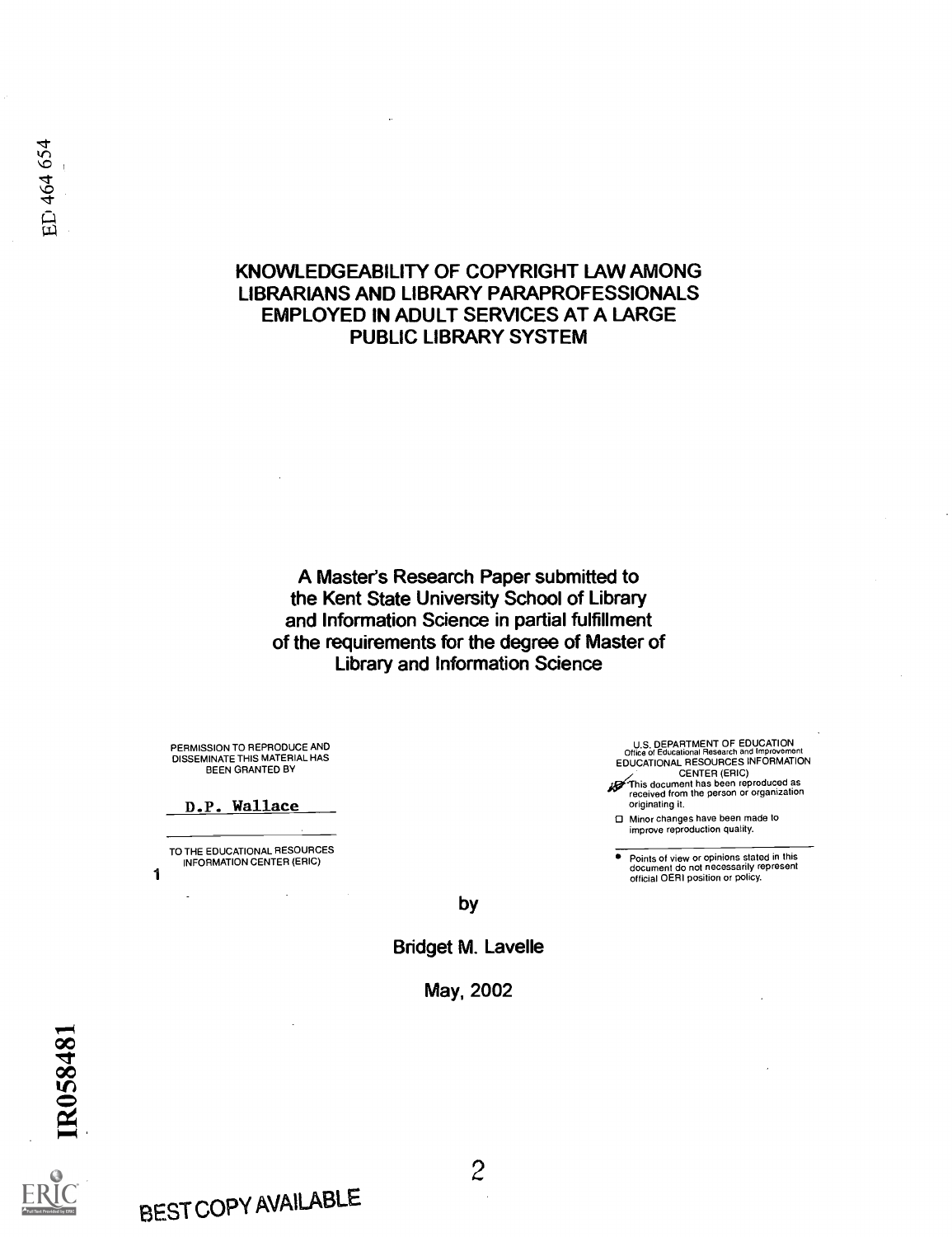Author: Bridget M. Lavelle Title: Knowledgeability of Copyright Law Among Librarians and Library Paraprofessionals Employed in Adult Services at a Public Library System Semester: Spring **Year: 2002** Adviser: Dr. Thomas J. Froehlich

### ABSTRACT

Librarians and library paraprofessionals communicate with library patrons during reference transactions to meet their information needs. Whether these information needs center on recreational or research purposes, librarians and library paraprofessionals utilize print, electronic or audiovisual sources to retrieve relevant and accurate information for library patrons. Since public libraries contain copyrighted works in the form of print, electronic or audiovisual sources, librarians and library paraprofessionals need to possess sufficient knowledge of United States copyright law to meet the information needs of library patrons successfully and legally. A literature review revealed that minimal works address this topic. While public libraries serve the needs of adults, young adults and children, this study examined the levels of knowledgeability of copyright law among librarians and library paraprofessionals employed in adult services. This study used an anonymous questionnaire to survey a small sample of librarians and library paraprofessionals employed at one large public library system in the United States to learn their knowledgeability levels of copyright law during reference transactions. The questionnaire illustrated five scenarios of reference transactions that librarians and library paraprofessionals might encounter with library patrons. Based on individual knowledge of The Copyright Act of 1976 and how specific sections pertain to libraries, participants selected answers by marking lines where library employees responded appropriately or inappropriately in each scenario. Of the twenty-three persons surveyed, thirteen persons, composed of seven librarians and six library paraprofessionals, chose to participate. The response rate equaled fifty-seven percent. While no respondents held degrees as Juris Doctor (J.D.), the librarians received professional library training by the attainment of degrees as Master of Library Science (M.L.S.) or Master of Library and Information Science (M.L.I.S.). In addition to M.L.S. or M.L.I.S. degrees, these librarians held degrees as Bachelor of Arts (B.A.) or Bachelor of Science (B.S.). The library nonprofessionals held degrees as Bachelor of Arts (B.A.) or Bachelor of Science (B.S.), but none held M.L.S. or M.L.I.S. degrees. This study anticipated that librarians would exhibit higher knowledgeability levels of copyright law than library paraprofessionals. The librarians chose the preferred answers based upon The Copyright Act of 1976 in four of the five scenarios. The library paraprofessionals chose the preferred answers in three of the five scenarios. The six library paraprofessionals tied in two of the five scenarios. Although the results of this small survey did not meet anticipated participation levels, this study provides a framework for which to base further research using an extensive study on this topic. If the results of this study indicate a trend among responses of librarians and library paraprofessionals, then library employees may not be sufficiently knowledgeable about copyright law pertaining to reference transactions in adult services at public libraries in the United States.

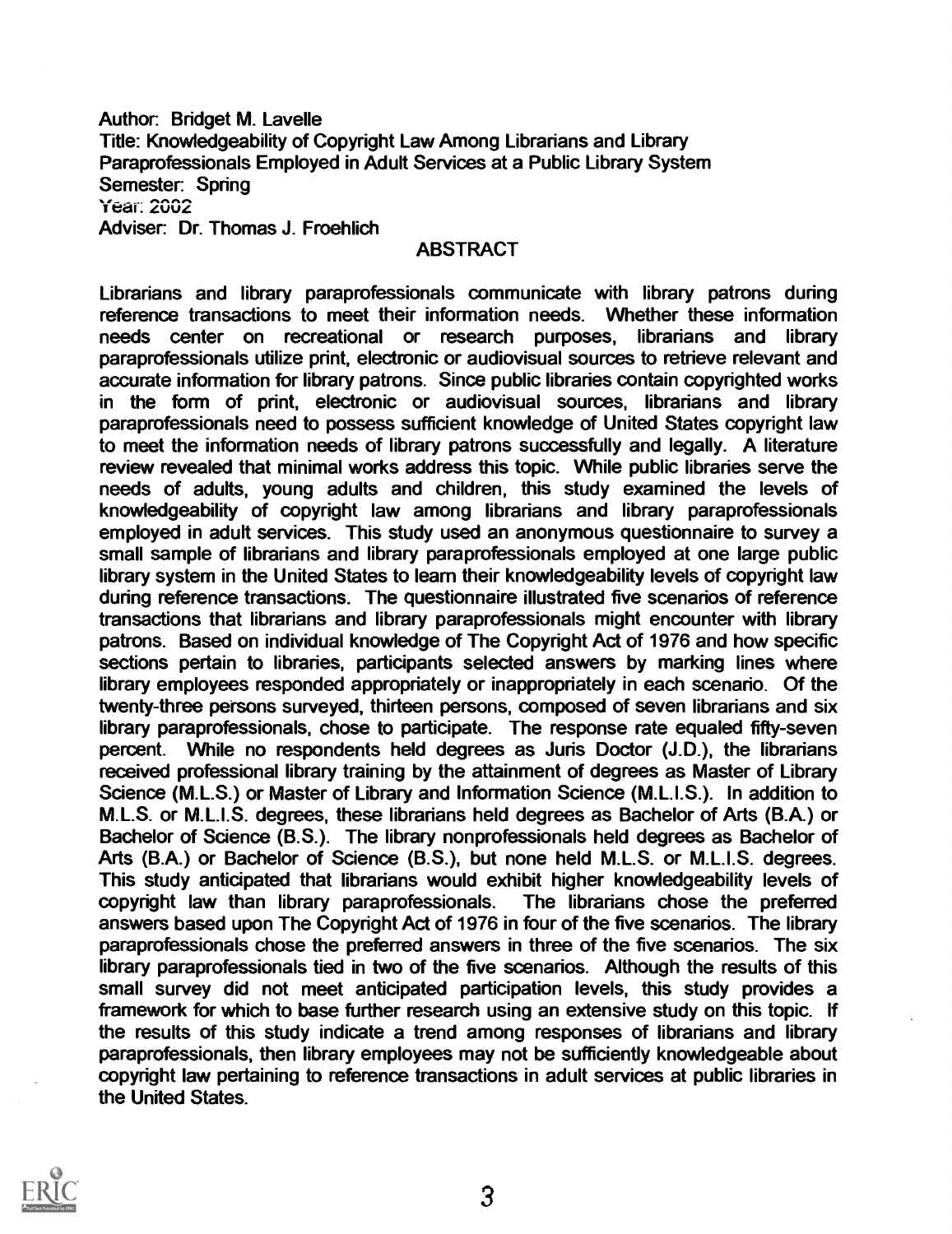Master's Research Paper by

Bridget M. Lavelle

B.A., John Carroll University, 1993

M.L.I.S., Kent State University, 2002

Approved by

Adviser Thomas d. Froghlich Date May 15, 2002



 $\hat{\mathcal{A}}$ 

 $\hat{\mathbf{y}}$ 

 $\ddot{\phantom{0}}$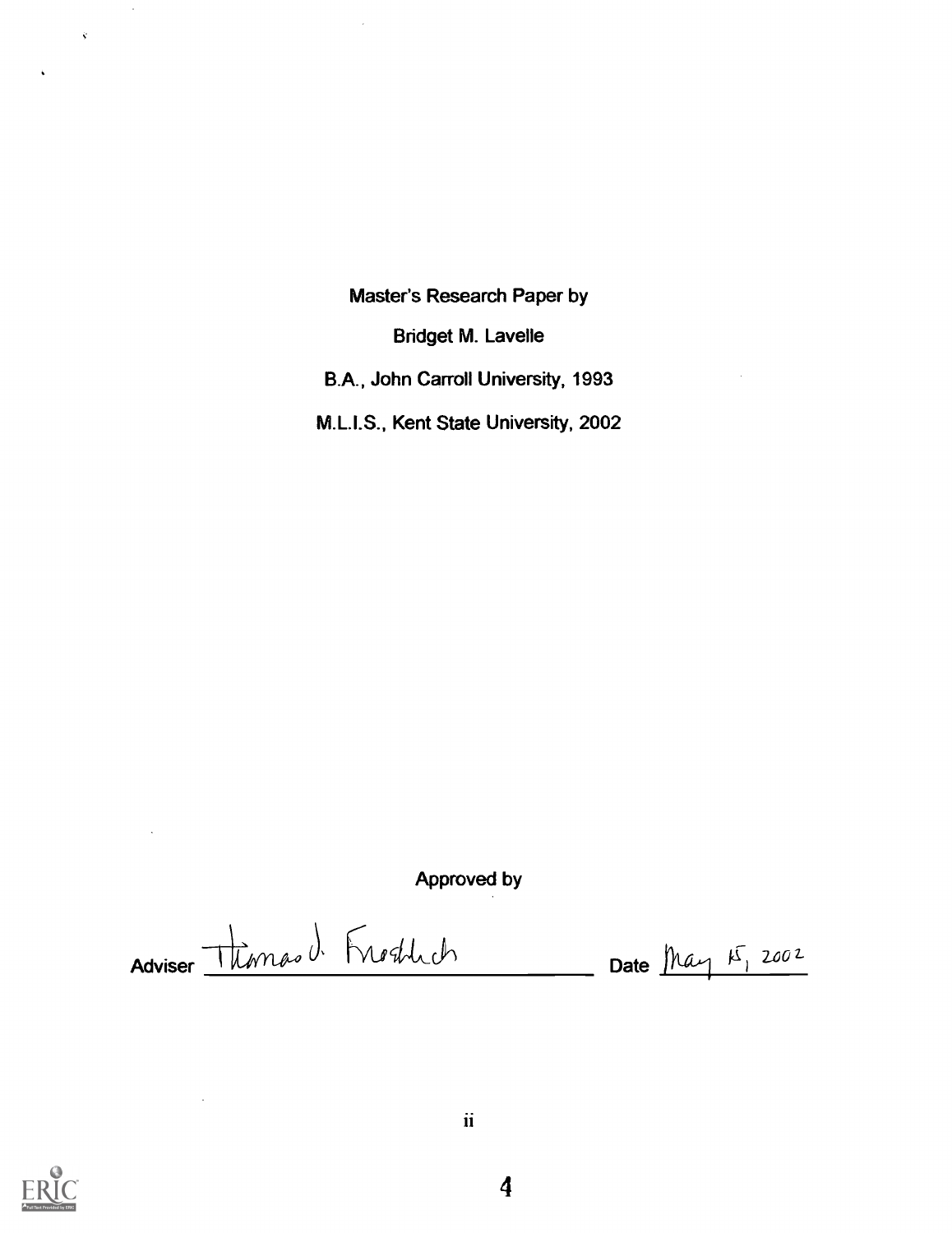## **CONTENTS**

 $\ddot{\phantom{a}}$ 

 $\ddot{\phantom{a}}$ 

 $\hat{\mathcal{A}}$ 



 $\sim$ 

 $\mathcal{A}^{\mathcal{A}}$ 

 $\hat{\mathbf{v}}$ 

 $\hat{\mathbf{v}}$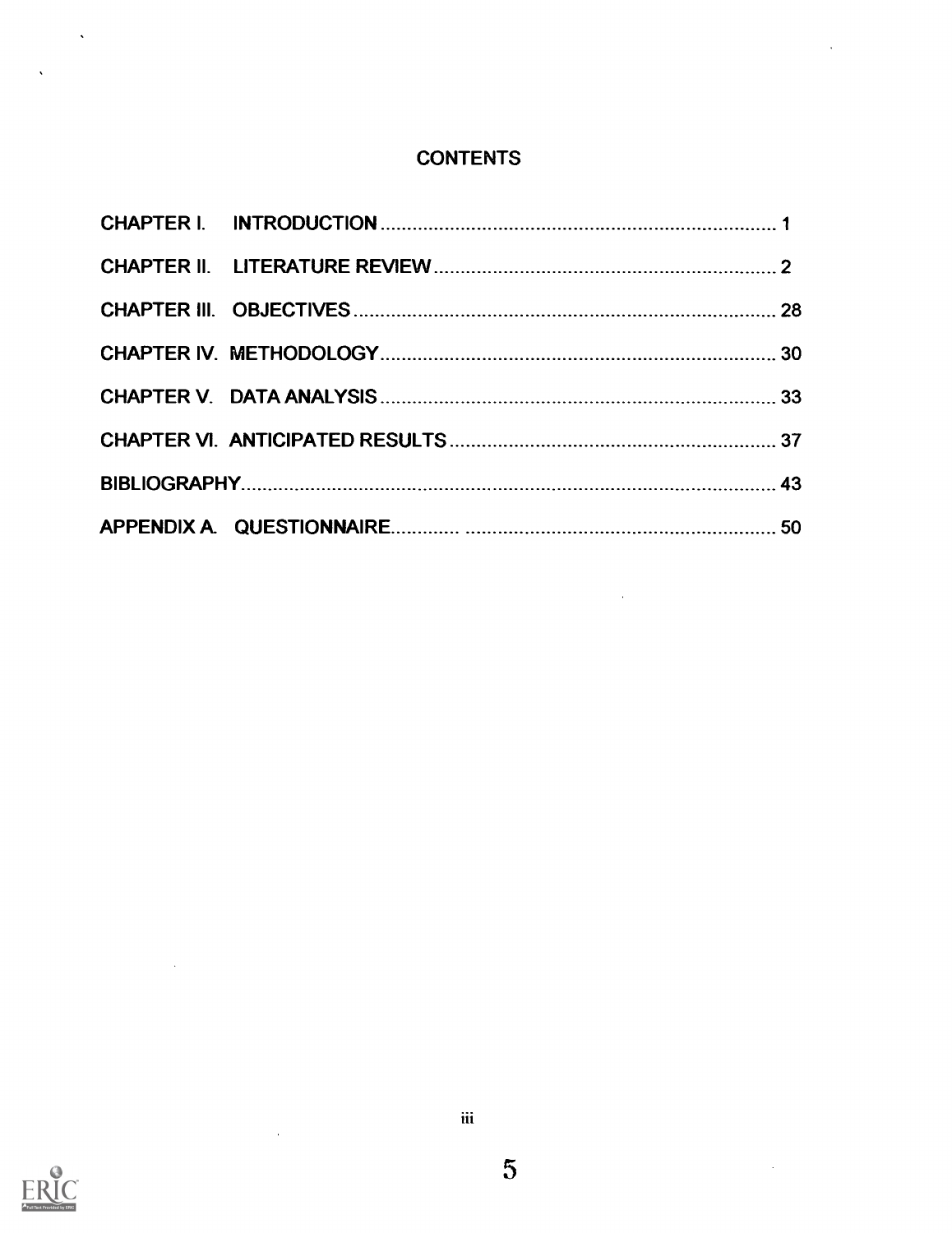#### CHAPTER I

#### **INTRODUCTION**

In public libraries in the United States, librarians and library paraprofessionals communicate with library patrons during reference transactions to meet their information needs. Whether these information needs center on recreational or research purposes, librarians and library paraprofessionals utilize print, electronic or audiovisual sources to retrieve relevant and accurate information for library patrons. Since public libraries contain copyrighted works in the form of print, electronic or audiovisual, librarians and library paraprofessionals need to possess adequate knowledge of United States copyright laws to meet the information needs of library patrons successfully and legally. Do public libraries define standards of knowledgeability of copyright law for its librarians and library paraprofessionals? Do public libraries, librarians and library paraprofessionals keep current of changes in copyright law or pending developments? How do public libraries, librarians and library paraprofessionals stay informed of these changes? Do librarians and library paraprofessionals knowingly or unknowingly violate United States copyright law by infringing on the rights of copyright holders during reference transactions with library patrons in public libraries? While public libraries serve the needs of adults, young adults and children, this study examines the levels of knowledgeability of copyright law among librarians and library paraprofessionals.



6

 $\mathbf{I}$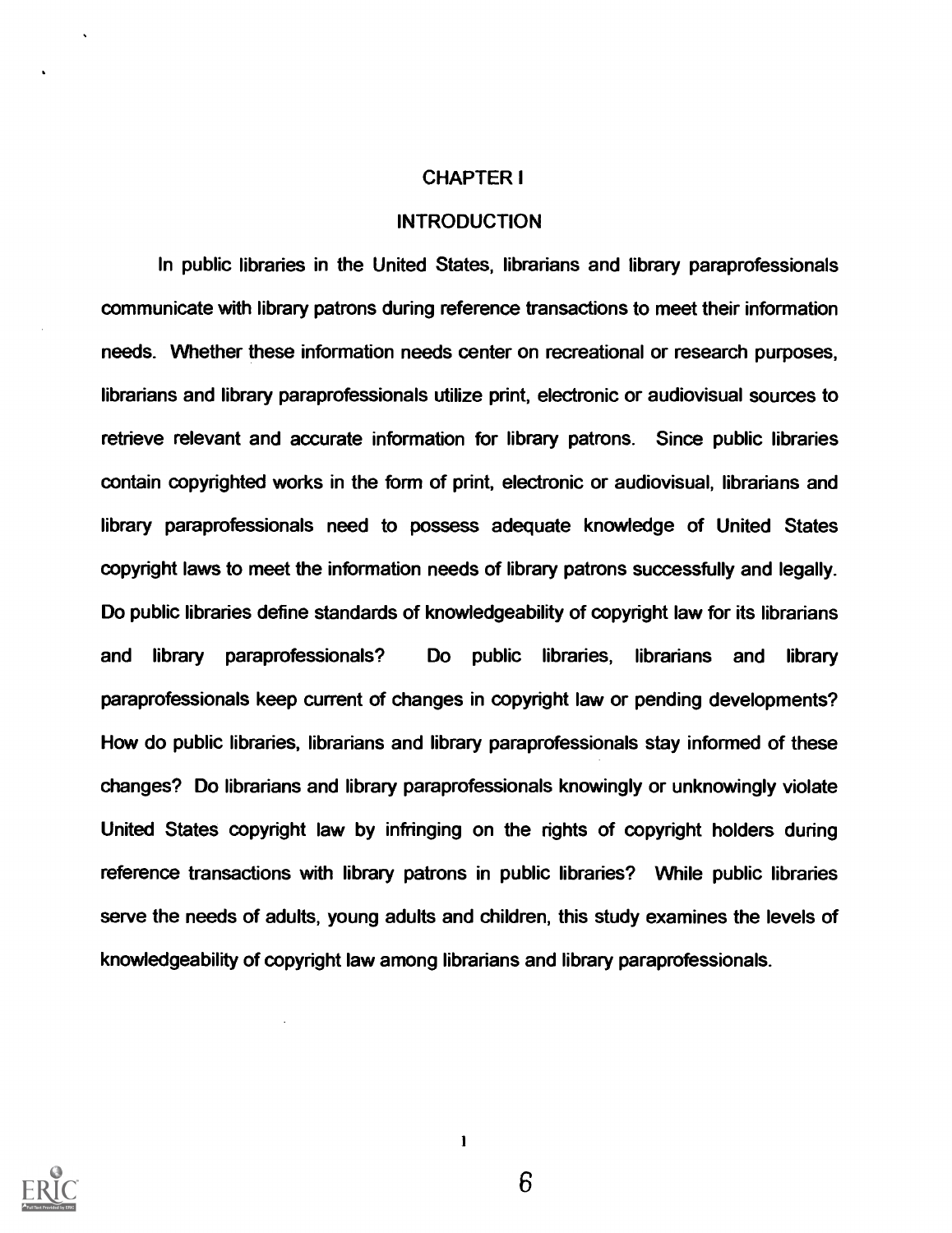#### CHAPTER !!

#### LITERATURE REVIEW

Within the professional literature in the field of library and information science, numerous works explain copyright law, the sections of copyright law pertaining to libraries and library employees, the history of copyright law, the penalties for copyright infringement and the procedures to obtain copyright protection. Within these works, the authors provide examples of academic librarians and library paraprofessionals employed in academic libraries, special librarians and library paraprofessionals employed in special libraries and school librarians and library paraprofessionals employed in school libraries. In these examples, topics may range from reserve collections at academic libraries to current awareness services at corporate or scientific libraries to classroom instruction for teachers and library staff at school libraries. The examples for academic, special and school libraries outnumber the examples for public libraries. Few works address the issue of knowledgeability of copyright law for librarians and library paraprofessionals employed in public libraries.

While works stress the importance of librarians and library paraprofessionals to stay knowledgeable of copyright law, these works appear to lack studies that measure of the copyright law knowledgeability levels of librarians and library paraprofessionals, who work in adult services in public libraries and typically do not hold law degrees. These works do not indicate knowledgeability levels reflect uniformity or disagreement on the application of copyright law in library policies for public libraries. The literature



7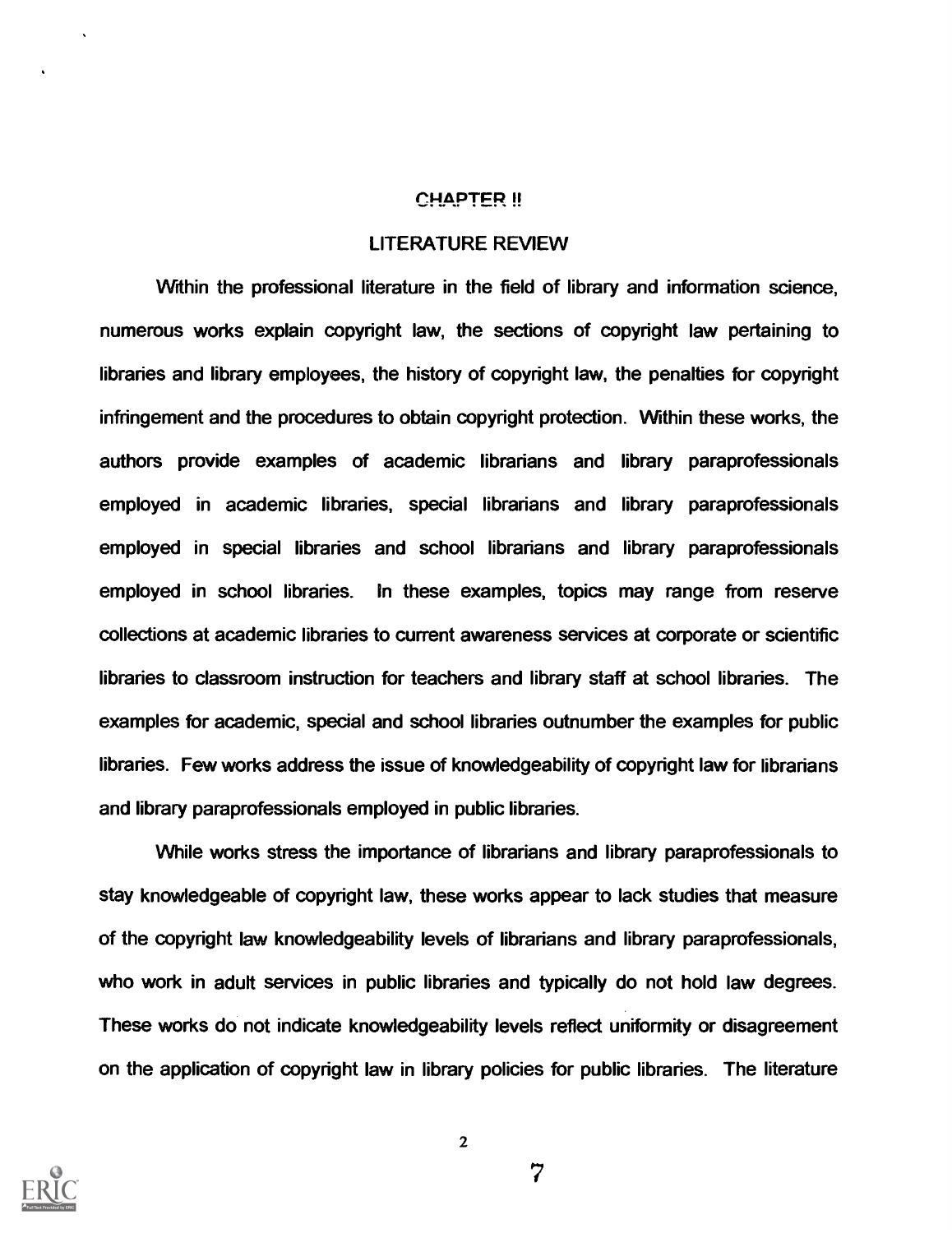review on the topic of the knowledgeability levels of copyright law among librarians and library paraprofessionals employed in public libraries presents a condensation of the history of copyright legislation, definitions of copyright, key points expressed by numerous authors on copyright law with emphasis on The Copyright Act of 1976, recent legislative activity surrounding copyright law in the United States, an examination of the works of four authors who address copyright law and public libraries, and suggestions to base future research on this topic.

In order to increase the knowledgeability levels of copyright law among librarians and library paraprofessionals in public libraries, a summary on of the history of copyright legislation provides a background to understand how these pieces of legislation enable libraries to operate. Several authors in the field of library and information science identify important dates and legislation in the history of copyright law. Jay Althouse points to the passage of laws in sixteenth and seventeenth century in England that shaped the formation of copyright law in the United States. When Johann Gutenberg invented the moveable type printing press, public access to printed works multiplied. The creation of libraries and national libraries proliferated.' When printers cheated authors and printers produced works containing criticism of the King of England, the British Parliament responded by passing The Licensing Act in 1556.<sup>2</sup> Although



<sup>&</sup>lt;sup>1</sup> Arlene Bielefield and Lawrence Cheeseman, Libraries & Copyright Law, Libraries & Law Series (New York: Neal-Schuman Publishers, Inc., 1993), 24.

<sup>&</sup>lt;sup>2</sup> Jay Althouse, *Copyright: The Complete Guide for Music Educators* (East Stroudsburg, PA: Music in Action, 1984), 12-13.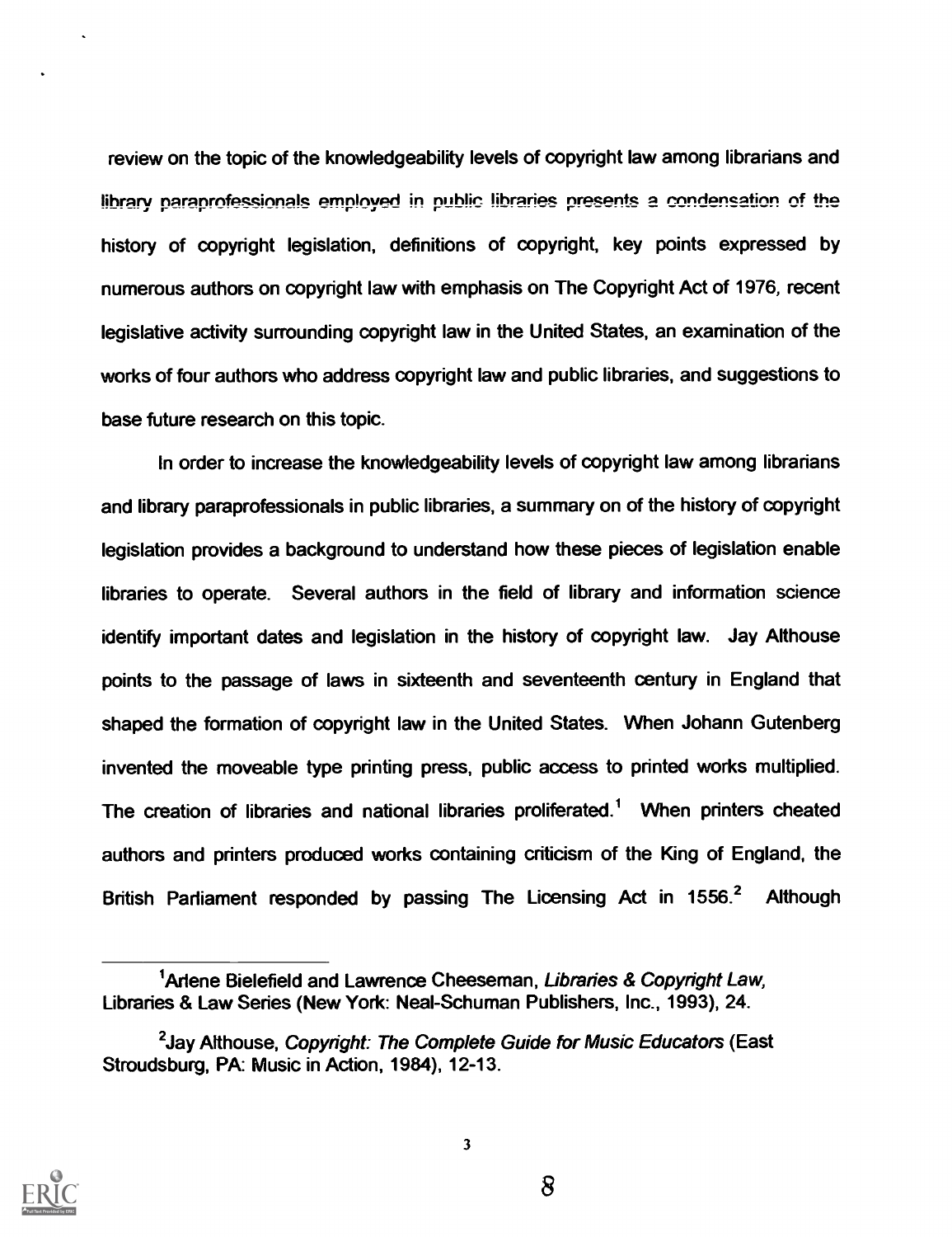Parliament designed this act as a form of censorship and not protection for the rights of authors, this act addressed the changes in communication during that time period.<sup>3</sup> The Stationers' Company, created by King Henry VIII and chartered under Queen Mary in 1556, censored works and prohibited the publication of offensive works, according to authors Arlene Bielefield and Lawrence Cheeseman.<sup>4</sup> According to Andrew Alpern, The Licensing Act, which expired in 1695, influenced the creation of The Statue of St. Anne in 1710, which provided a model The Act of 1790 in the early days of the United States St. Anne as 1710.<sup>5</sup> Jasper elaborates on The Act of 1790. The United States Congress required authors or proprietors of eligible works to register with the appropriate clerk of the district court and to deliver copies of these works to the Secretary of State within six months of publication.<sup>6</sup> When works broadened as new forms of communication emerged, revisions occurred to The Act of 1790 to protect these new works.<sup>7</sup>

When new forms of media surfaced and expanded the availability of works, The Act of 1790 covered these new works through revisions. Prints gained copyright

 $3$ Ibid.

4Bielefield and Cheeseman, 24-25.

<sup>5</sup> Laura N. Gasaway, "Copyright Law in the Digital Age," (Lecture Presented at the Cleveland Area Metropolitan Library System Workshop at Euclid Public Library on Copyright Law and Libraries, Euclid, OH, 22 September 2000), Law School, University of North Carolina, Chapel Hill, NC, 7.

<sup>6</sup>Margaret C. Jasper, The Law of Copyright, 2d ed. Oceana's Law for the Layperson. Legal Almanac Series (Dobbs Ferry, NY: Oceana Publications, Inc., 2000), 2.

4

"Ibid.

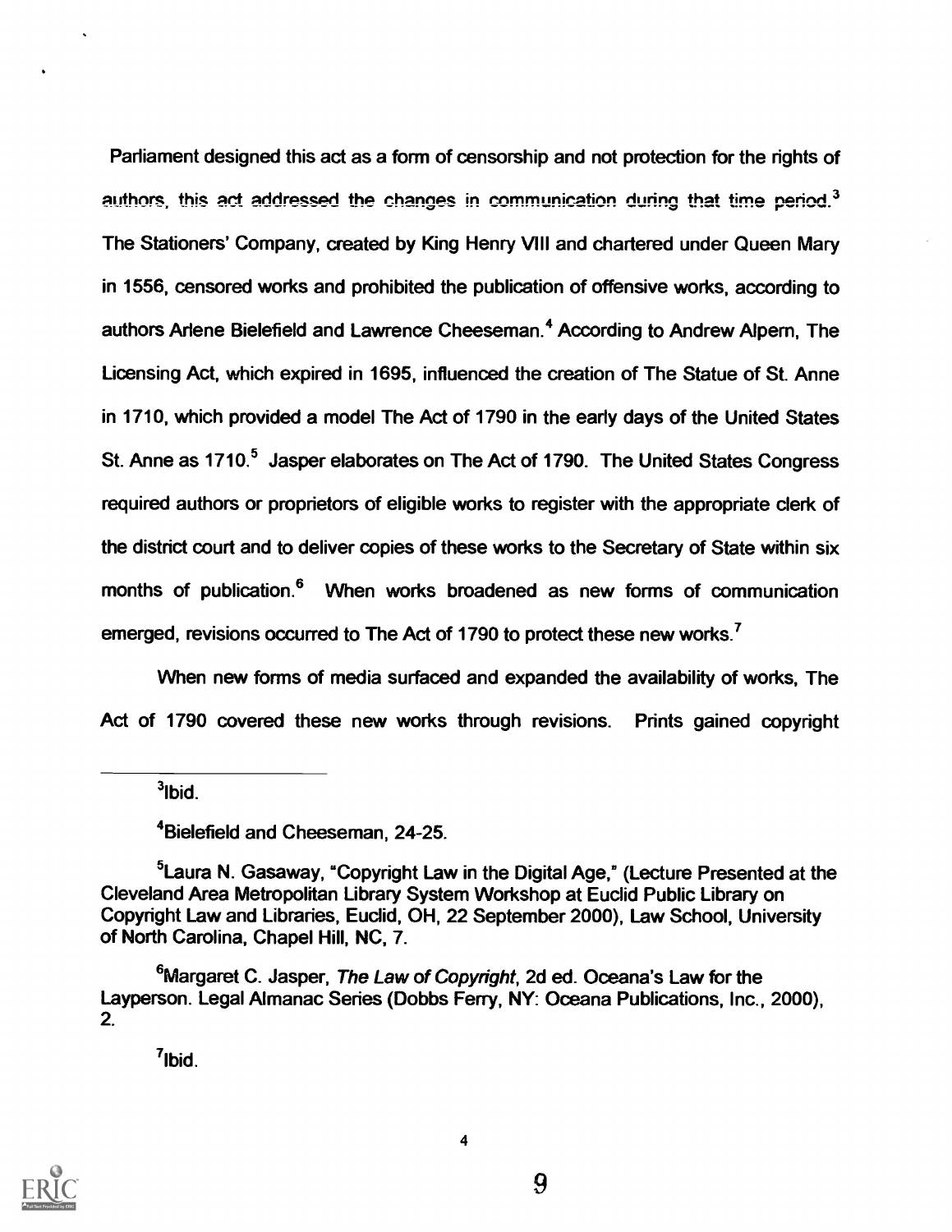protection in 1802.<sup>8</sup> Musical compositions gained copyright protection in 1831.<sup>9</sup> Dramatic compositions gained copyright protection in 1856.<sup>10</sup> Photographs gained copyright protection in 1865.<sup>11</sup> Paintings, drawings, sculptures and models or designs for works of fine arts gained copyright protection in 1870.<sup>12</sup> In addition to the inclusion of various works, term limits for copyright protection also changed.13

As works evolved, The Act of 1790 redefined term limits through amendments. The 1831 amendment to the Act of 1790 lengthened the initial fourteen year term, which was renewable for an additional fourteen years, to an initial twenty-eight year term with a fourteen year renewal privilege only available to the author or the widow and children of the author.<sup>14</sup> In the twentieth century, monumental revisions updated United States copyright law.

When new inventions contributed to the emergence of new technologies, revisions to the copyright law and conventions launched directed efforts to modify existing laws. Two revisions to United States copyright law happened in 1909 and 1976. According to Gasaway, The Copyright Act of 1909 completely revised previous

8Ibid.

9Ibid.

 $10$ <sub>Ibid.</sub>

 $11$ Ibid.

 $12$ Ibid.

 $13$ Ibid.

 $14$ Ibid.

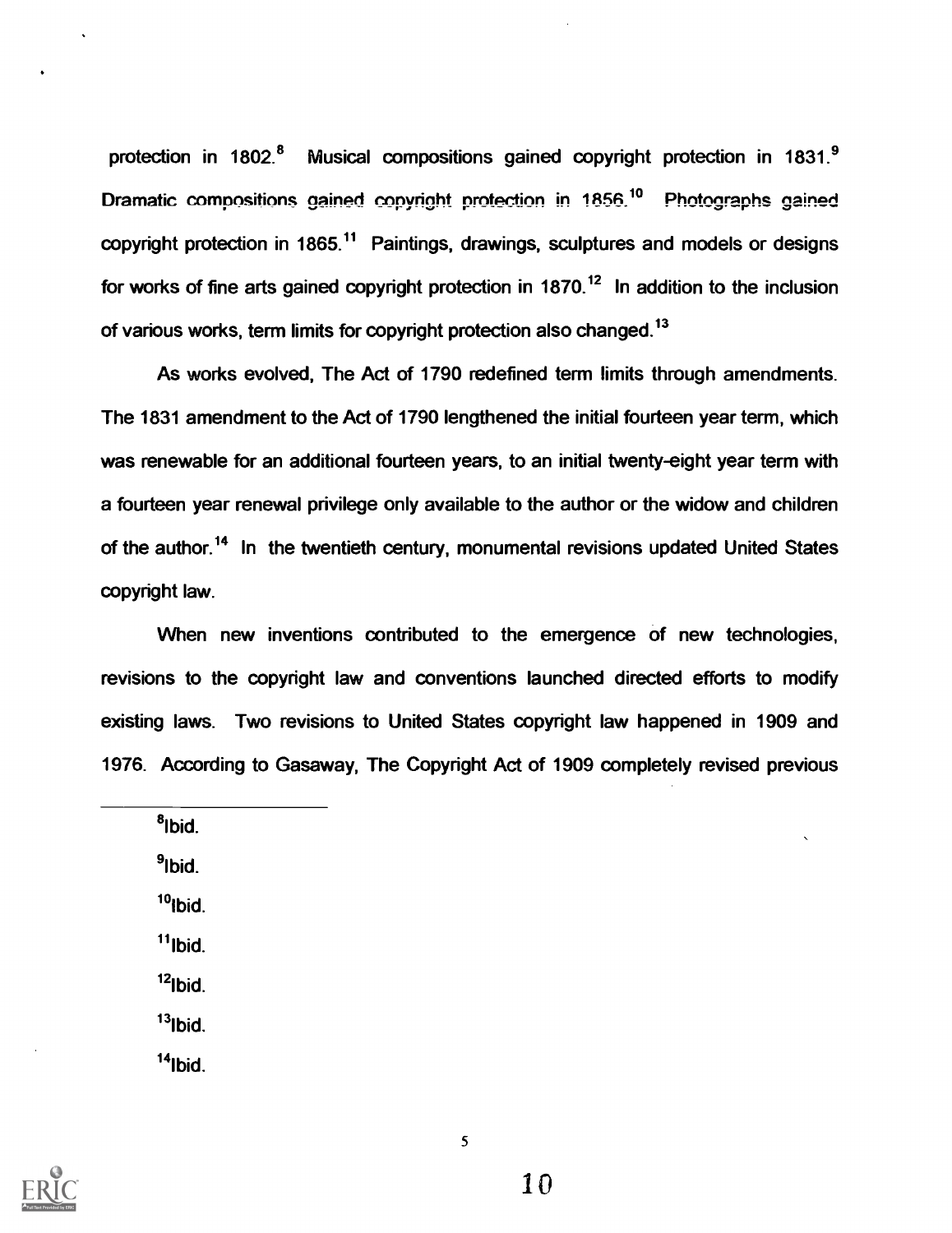copyright law by dealing with the beginnings of new technologies such as motion pictures and sound recording industries.<sup>15</sup> Jasper expounded on several key components of The Copyright Act of 1909. The components consisted of including copyright protections for all works of authorship, requiring all copies of published works carry notices of copyright which meet certain form and location placement specifications and entering into the public domain for persons to copy freely all works that omitted or incorrectly displayed notices of copyright.<sup>16</sup> Unable to meet the 1886 ratification requirements of The Berne Convention for the Protection of Literary and Artistic Works through amendments, The Copyright Act of 1909 permitted published works to fall into the public domain due to failure to bear formal notices of copyright.<sup>17</sup> This act detailed changes to term limits. It designated an initial twenty-eight year term limit and a twentyeight year renewal term for a total of fifty-six years of copyright protection.<sup>18</sup> The Copyright Act of 1909 established that copyright protection begins at the moment of publication instead of the registration filing date. The Copyright Act of 1909 furnished a registration system to obtain copyright protection for published works and certain unpublished works. This act sought to weigh the proprietary rights of creators with the

 $17$ Ibid.

<sup>18</sup> Jasper, 3.



6

 $15$ Gasaway, 7.

<sup>&</sup>lt;sup>16</sup> Jasper, 3.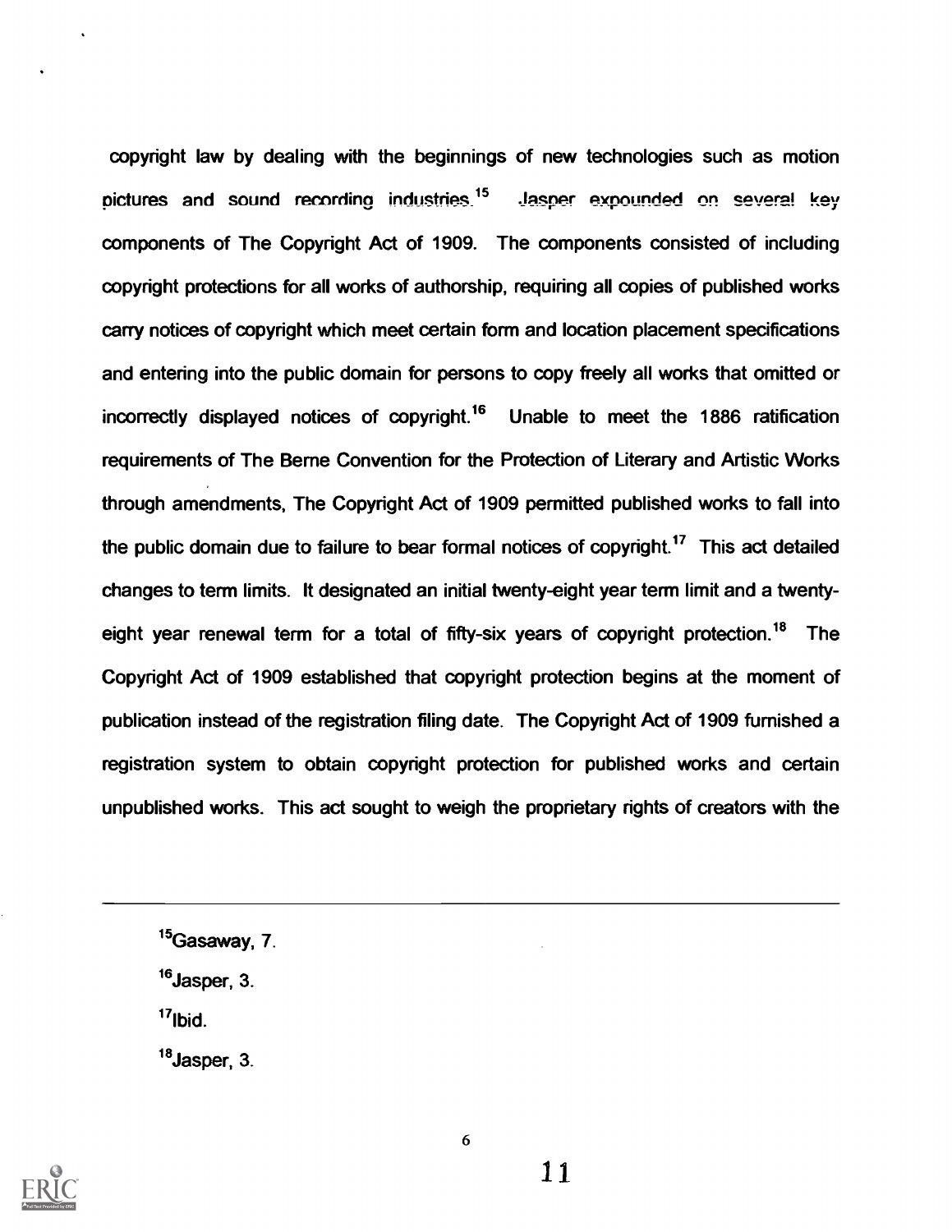interest of the general public.<sup>19</sup> While The Copyright Act of 1909 set forth changes to United States copyright law in the first half of the twentieth century. The Copyright Act of 1976 altered copyright law in the second half of the twentieth century.

Although few works in the field of library and information science center on the knowledgeability levels of copyright law among librarians and library paraprofessionals not employed in law libraries, many works identify the elements of The Copyright Act of 1976. These elements can be applied to public libraries to ascertain the knowlegeability levels of copyright law of librarians and library paraprofessionals who work in adult services. Several authors define copyright before they cover the complexities of The Copyright Act of 1976. °Copyright is, literally the right to copy [and] the main purpose of copyright in the United States is to produce a public benefit." states Althouse.<sup>20</sup> Althouse adds that "copyright laws foster creativity and the distribution of artistic works."<sup>21</sup> Gasaway defines copyright as "the right to copy" and "the legally secured right to publish and sell the substance and form of a literary, artistic or musical work."<sup>22</sup> °Copyright exists from the time an author produces an original work of authorship (not copied from someone else) and fixes it in a tangible form of expressions, " states

 $19$ lbid.

29Althouse.

 $21$ Ibid.

 $^{22}$ Gasaway, 7.

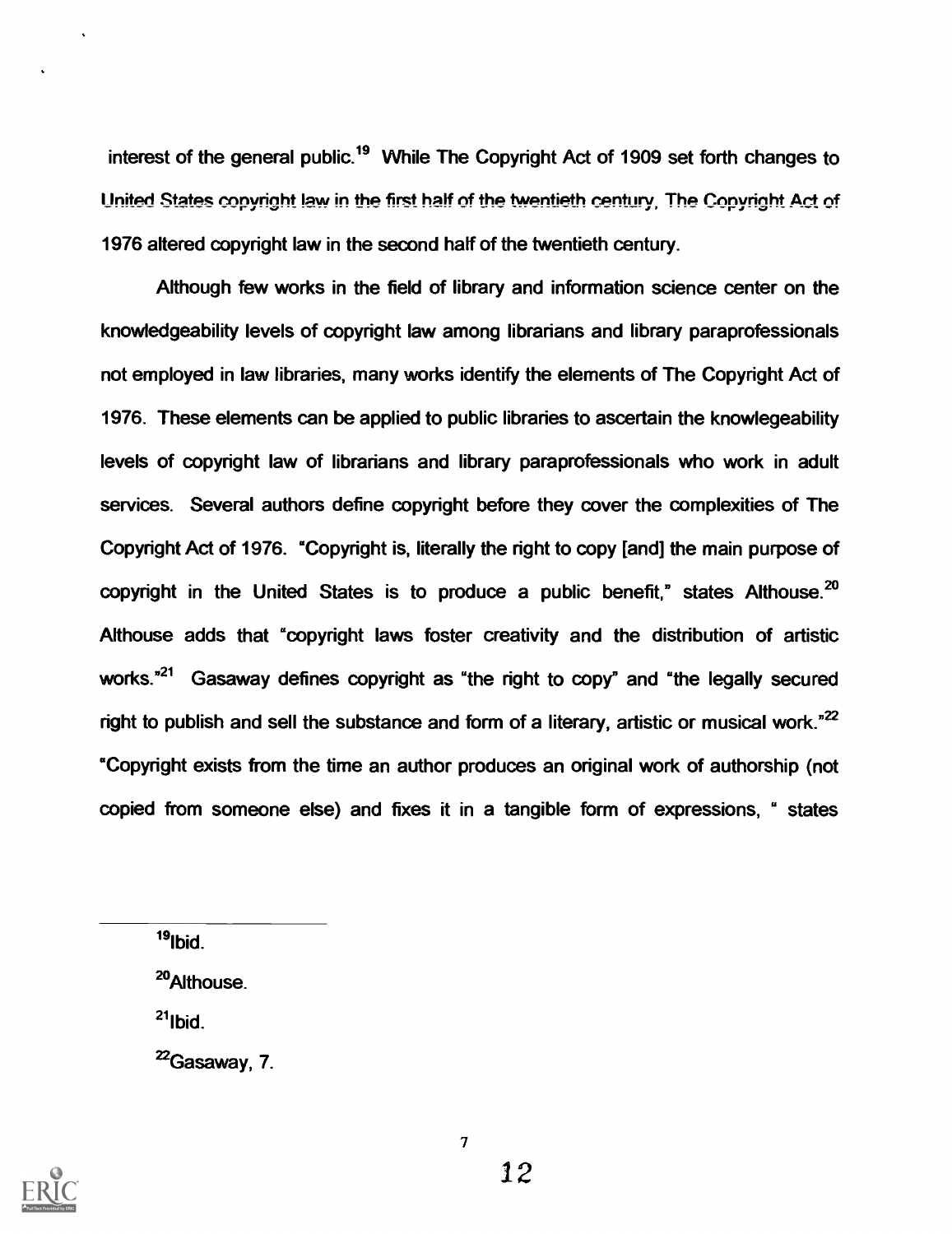Gasaway.23 Llyod J. Jassin and Steven C. Schechter define copyright as "...a bundle of exclusive rights that provides authors of original literary, musical, dramatic, and artistic works with the sole right to authorize (or prohibit) ...uses of their copyrighted works."<sup>24</sup> While he contrasts copyright to property, William S. Strong also compares copyright to property. Strong states that "copyright is property, it can be sold, given away, donated to charity, bequeathed by will, or rented out on whatever terms the owner desires [and] the same is true of any subsidiary right, such as the right to publish, the right to perform, and so on.<sup>25</sup> Janis H. Bruwelheide defines copyright as "...a statutory privilege extended to creators of works that are fixed in a tangible medium of expression.<sup>"26</sup> In the field of library and information science and crossing into the field of law, numerous authors provide definitions of copyright and turn to The Copyright Act of 1976 for legal definitions.

The Copyright Act of 1976 can be located in Title 17 of the United States Code Annotated. Numerous sections compose Title 17. In The Copyright Act of 1976, sections 107 and 108 address libraries, library employees and library patrons. Although



<sup>&</sup>lt;sup>23</sup>Gasaway, "Intellectual Property or Copyright?," Information Outlook 5, no. 6 (June 2001): 65-66.

<sup>&</sup>lt;sup>24</sup> Lloyd J. Jassin and Steven C. Schechter, The Copyright Permission and Libel Handbook: A Step-by-Step Guide for Writers, Editors, and Publishers, (New York: John Wiley & Sons, Inc., 1998), 10.

<sup>&</sup>lt;sup>25</sup>William Strong, The Copyright Book: A Practical Guide, 2d ed. (Cambridge, MA: The MIT Press, 1984), 41.

<sup>&</sup>lt;sup>26</sup> Janis H. Bruwelheide, The Copyright Primer for Librarians and Educators, 2d ed. (Chicago: American Library Association, 1995), 4.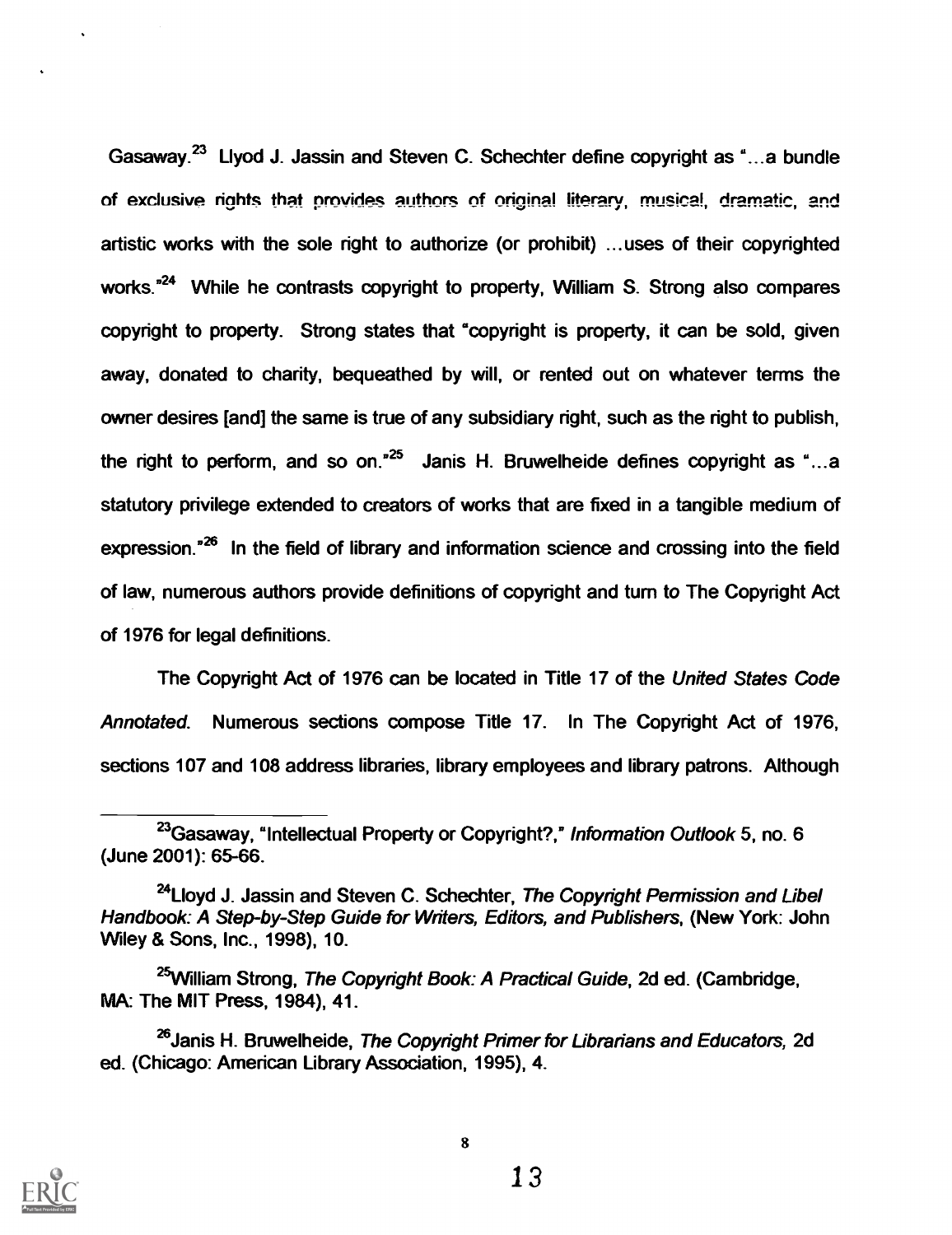many authors examine all the elements of The Copyright Act of 1976, an examination of five sections of this act aide in the education librarians and library paraprofessionals employed in adult services at public libraries by becoming aware of copyright law and legal issues pertaining to libraries and by widening their knowledgeability levels.

In The Copyright Act of 1976, section 101 defines important terms relating to United States copyright law, section 102 lists the eight categories of works covered under copyright protection, section 106 addresses the exclusive rights in copyrighted works, section 107 covers fair use and 108 addresses reproduction by libraries and archives. Based upon its findings, this study chooses sections of The Copyright Act of 1976 to which numerous authors referred when examining copyright law, libraries, librarians and library paraprofessionals. This study does not attempt to provide legal analysis of these five sections of The Copyright Act of 1976. This study investigates how these sections provide an understanding of copyright law and supply the information necessary to implement ideas for a methodology to learn the knowledgeability levels of library employees whose predominant job responsibilities involve working the adult reference desks in public libraries.

First, sections 101 and 102 of The Copyright Act of 1976 will be explored. Section 101 of The Copyright Act of 1976 legally defines copyright and it provides length descriptions for numerous terms.<sup>27</sup> No longer required to register for copyright protection with the clerks of district courts as in the early history of United States



<sup>&</sup>lt;sup>27</sup> United States Code Annotated, Title 17, Copyrights § 1 to 500 (St. Paul, MN: West Publishing Co., 1996) 7-47.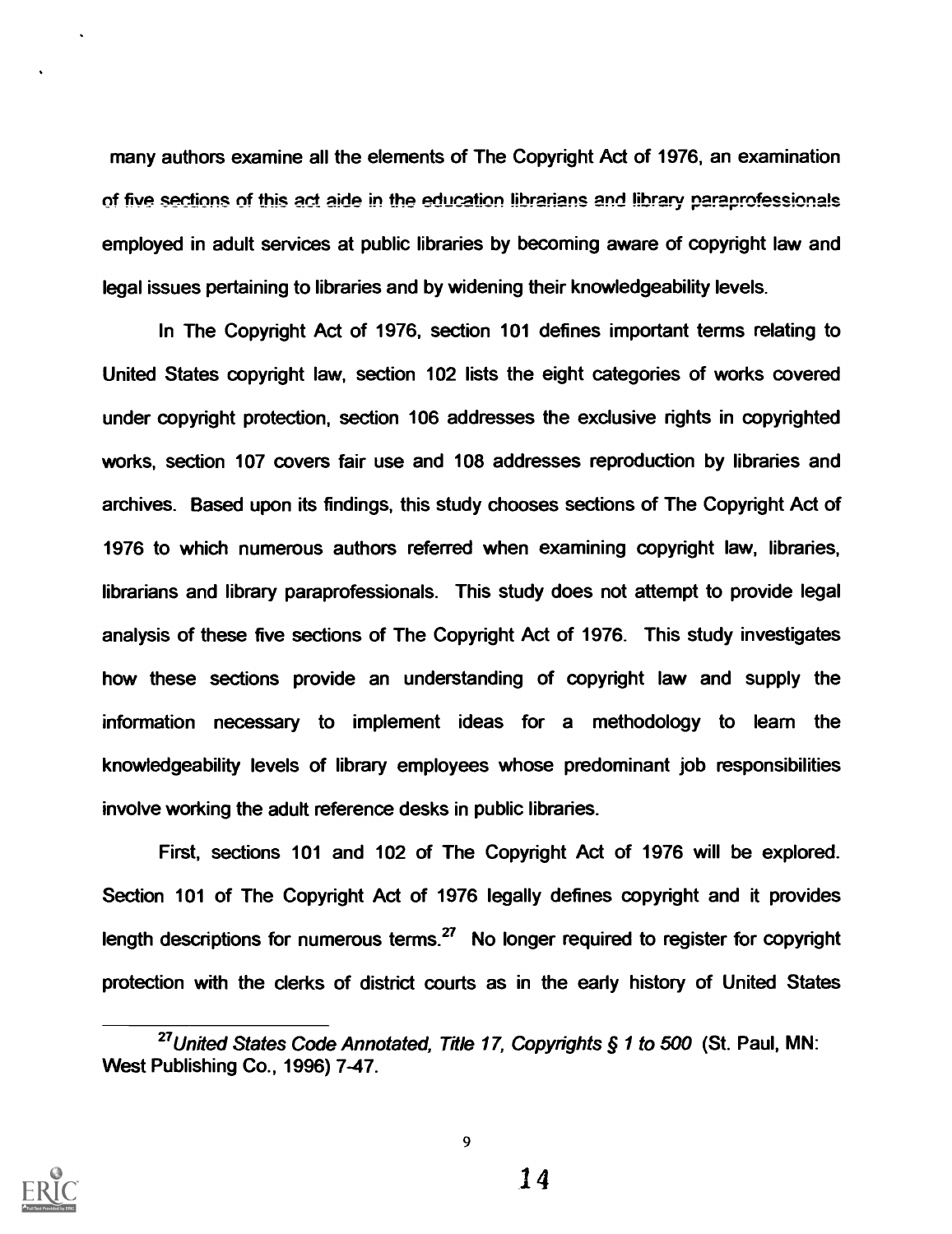copyright law, authors need to register for copyright protection with the United States Copyright Office in the present time.<sup>28</sup> The Copyright Act of 1976 identifies eight categories of original works that authors may register for copyright protection.<sup>29</sup> Section 102 identifies eight categories of protected under copyright.<sup>30</sup> These eight categories consist of the following items: (1.) literary works; (2.) musical works, including any accompanying words; (3.) dramatic works, including any accompanying music; (4.) pantomimes and choreographic works; (5.) pictorial, graphic, and sculptural works; (6.) motion pictures and other audiovisual works; (7.) sound recordings and (8.) architectural works.<sup>31</sup> Section 101 lists these eight categories. Section 102 touches on uncopyrighted works, for example works that pass into public domain. $32$  Term limits of copyright determine when copyrighted works will no longer be protected under copyright and enter public domain.<sup>33</sup> The Copyright Act of 1976 grants five exclusive rights to the authors. These five exclusive rights include (1.) reproduction, (2.) distribution, (3.)

<sup>29</sup>Bielefield and Cheeseman, 36.

<sup>30</sup>Gasaway, "Copyright Law in the Digital Age," 13.

<sup>31</sup>Bielefield and Cheeseman, 36.

<sup>32</sup>R. S. Talab, Commonsense Copyright: A Guide for Educators and Librarians, 2d ed. (Jefferson, NC: McFarland & Company, Inc., 1999), 12.

 $33$ Ibid.



<sup>28</sup>Jasper, 2.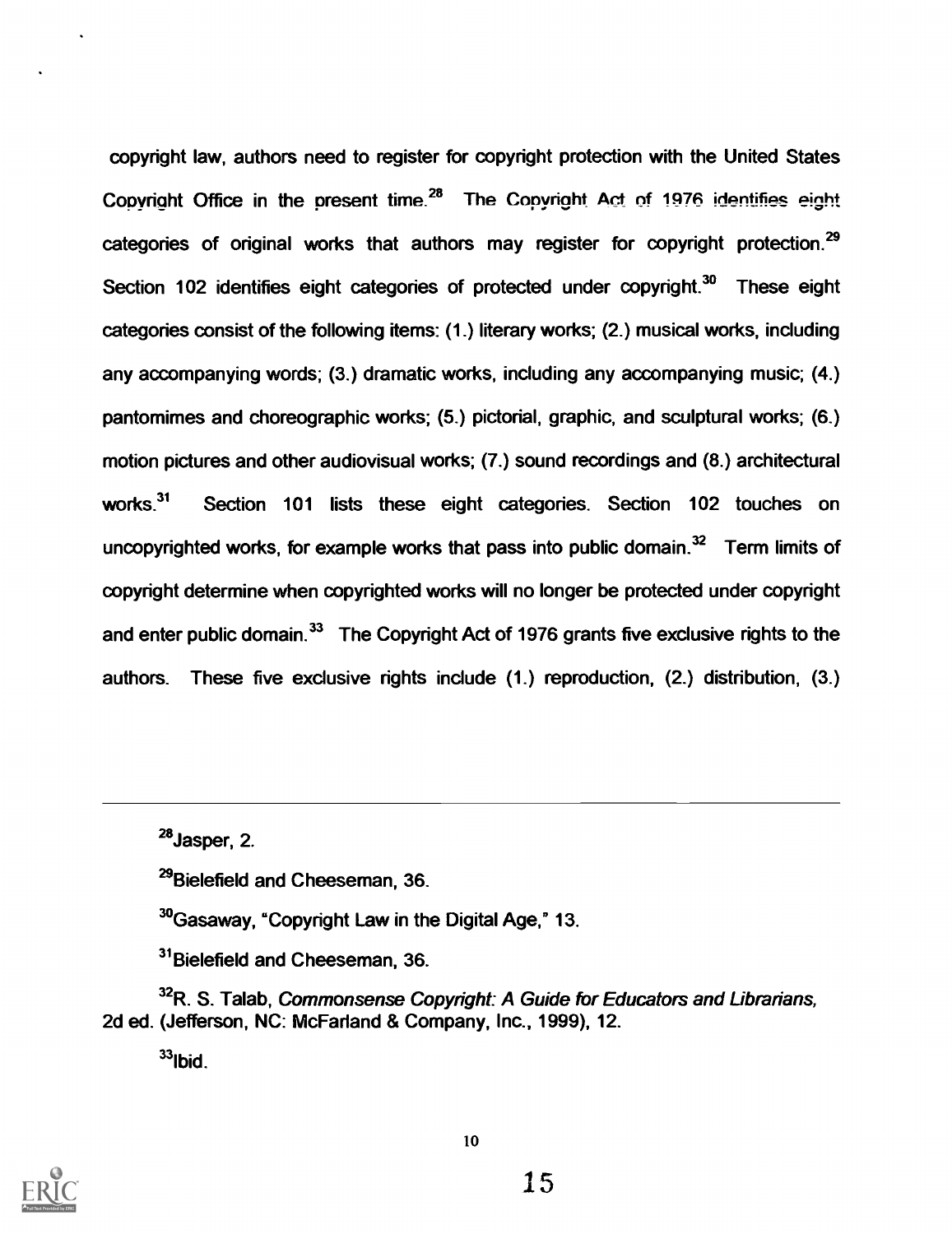adaptation, (4.) performance and (5.) display.<sup>34</sup> Since the majority of libraries own items in these eight categories, libraries need differentiate between the rights of authorship held by the copyright owners and the rights of ownership held by libraries. This study will consider these differences in a later section which profiles four authors who delve into the area of copyright law and libraries, particularly public libraries, and present material which can be used to the future to train and to improve the knowledgeability levels of librarians and library paraprofessionals on copyright law during reference transactions with adults in public libraries. After exploring sections 101 and 102 of The Copyright Act of 1976, sections 106, 107 and 108 will be examined.

While sections 107 and 108 of The Copyright Act of 1976 focus on fair use and reproduction by libraries and archives, respectively, section 106 centers on the exclusive rights in copyrighted works. $35$  Section 106 provides the owner of copyright with six exclusive rights to do and to authorize the following actions. First, the owner of copyright has the exclusive right "to reproduce the copyrighted work in copies of phonorecords."36 Second, the owner of copyright has the exclusive right "to prepare derivative works based upon the copyrighted work. $37$  Third, the owner of copyright has the exclusive right "to distribute copies or phonorecords of the copyrighted work to the

 $36$ Ibid.

 $37$ lbid



<sup>&</sup>lt;sup>34</sup>Laura Gasaway and Sarah K. Wiant, Libraries and Copyright: A Guide to Copyright Law in the 1990s (Washington, DC: Special Libraries Association, 1994), 19- 20.

 $35$ lbid., 139-155.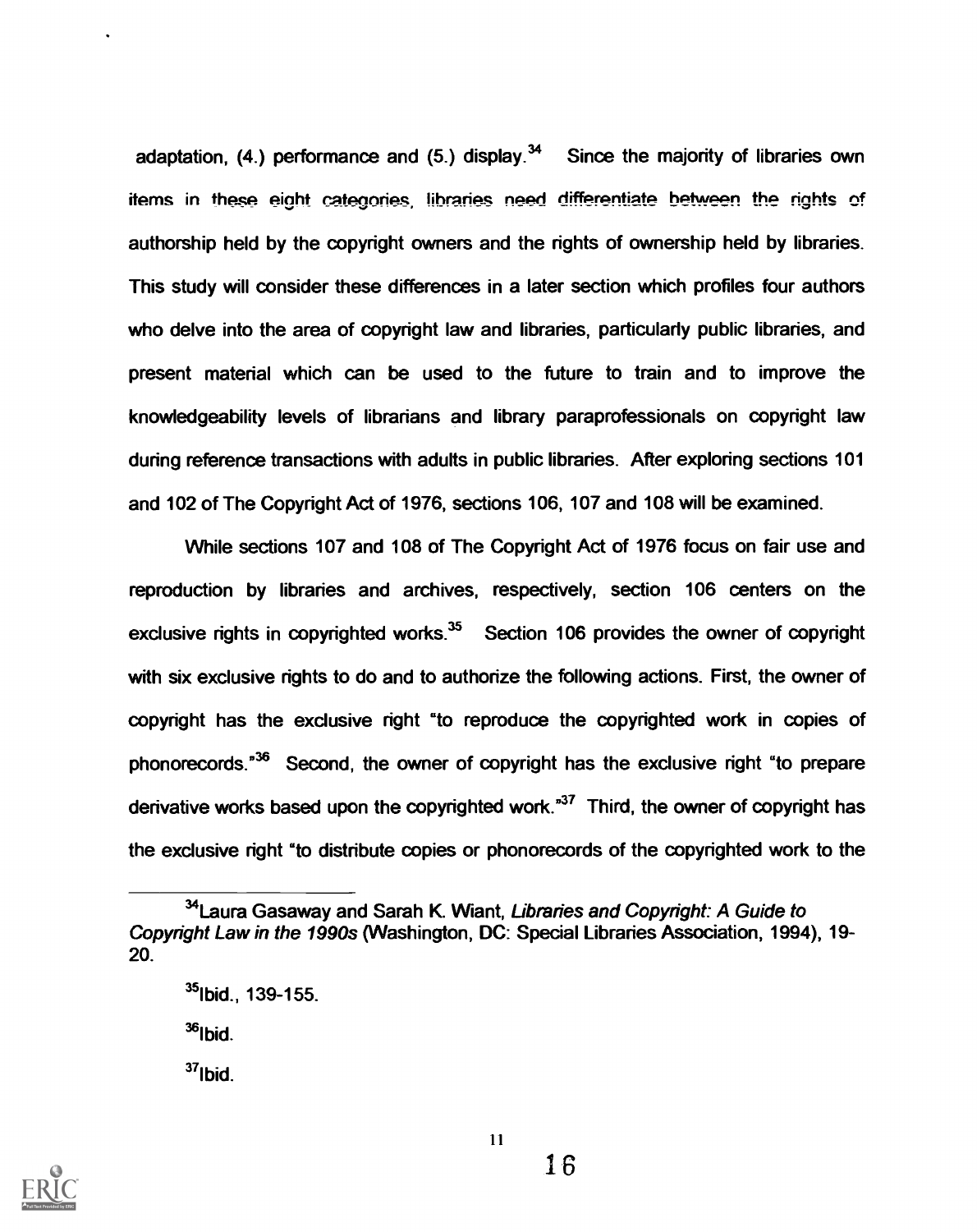public by sale or other transfer of ownership, or by rental, lease, or lending."<sup>38</sup> Fourth, the owner of copyright has the exclusive right "in the case of literary, musical, dramatic, and choreographic works, pantomimes, and motion pictures and other audiovisual works, to perform the copyrighted work publicly.<sup>"39</sup> Fifth, the owner of copyright has the exclusive right "in the case of literary, musical, dramatic, and choreographic works, pantomimes, and pictorial, graphic, or sculptural works, including the individual images of a motion picture or other audiovisual work, to display the copyrighted work publicly."<sup>40</sup> Sixth, the owner of copyright has the exclusive right "in the case of sound recordings, to perform the copyrighted work publicly by means of a digital audio transmission."<sup>41</sup> After looking at section 106 of The Copyright Act of 1976, sections 107 and 108 illustrate the important laws that link copyright law and libraries.

Of the five sections profiled, many authors in the fields of library and information, who also write in the field of law about the topic of copyright and libraries, dedicate large portions of their scholarly writings to sections 107 and 108 of The Copyright Act of 1976. Section 107 focuses on fair use.<sup>42</sup> Section 108 concentrates on reproduction by

 $38$ Ibid. 391bid.  $40$ lbid.  $41$ lbid. 9bid., 155-217.



12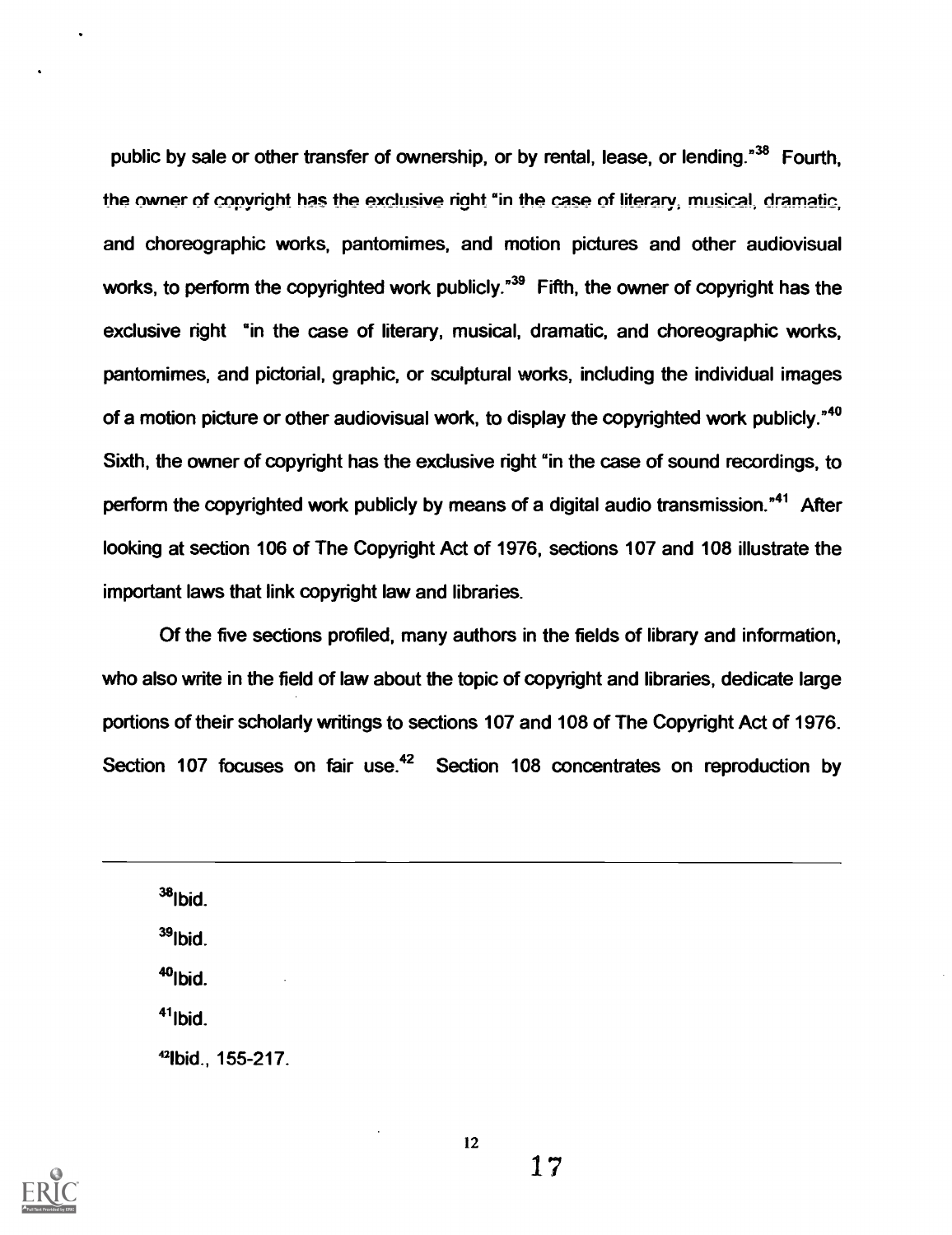libraries and archives. $43$  While the majority of works by these authors contain examples law libraries, academic libraries and school libraries to support the description and legal analysis of sections 107 and 108, these concepts may also apply to public libraries, especially adult services. Following an examination of section 107 of The Copyright Act of 1976, section 108 will be investigated.

In The Copyright Act of 1976, section 107 centers on fair use. Several authors include the text of section 107 in their works. "Notwithstanding the provisions of section 106, the fair use of a copyrighted work, including such use by reproduction in copies of phonorecords or by any other means specified by that section, for purposes such as criticism, comment, news reporting, teaching, (including classroom use), scholarship, or research, is not an infringement of copyright [and] [i]n determining whether the use made of a work in any particular case is a fair use the factors to be considered shall include [the following four factors]," states the text of section 107 on fair use.<sup>44</sup> The first factor needs to consider "the purpose and character of the use, including whether such use is of a commercial nature or is for nonprofit educational purposes.<sup>"45</sup> The second factor needs to consider "the nature of the copyrighted work."<sup>46</sup> The third factor needs to consider "the amount and substantiality of the portion used in relation to the

 $44$ Ibid.

 $46$ Ibid.



<sup>43</sup>Ibid., 217-226.

 $45$ Ruth H. Dukelow, The Library Copyright Guide, (Washington, DC: The Association for Educational Communications and Technology, 1992), 91.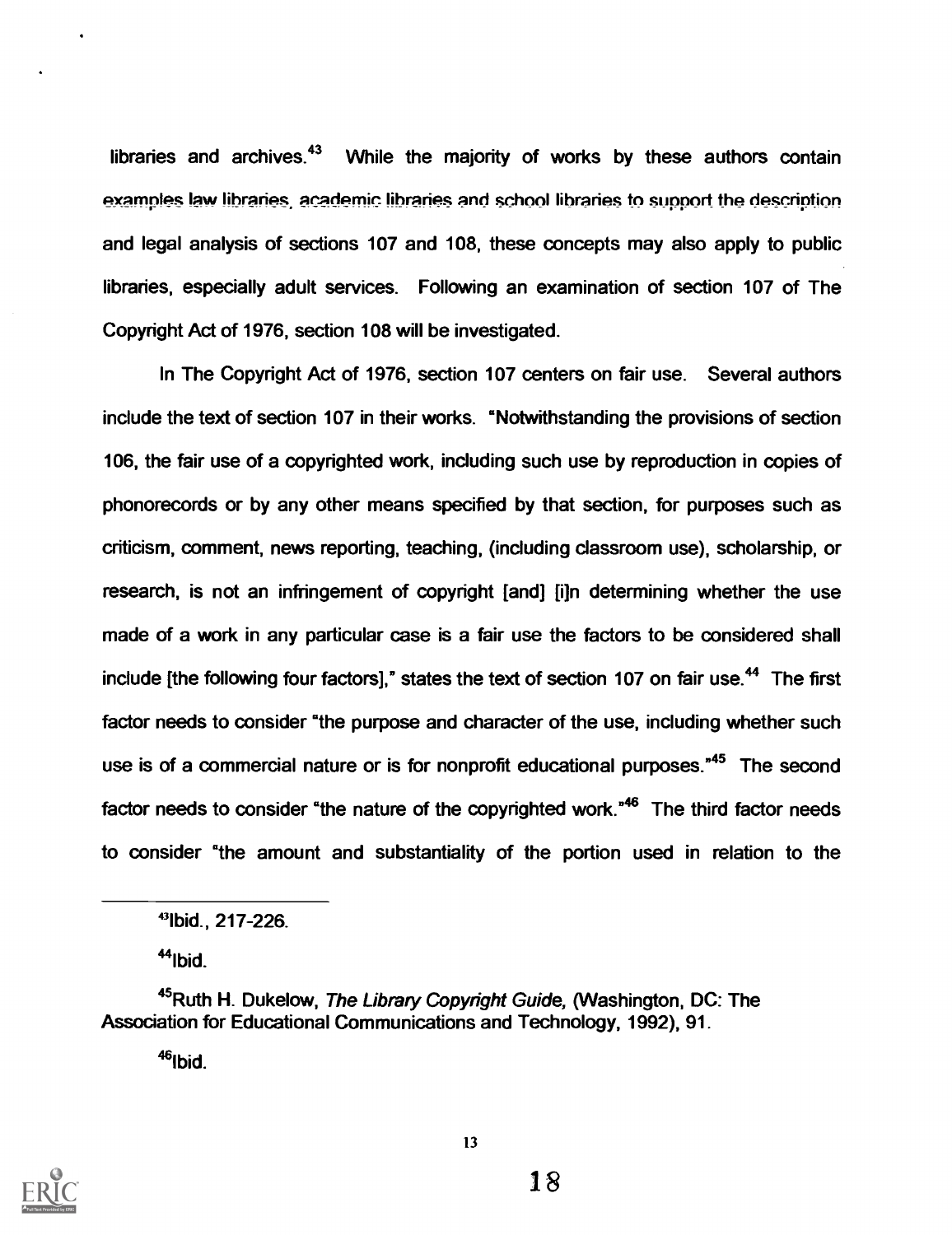copyrighted work as a whole.<sup>"47</sup> The fourth factor needs to consider "the effect of the use upon the potential market for or value of the copyrighted work.<sup>"48</sup> All factors need to be weighed before determining whether a "good faith fair use doctrine."<sup>49</sup> Except for the guidelines for classroom copying which permit teachers to make single and multiple copies for classroom instruction, libraries need to make reasonable efforts, good faith efforts, to acquire an unused replacement at a fair price if the published work appears damaged, deteriorated, stolen, or lost.<sup>50</sup> According to Gasaway and Wiant, market effect factors into decisions on the application of fair use.<sup>51</sup> Gasaway and Wiant mention six market factors which include (1.) accessibility of the work, (2.) date of the work, (3.) economic life of the work, (4.) availability of copies on the market, (5.) price of the work and  $(6)$  evidence of abandonment.<sup>52</sup> Gasaway notes that section 107 focuses more on individuals and section 108 focuses more on libraries and library staff.<sup>53</sup> In addition to section 107 of The Copyright Act of 1976, section 108 also pertains to libraries.

 $47$ Ibid.  $48$ <sub>lbid.</sub> <sup>49</sup>Jasper. 5°Strong. <sup>51</sup> Gasaway and Wiant, 30-31.  $52$ Ibid. 53Gasaway, 26.

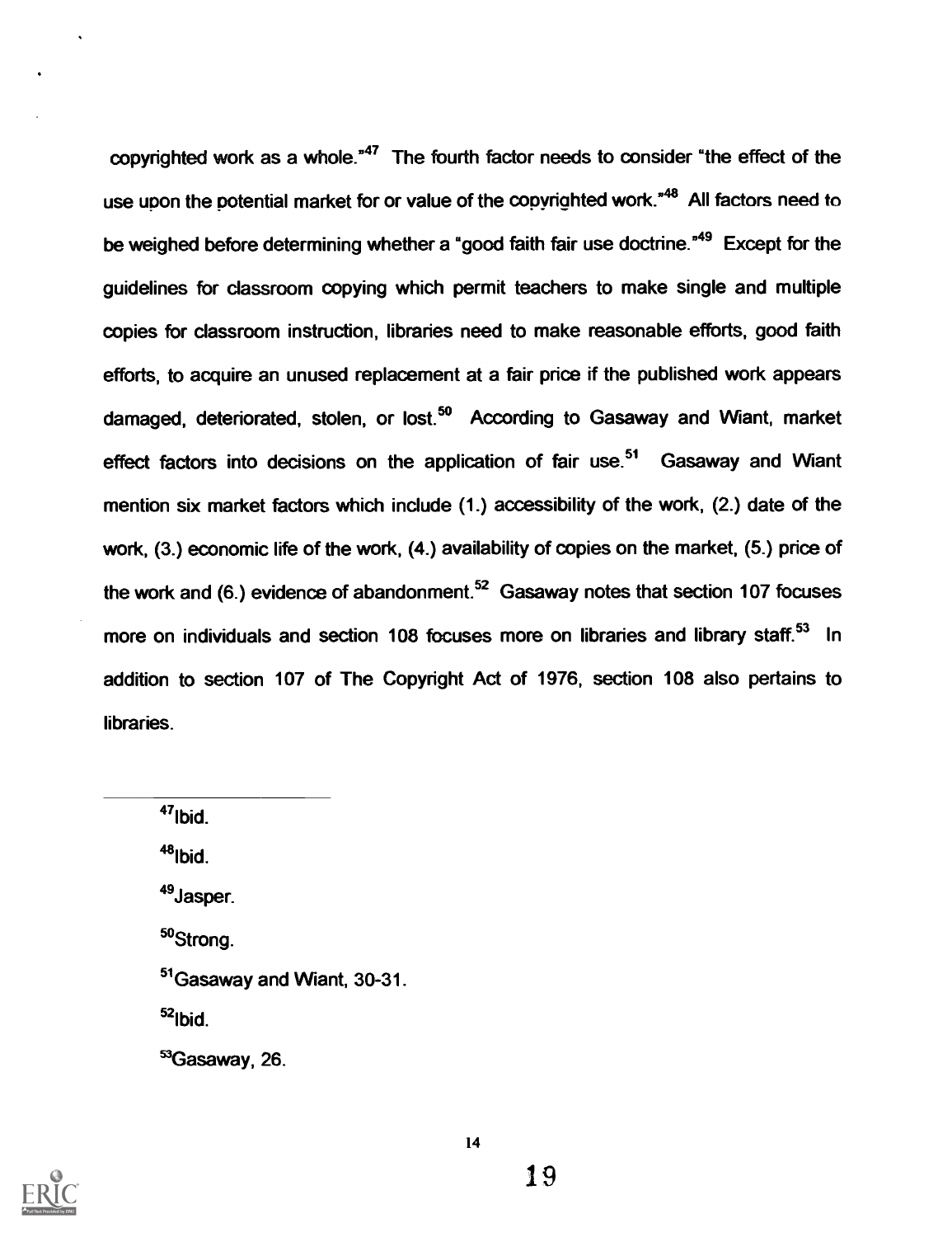While section 107 focused on fair use, section 108 revolves around reproduction by libraries and archives. Several authors include the text of section 108 in their works on this topic in the field of library and information science and in the field of law. Gasaway outlines and summarizes the nine subsections of section 108. Gasaway refers to section 108(a) as the library exemption that pertains to libraries and library staff.<sup>54</sup> Section 108(a) states that "it is not infringement for a library, archives or their employees acting within a scope of their employment to reproduce no more than one copy of a work, except as provided in subsections (b) and (c), and distribute it [under the following three conditions.<sup>[55</sup> Gasaway notes that the phrase "except as provided in subsections (b) and (c)" reflect recent changes in the wording of this section. First, "[t]he reproduction and distribution is made without direct or indirect commercial advantage.<sup>556</sup> Second, "[t]he collection is either open to the public or to researchers doing research in the same field [for example, interlibrary loan.]"<sup>57</sup> Third, "[t]he reproduction and distribution of the work contains a notice of copyright that appears on the copy that is reproduced or includes a legend stating that the work may be protected by copyright if no such notice appears on the work."58 Section 108(b) addresses copying for preservation and security. Section 108(b) states:

 $54$ Ibid.

 $55$ lbid.

 $56$ Ibid.

57lbid.

 $58$ Ibid.

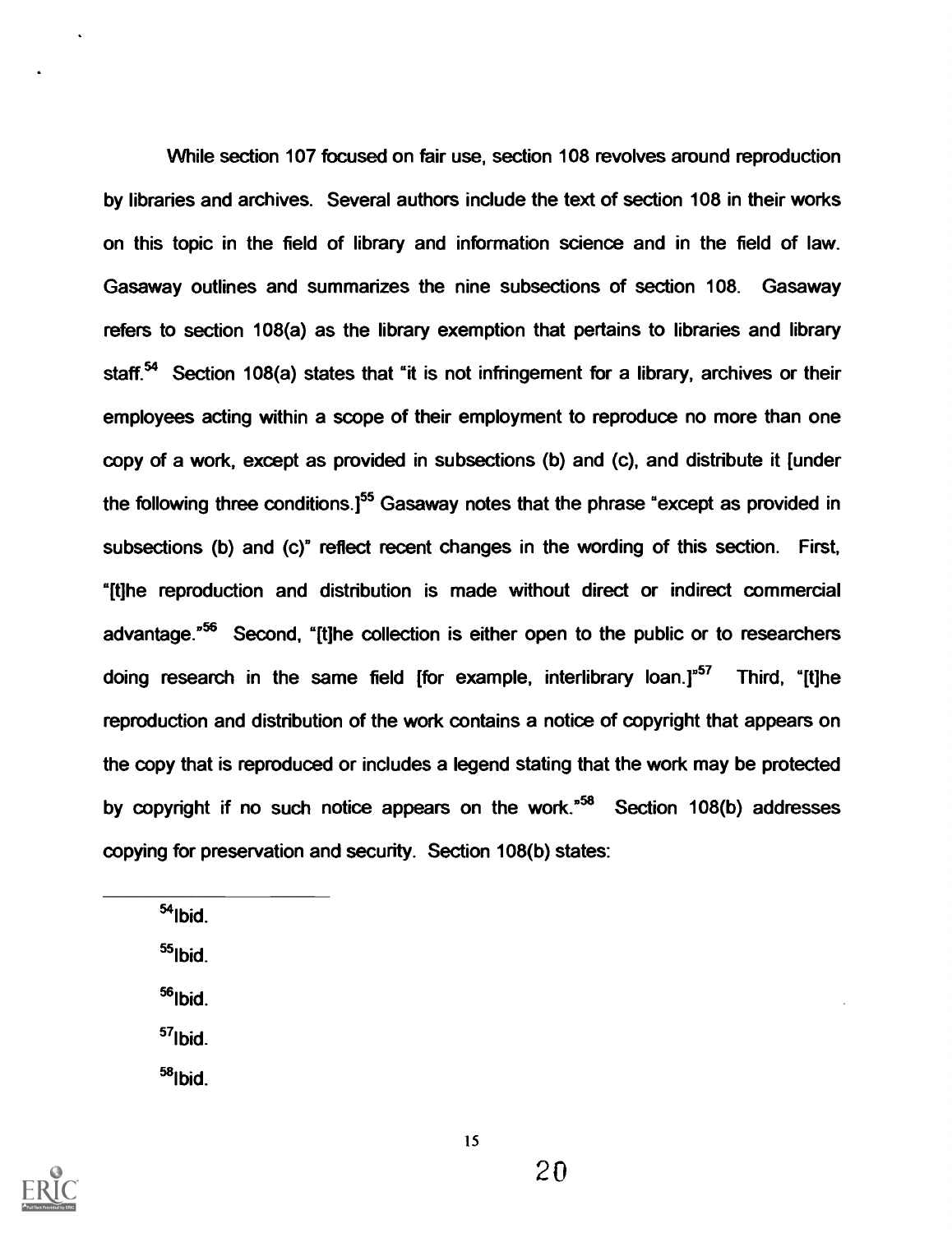The riahts of reproduction and distribution under this section apply to three copies of phonorecords duplicated if [t]he purpose of such duplication of an unpublished work is for preservation and security or for deposit for research in another library and if: (1.) [t]he copy or phonorecord reproduced is currently in the collection and (2.) [t]he copy reproduced in digital format is not otherwise distributed in that format and is not made available to the public in that format outside the premises.<sup>59</sup>

Section 108(c) addresses the replacement of damaged, deterioration and lost material. Section 108 (c) may apply the rights of reproduction for three copies or phonorecords of a work duplicated if "[t]he purpose of such duplication is to replace a published damaged, deteriorating, lost, stolen or obsolete copy and if [the following three subsections apply.]"<sup>60</sup> First, "[t]he library makes a reasonable effort to determine that an unused replacement cannot be obtained at a fair price.<sup> $561$ </sup> Second, [a]ny copy reproduced in digital format is not made available to the public in that format outside the premises of the library or archives in lawful possession of such copy.<sup>"62</sup> Third, [f]or the purposes of this subsection, a format shall be considered obsolete if the machine or device necessary to render perceptible a work stored in that format is no longer manufactured or is no longer reasonably available in the commercial marketplace.<sup>"63</sup>.

 $^{60}$ lbid., 28.

 $61$ Ibid.

 $62$ lbid

 $63$ lbid.



<sup>&</sup>lt;sup>59</sup> Gasaway, "Copyright Law in the Digital Age," 27.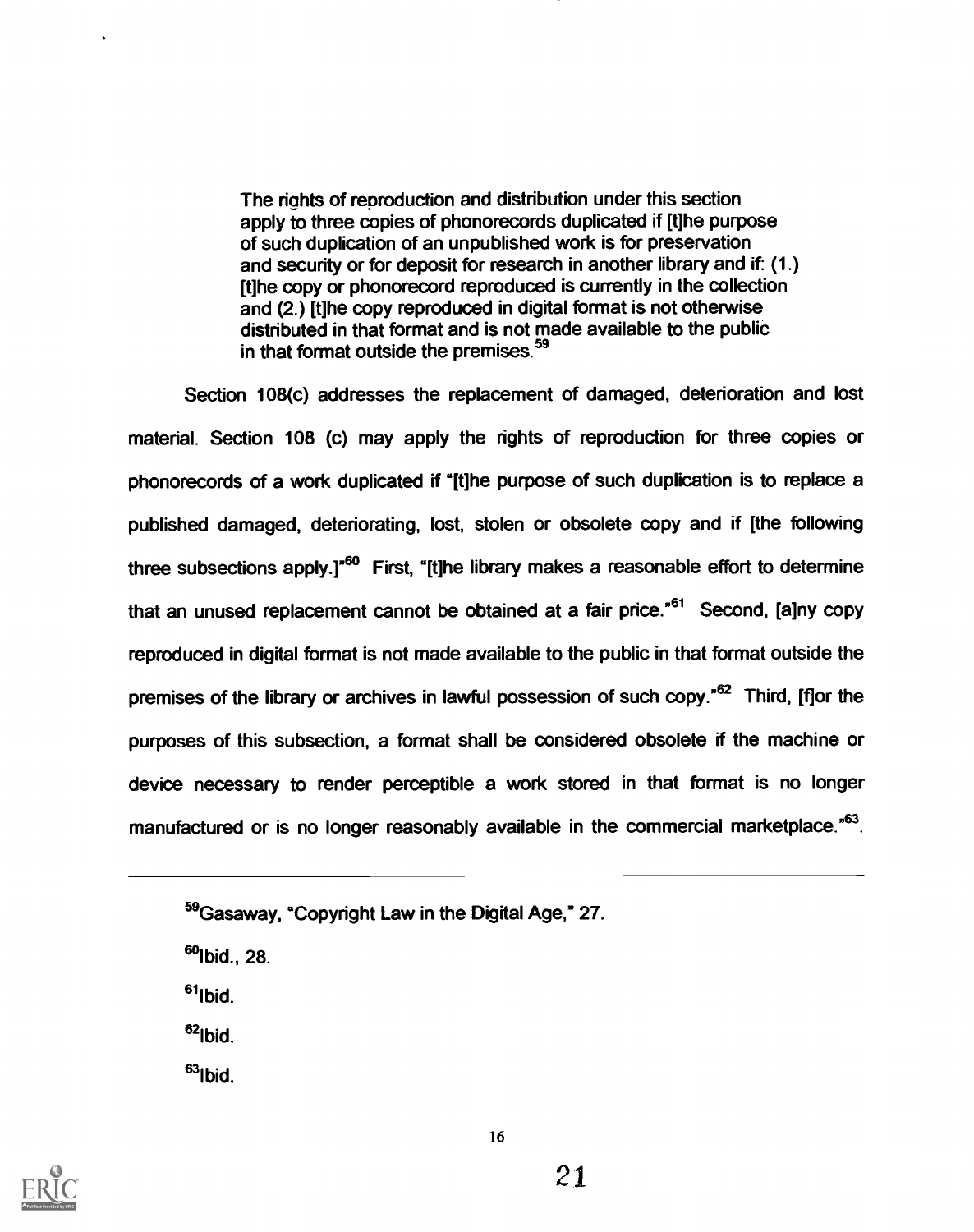Sections 107 and 108 of The Copyright Act of 1976 apply copyright issues for all types libraries, for example academic, special, school and public libraries. Although these sections certainly apply to adult services, young adult services and children's services in public libraries, this study concentrates one service area, adult services, to learn the knowledgeability levels of librarians and library paraprofessionals employed in this area at public libraries.

This study does attempt to interpret copyright law and it relates how sections 101, 102, 106, 107 and 108 of The Copyright Act of 1976 apply to public libraries. Language changes can update the sections or subsections of The Copyright Act of 1976. Gasaway, along with additional authors, write of new developments or recent legislative activity on the topic of copyright and libraries which serve as additional ways to keep librarians and library paraprofessionals in adult services of public libraries informed and to improve their levels of knowledgeability on this topic.

In addition to The Copyright Act of 1976, books, journals, serials, websites and listservs provide ways for librarians and library paraprofessionals in public libraries to remain current on copyright law and libraries. Developing highlights enable librarians and library paraprofessionals to start personal plans of continuing education on this topic. Duration of copyright, copyright infringement, penalty amounts for copyright infringement broaden the range of topics. Jassin and Schechter annotate court cases on copyright law.<sup>64</sup> Several authors, including Jasper and Gasaway, identify the three



17

<sup>&</sup>lt;sup>64</sup> Jassin and Schechter.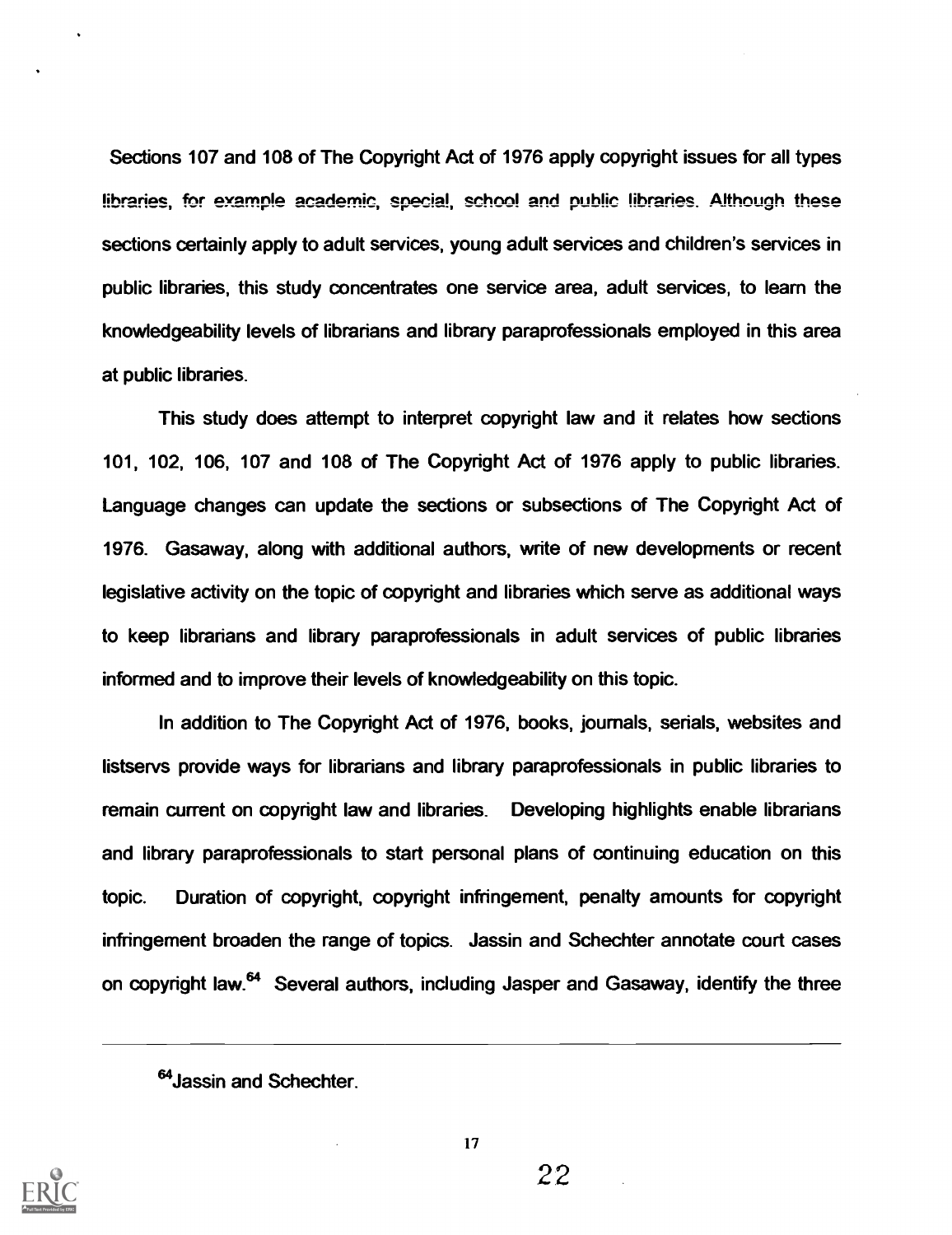requirements for a notice of copyright. Jasper lists (1.) the copyright symbol ©, (2.) the year of publication and the name of the copyright owner.<sup>65</sup> Bnjwelheide points to copyright registration changes that occurred in 1989 when the United States joined the Berne Conference.<sup>66</sup> As of March 1, 1989, creators are no longer required to register for copyright protection with the United States Copyright Office. However, Bruwelheide recommends that this process remains highly advisable due to its benefits. Gasaway writes brief and succinct articles on copyright and libraries in her monthly column Copyright Corner in Information Outlook, a publication of the Special Libraries Association. Past topics include on Commission on New Technological Uses of Copyrighted Works (CONTU), Digital Millennium Copyright Act of 1998 and Intellectual Property and the National Information Infrastructure, a report written by the Task Force on the National Information Infrastructure and commonly referred to as The White Paper. Gasaway writes about distance learning, interlibrary loan and Conference on Fair Use (CONFU) in some of her published journal articles.<sup>67</sup> Gasaway addresses networked electronic scholarly publishing.<sup>68</sup> Gasaway addresses deep linking web sites

<sup>66</sup>Bruwelheide.



<sup>&</sup>lt;sup>65</sup>Jasper, 26.

<sup>&</sup>lt;sup>67</sup>Laura N. Gasaway, "Guidelines for Distance Learning and Interlibrary Loan: Doomed and More Doomed,° Journal of the American Society for Information Science 50, no.14 (December 1999): 1337-1341.

<sup>&</sup>lt;sup>68</sup>Laura N. Gasaway, "Scholarly Publication and Copyright in Networked Electronic Publishing,° Library Trends 44 (Spring 1995): 679-700.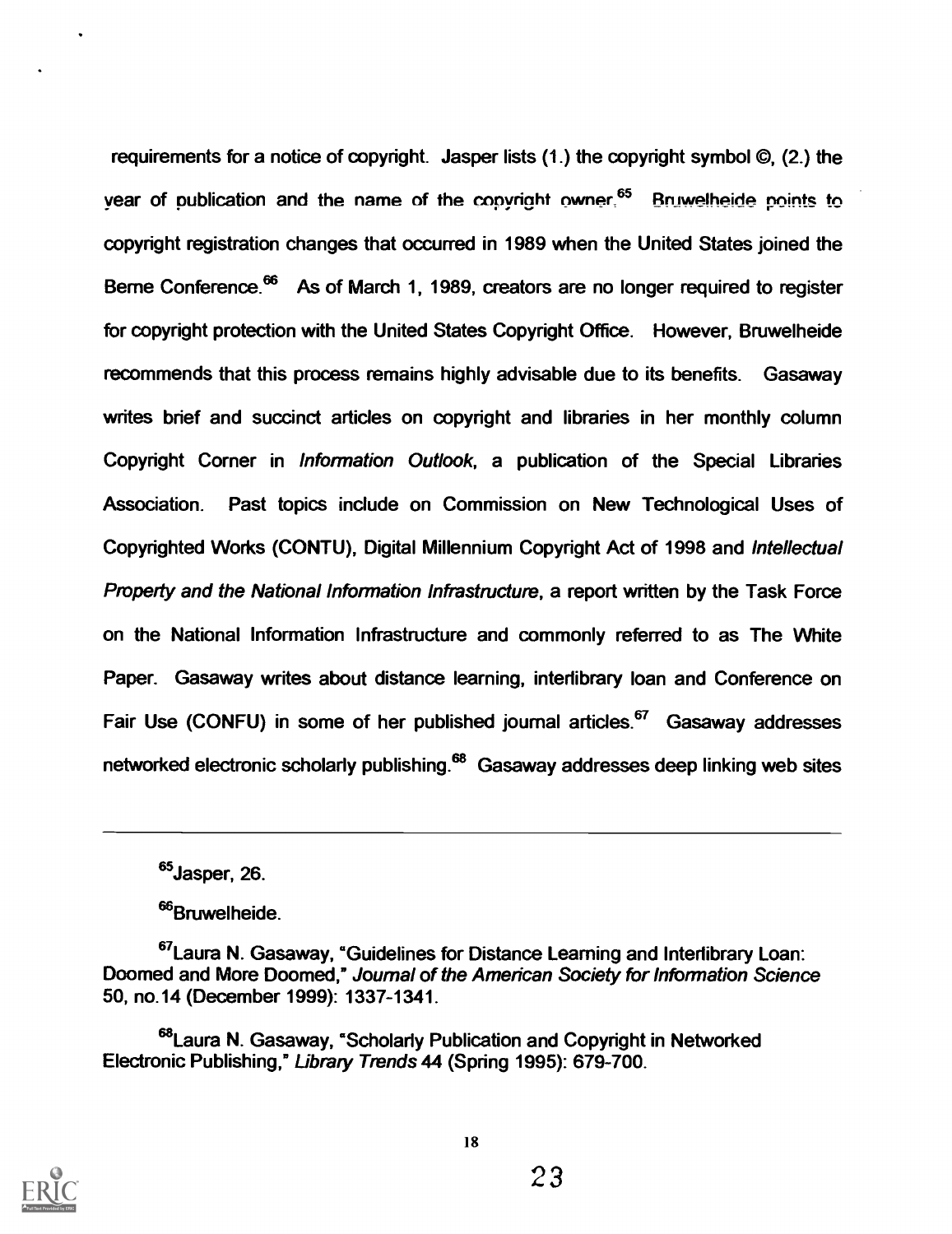may appear to infringe copyright.<sup>69</sup> Many authors address copyright law and law libraries or copyright law and academic libraries or copyright law and school libraries. Few authors emerge with abundant information that offer starting points for which to build further research on the topic of knowledgeability of copyright law among librarians and library paraprofessionals who provide reference services to adults in public libraries. Although many authors present the facts about copyright law and libraries that all can be applied to all types of libraries, three authors provide information about copyright law and offer examples of what public libraries can do to increase the knowledgeability levels on of its librarians and library paraprofessionals on this topic.

Although a literature review on the topic of the knowledgeability of copyright law among librarians and library paraprofessionals discovers that more published works on copyright law and libraries exist which emphasize special libraries, particularly law libraries, and academic libraries, some published works exist which address the needs of public libraries. Within the professional literature in the field of library and information science, Arlene Bielefield, Lawrence Cheeseman, Laura N. Gasaway and Sarah K. Want emerge as four authors who examine the importance of libraries and library staff to continue to be knowledgeable of copyright law, dispel myths held by libraries and library staff regarding copyright law and library operations and offer recommendations for employees of public libraries to improve knowledgeability levels of copyright law.



<sup>69</sup>Laura N. Gasaway, "Does Deep Linking Infringe Copyright?" Information Outlook 4, no. 11 (November 2000): 41-42.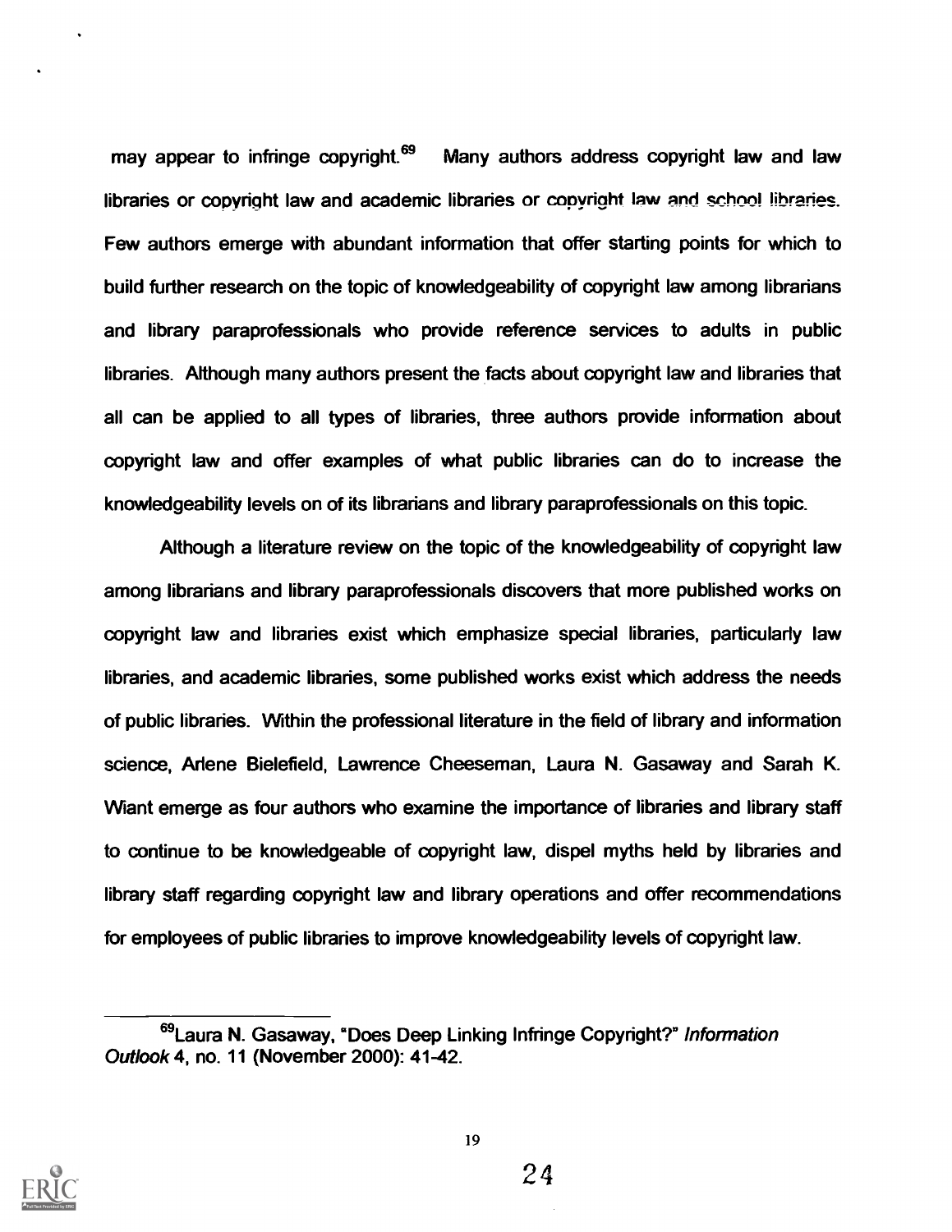In their book entitled Libraries and Copyright Law, Arlene Bielefield and Lawrence Cheeseman explain copyright law, address the needs of libraries regarding copyright law and suggest ways in which library employees can improve their understanding of copyright law. Bielefield and Cheeseman write on the history of copyright law in the first section of their book and copyright law and specific library applications in the second section of this book.<sup>70</sup> In the first section on copyright law, Bielefield and Cheeseman enumerate myths held by libraries and library employees. In order to increase the levels of knowledgeability of librarians and library paraprofessionals employed in adult services in public libraries, these myths will be examined to decrease misunderstandings of copyright law based upon facts of copyright law. Bielefield and Cheeseman convey to libraries and library employees that knowledgeability of copyright significantly impacts library operations.

"If you work in a library, you probably work with copyrighted materials [and] if you work with copyrighted materials, you need to be knowledgeable about the laws governing them," state Bielefield and Cheeseman.<sup>71</sup> In order to achieve knowledgeability, Bielefield and Cheeseman identify eighteen myths held by libraries and library employees regarding copyright law and explain why these myths are false. The first myth states that "[i]t is not important for [one] as a librarian to know about the



<sup>&</sup>quot;Bielefield and Cheeseman, 7.

 $71$ Ibid., 1.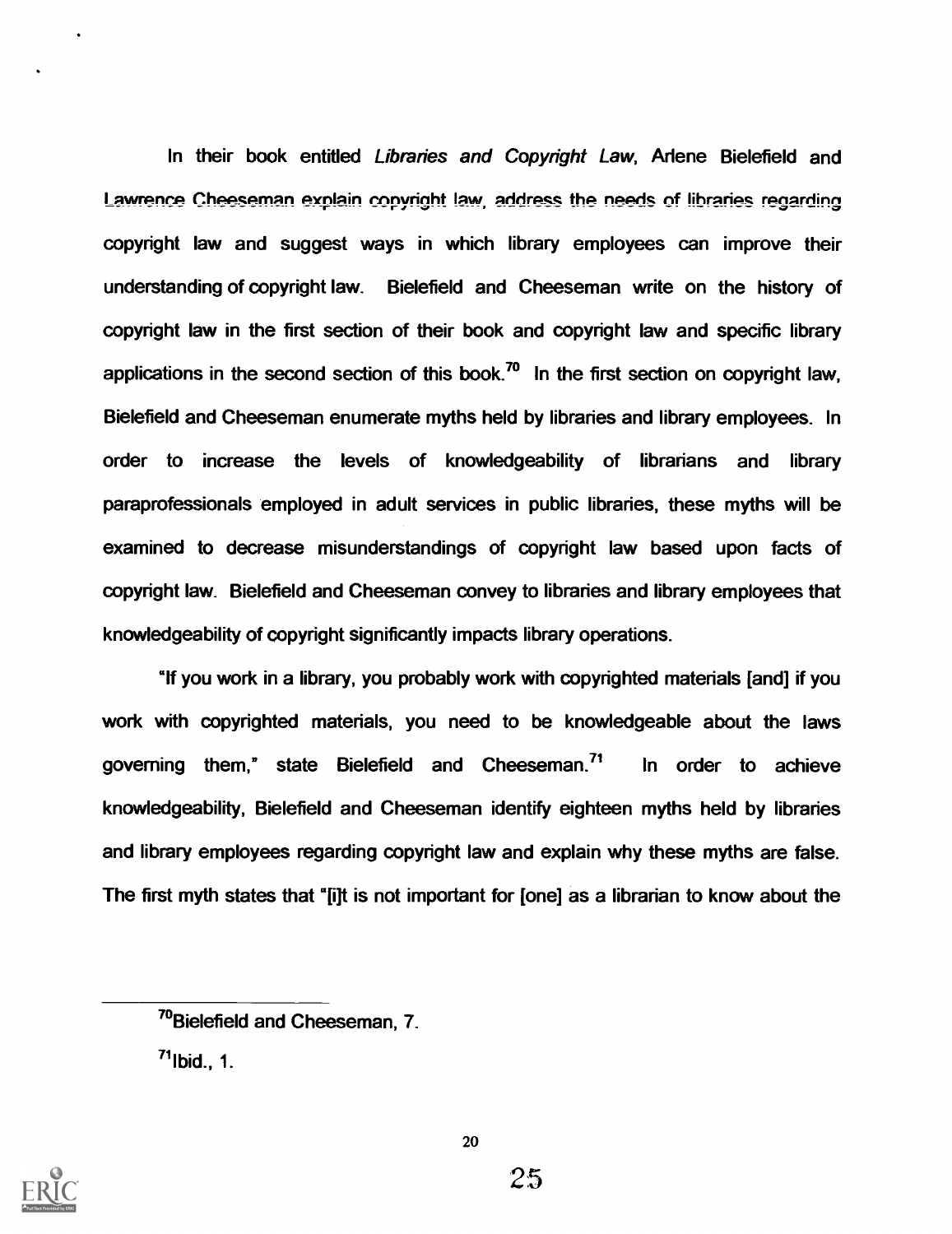copyright law."72 The second myth states that "[c]opyright law only relates to photocopying. $n^{73}$  The third myth states that "it is always difficult for comply with the copyright law."<sup>74</sup> The fourth myth states that "there is nothing that [one's] library can do without restriction under copyright law.<sup>"75</sup> "Once [one's] library owns a copy of a book, then [one] can do anything [one] want[s] with [this book]," states the fifth myth.<sup>76</sup> The sixth myth states that "[t]he copyright law prevents libraries from forming cooperative arrangements. $T$ <sup>77</sup> The seventh myth states that "[t]here are no limitations on what and how a library puts something on display. $n^{78}$  The eighth myth states that "[i]f it does not have a copyright notice on it, [then] it is not copyrighted and can be freely copied."<sup>79</sup> The ninth myth states that "[t]here are no special considerations that [library employees] have to observe concerning manuscripts in [its] library's own collection.<sup>80</sup> The tenth myth states that "[w]hen it comes to copyright violations, [one] do[es] not have to worry

 $^{72}$ lbid, 12.  $^{73}$ lbid.  $74$ lbid.  $^{75}$ lbid., 13.  $76$ Ibid.  $77$ lbid., 14.  $78$ lbid.  $^{79}$ lbid., 15.  $80$ <sub>Ibid.</sub>

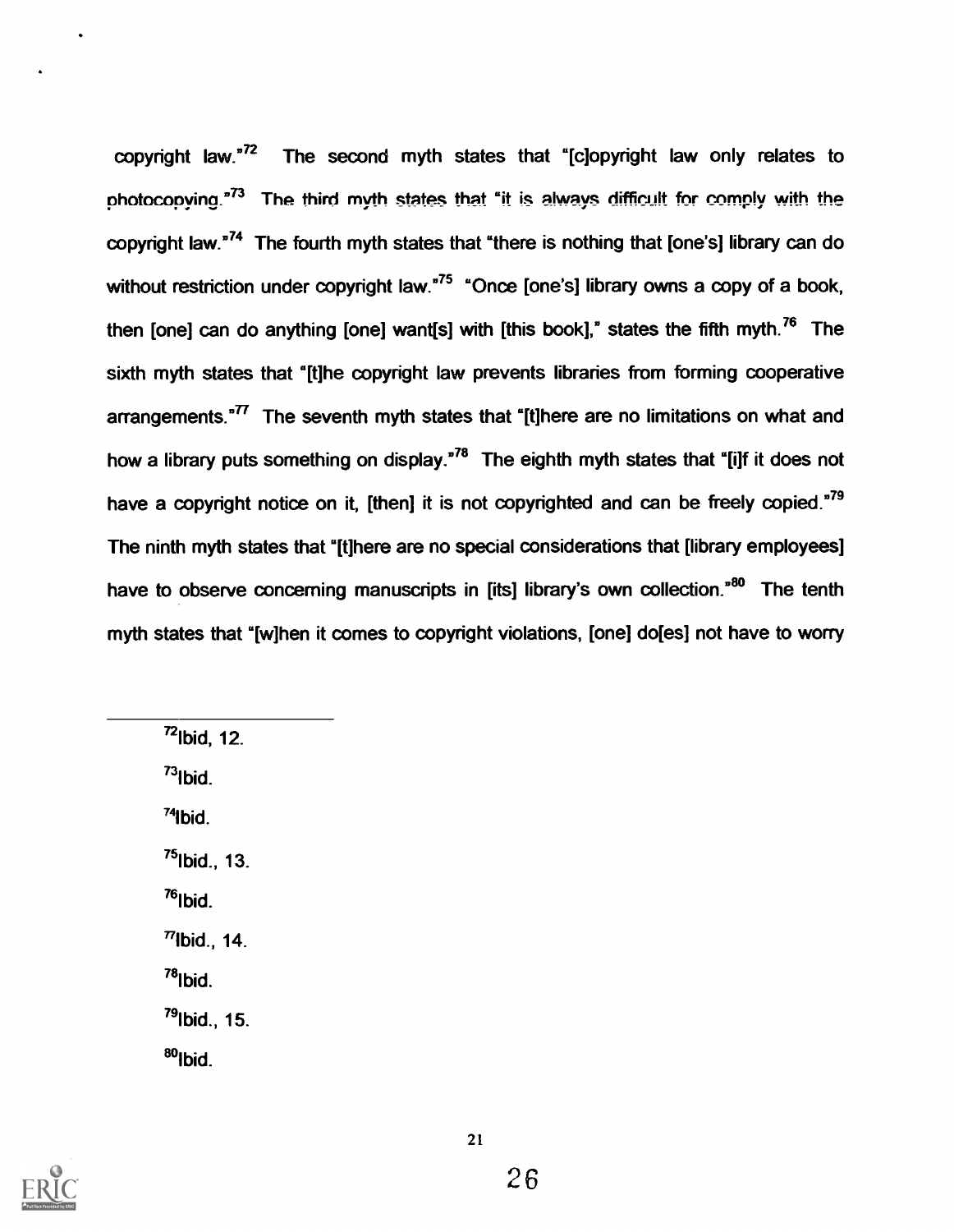about what [one] do[es] not see. $<sup>n81</sup>$  "Public libraries and [its] employees are not eligible</sup> to become copyright owners, " states the eleventh myth.<sup>82</sup> The twelfth myth states that "It that it is possible to copyright just about anything."<sup>83</sup> The thirteenth myth states that "[plublic libraries cannot be sued for copyright infringement."<sup>84</sup> The fourteenth myth states that "filf fone] paraphrases a work, fone is] not violating its copyright."<sup>85</sup> The fifteenth myth states that "[p]utting a work in a compilation keeps it out the of public domain.<sup>86</sup> "To be copyrighted, a work must be novel and ingenious and have literary merit," states the sixteenth myth. $187$  The seventeenth myth states that "[t]he authors of a creative work have no moral rights to their creations."88 "When copyright laws conflict with the first amendment's guarantee of freedom of speech, the copyright law is invalid," states the eighteenth myth.<sup>89</sup> By addressing these myths, Bielefield and Cheeseman help libraries and library employees to examine their understanding of copyright law and to correct misinterpretations of copyright.

 $^{81}$ lbid  $82$ Ibid., 16.  $83$ lbid.  $84$ Ibid. 85lbid., 17. 88lbid.  $87$  Ibid. 88lbid., 18. <sup>89</sup>lbid



22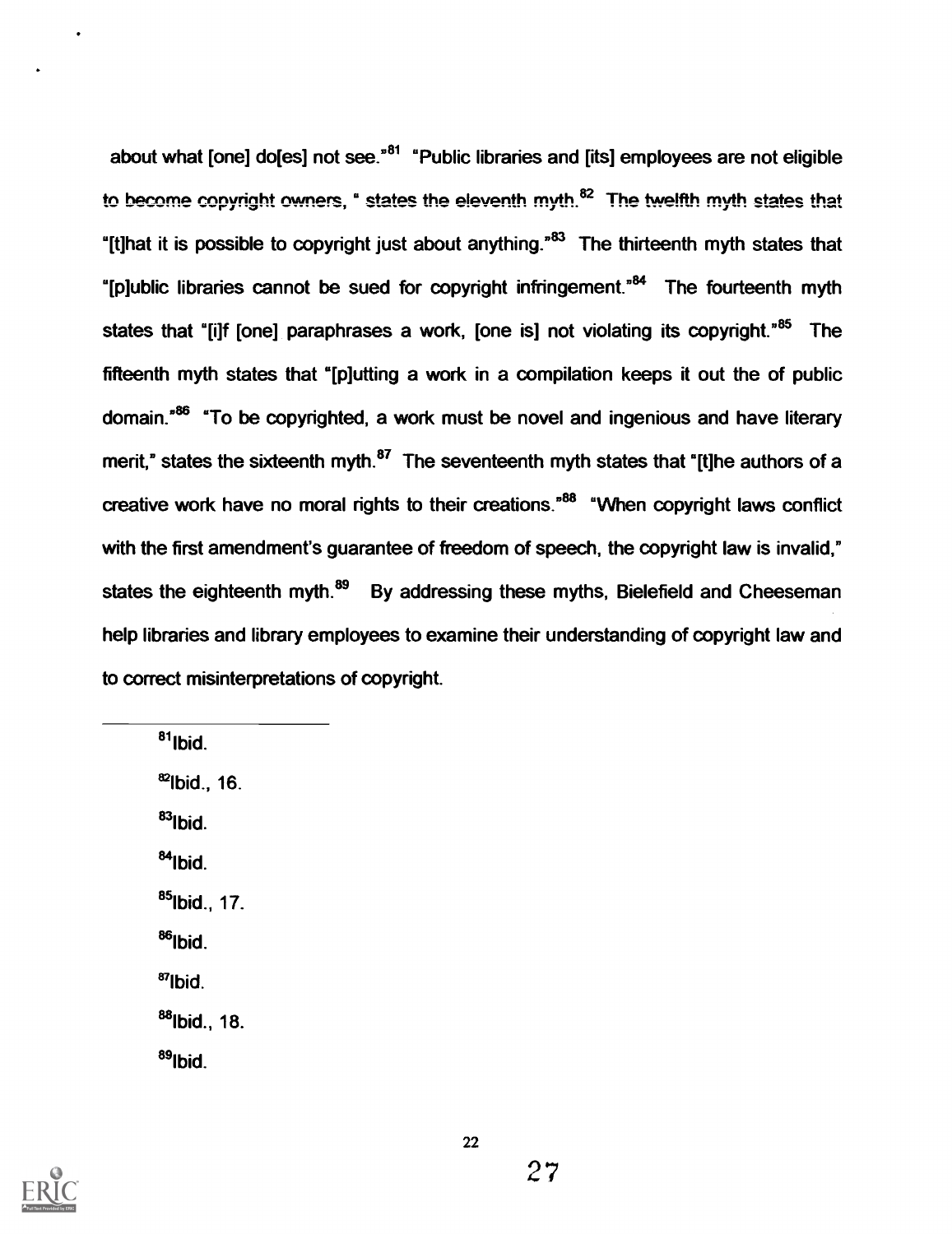In addition to their book, Bielefield and Cheeseman present workshops on copyright law to librarians, teachers, school administrators and officials in higher education.<sup>90</sup> "... [W]e have come to realize that there is a fairly widespread lack of knowledge about the provisions of the law, as well as an attitude, particularly among educators, that no one would sue a school or a library," express Bielefield and Cheeseman.91 Bielefield and Cheeseman expand on their realization "...by pointing out that it is not necessary for [a copyright] infringement suit to get to court for the infringer to be liable for money damages [and] ...a settlement is made quietly between author or publisher and the infringer with small amounts of money- $$1,000$  or  $$2,000$  or  $$3,000$ being paid."<sup>92</sup> Through their book and their workshops, Bielefield and Cheeseman relate information on copyright law that librarians and library paraprofessionals use to gain knowledge how copyright law impacts library operations, for example adult services in public libraries. In addition to Bielefield and Cheeseman, Laura N. Gasaway presents workshops and writes scholarly and professional pieces on copyright law and libraries.

Four authors, Arlene Bielefield and Lawrence Cheeseman and Laura N. Gasaway and Sarah K. Want, frequently address libraries in their writings on copyright law. Of these four authors, Gasaway emerges as the most prolific writer on this topic and Gasaway reiterates the importance of knowledgeability of copyright law for library

 $91$ Ibid.



 $90$ Ibid., 5.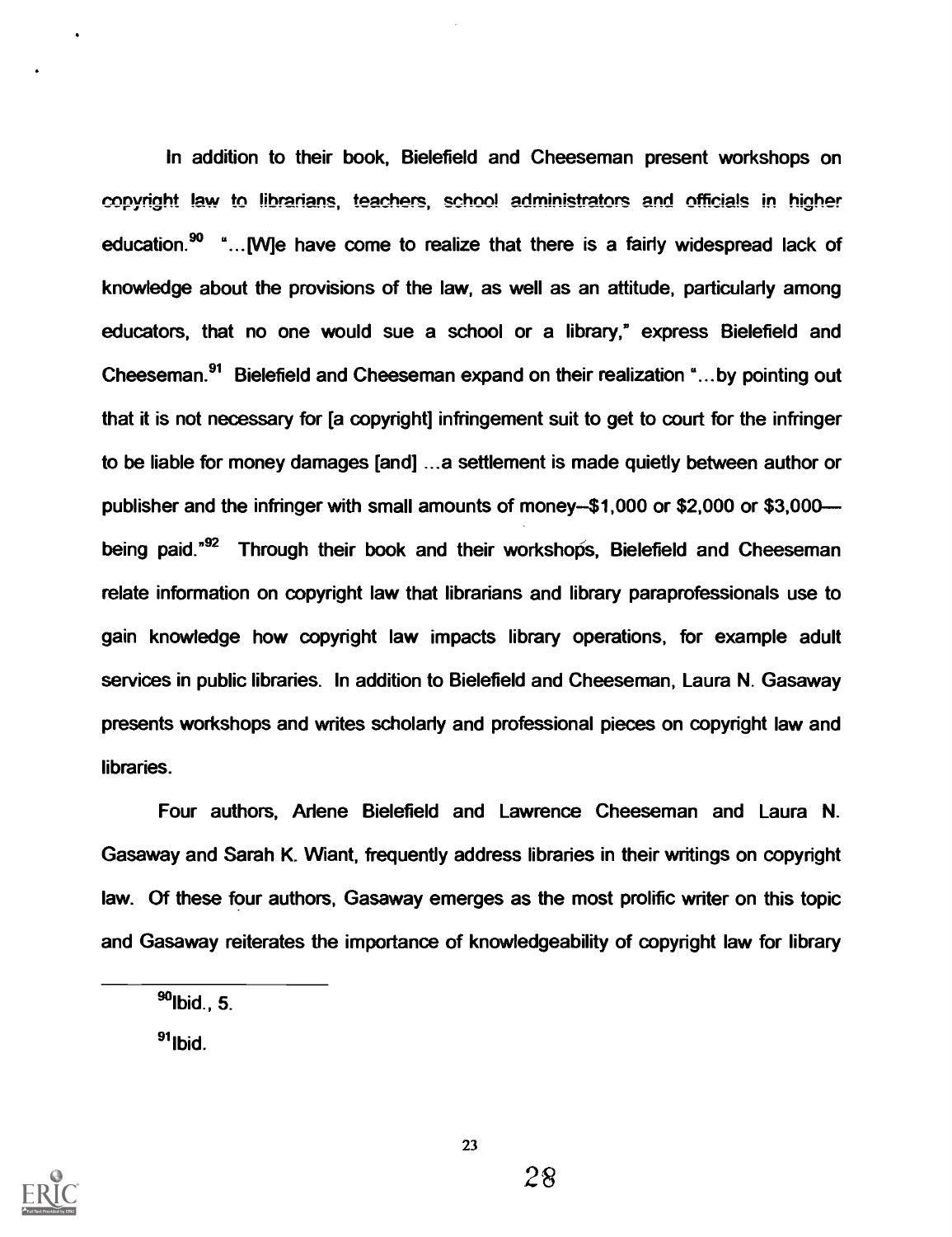employees in her published writings and her workshops. Although Gasaway does exclusively focus on public libraries, Gasaway includes relevant examples of public libraries and copyright law. This study highlights the important concepts presented in the works of Gasaway and the collaborative works of Gasaway and Wiant that cover knowledgeability of copyright law for libraries and library employees.

In her dedication to the book entitled Growing Pains: Adapting Copyright Law for Libraries, Education, and Society, editor Laura Gasaway provides the following dedication:

> This book is dedicated to those librarians and educators who struggle daily with the complexities of the copyright law as they try to provide library services to users and to teach students at all levels of education. Too few copyright publications focus on the needs of students and the users of libraries, this work aims to remedy that situation.<sup>93</sup>

Many librarians and library paraprofessionals, who may not have professional training in the field of law, strive to work within the context and application of copyright law in libraries, maintain knowledgeability levels of copyright law and avoid interpretation of copyright law. These librarians and library paraprofessionals also provide quality service to library patrons and locate and deliver information that meets the information needs of library patrons. In order to dispel myths about copyright law and libraries, libraries and library employees need to become knowledgeable of copyright law and to

93 Gasaway, Growing Pains: Adapting Copyright Law for Libraries, Education, and Society, v.



 $92$ Ibid.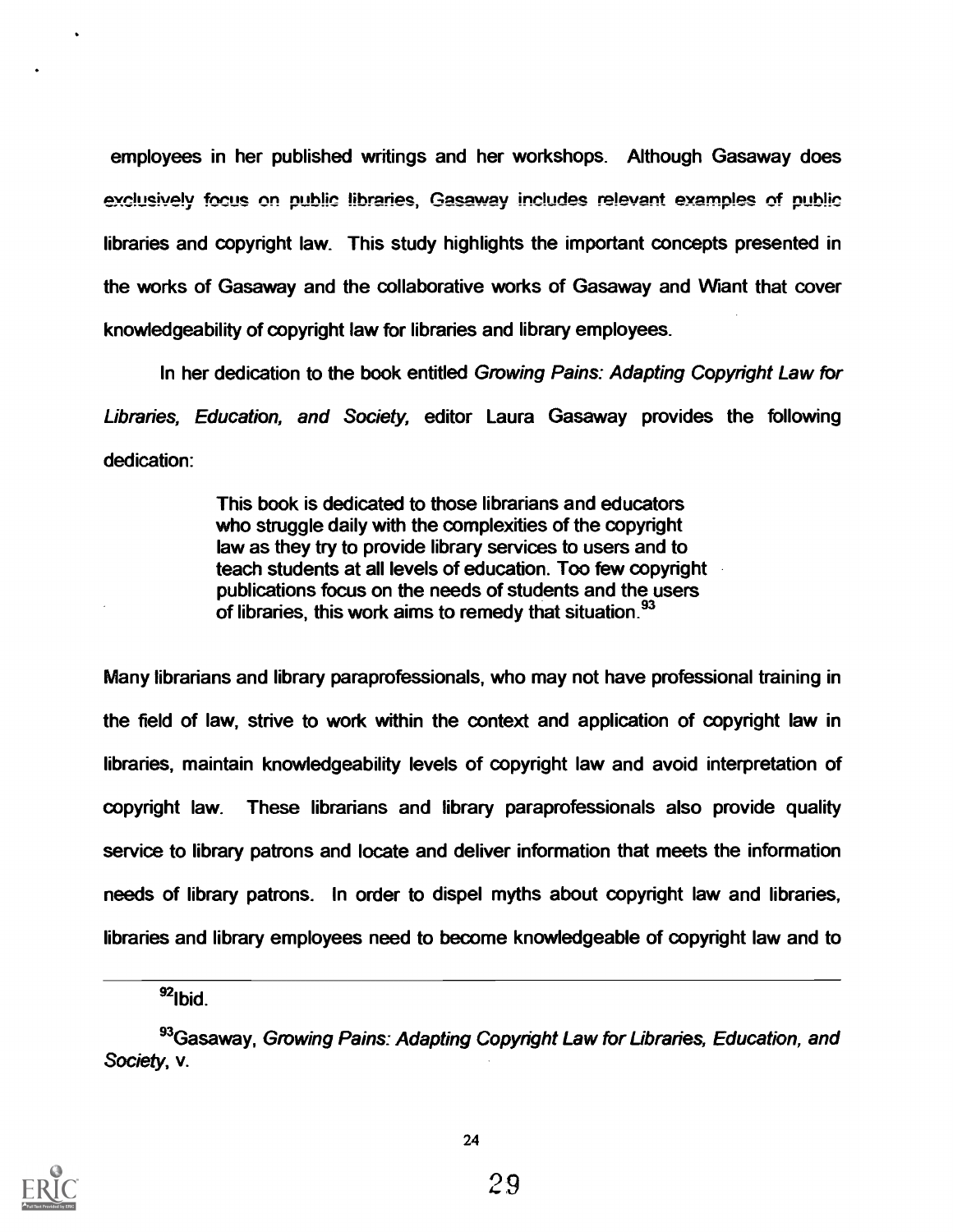increase their understanding of copyright law. While Bielefield and Cheeseman identify myths, Gasaway and Wiant construct scenarios that force library employees to think about copyright law and libraries during typical reference transactions at an assortment of libraries.

'Why should a librarian be concerned with copyright law? Because copyright is identified with written works, that connection is immediately apparent especially in the era of photocopiers, fax machines, optical scanners, and the like," asserts Gasaway, who wrote the book entitled Libraries and Copyright: A Guide to Copyright Law in the 1990s with Sarah K. Wiant.<sup>94</sup> Extending those concerns to librarians and library paraprofessionals employed adult services of public libraries, these concerns prompt needs for increased levels of knowledgeability of copyright law. At the time of the publication of their book entitled Libraries and Copyright: A Guide to Copyright Law in the 1990s, Gasaway works as the Director of the Law Library and as a Professor of Law at the University of North Carolina and Want works as the Director of the Law Library and as a Professor of Law at Washington Lee University. Gasaway and Want hold degrees as Juris Doctor (J.D.) and degrees as Master of Library Science (M.L.S.).<sup>95</sup> In this book, Laura N. Gasaway and Sarah K. Wiant provide scenarios of reference

95Ibid., 1-2.



<sup>94</sup>Laura Gasaway and Sarah K. Wiant, Libraries and Copyright: A Guide to Copyright Law in the 1990s (Washington, DC: Special Libraries Association, 1994), 30- 31.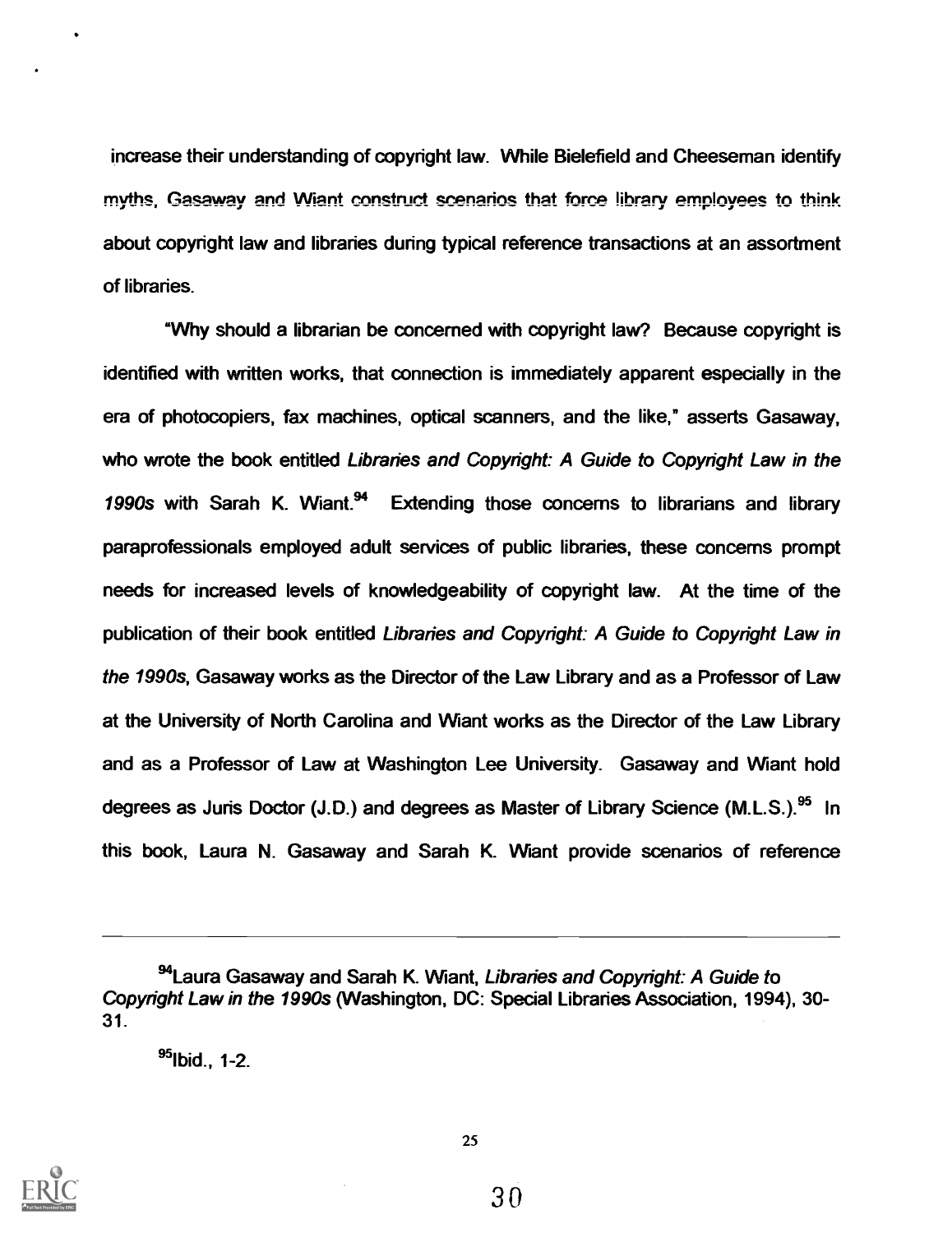interviews with library patrons and librarians, who mostly work in special and school libraries.<sup>96</sup>

In each scenario, the librarian faces a dilemma between retrieving and delivering the requested information to the library patron and violating copyright law during the process of retrieving and delivering the information. Gasaway and Want ask readers what librarians should do in the scenarios. $97$  Drawing upon their knowledge of copyright law through professional library training or work experience or continuing education or understanding of employing library policy manuals or readings of works, library employees internally respond to these scenarios and library employees check their responses against the legal interpretations and analyses provided in the appendices by Gasaway and Wiant.<sup>98</sup> Since these scenarios demonstrate how librarians approach conflicts over the information needs of library patrons and copyright law and how librarians follow copyright law in challenging situations in predominantly special and school libraries, librarians must possess knowledgeability of copyright law. In addition to her published works and her collaborative work with Sarah K. Want, Laura N. Gasaway presents workshops on copyright law and libraries and Gasaway includes review questions describing scenarios involving academic, special, school and public libraries.<sup>99</sup>

<sup>96</sup>lbid.

 $97$ lbid.

<sup>98</sup>lbid.

°Laura N. Gasaway, "Copyright Law in the Digital Age," 83-84.

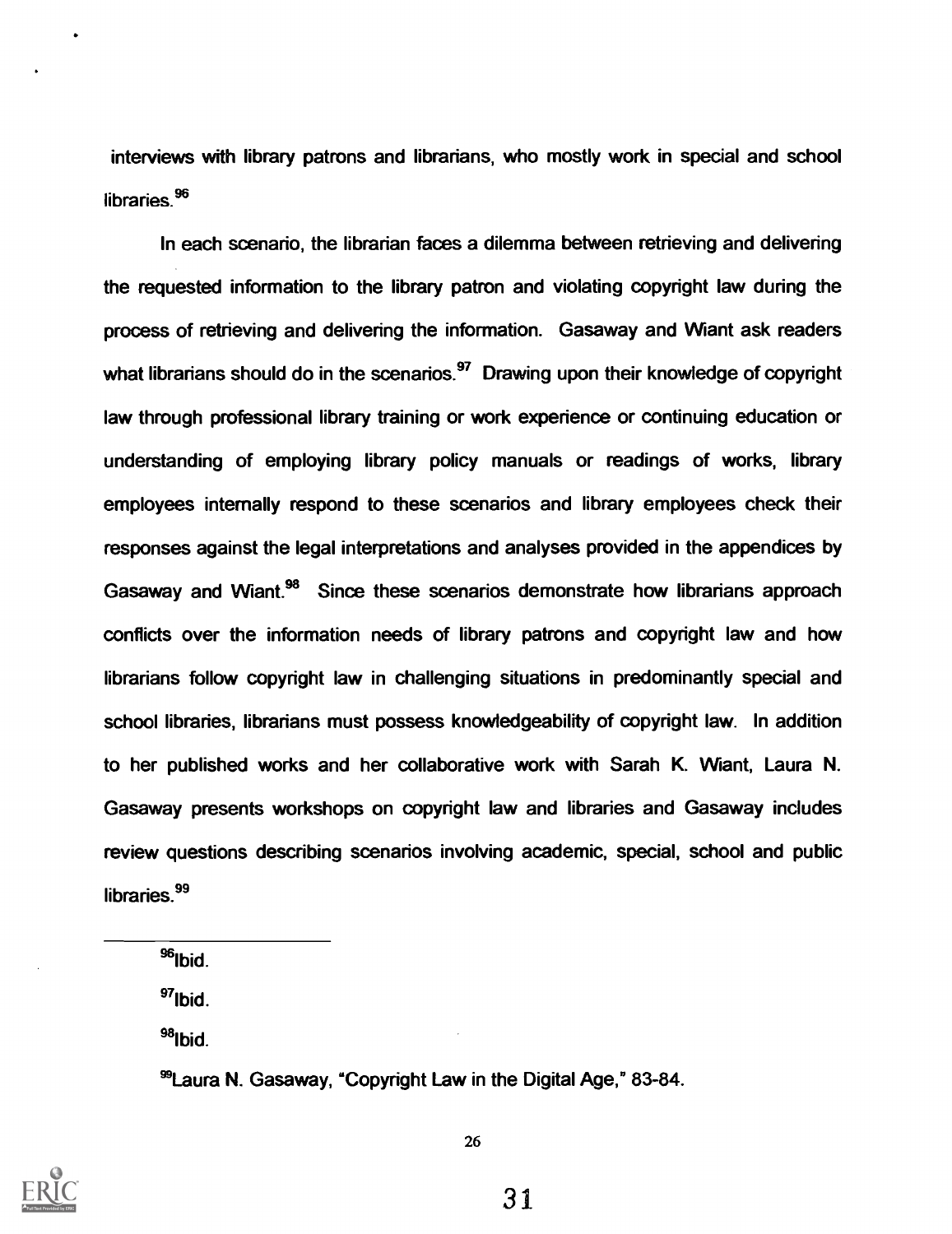Although numerous authors write works on copyright law, few works exist which explore copyright law and libraries and no published works appear to exist that focus exclusively on copyright law and public libraries. From these general works on copyright law, the information furnishes a general background that can be applied to public libraries. Through their published writings and their workshop presentations on copyright law and libraries, these authors provide frameworks for which to base additional research in the area of the knowledgeability of copyright law for library employees.

Information on the history of copyright law, the definitions of copyright law, The Copyright Act of 1976, the explications of sections of The Copyright Act of 1976, modifications and development of copyright law legislation, the examination of works on copyright law and libraries by prominent authors and the scenarios of reference transactions in various types of libraries that challenge the application of copyright law in libraries provide a framework for librarians, library paraprofessionals and libraries to create an awareness of the importance of knowledgeability of copyright law for librarians, library paraprofessionals and libraries in the United States. Although several authors point to the knowledgeability of copyright law as an important skill for libraries and library employees and few authors create scenarios for libraries and library employees to ponder, this study finds that a need exists for further research in the area of the knowledgeability levels of copyright law among librarians and library paraprofessionals, who are employed in adult services at public libraries, which measures the knowledgeability levels of these groups.

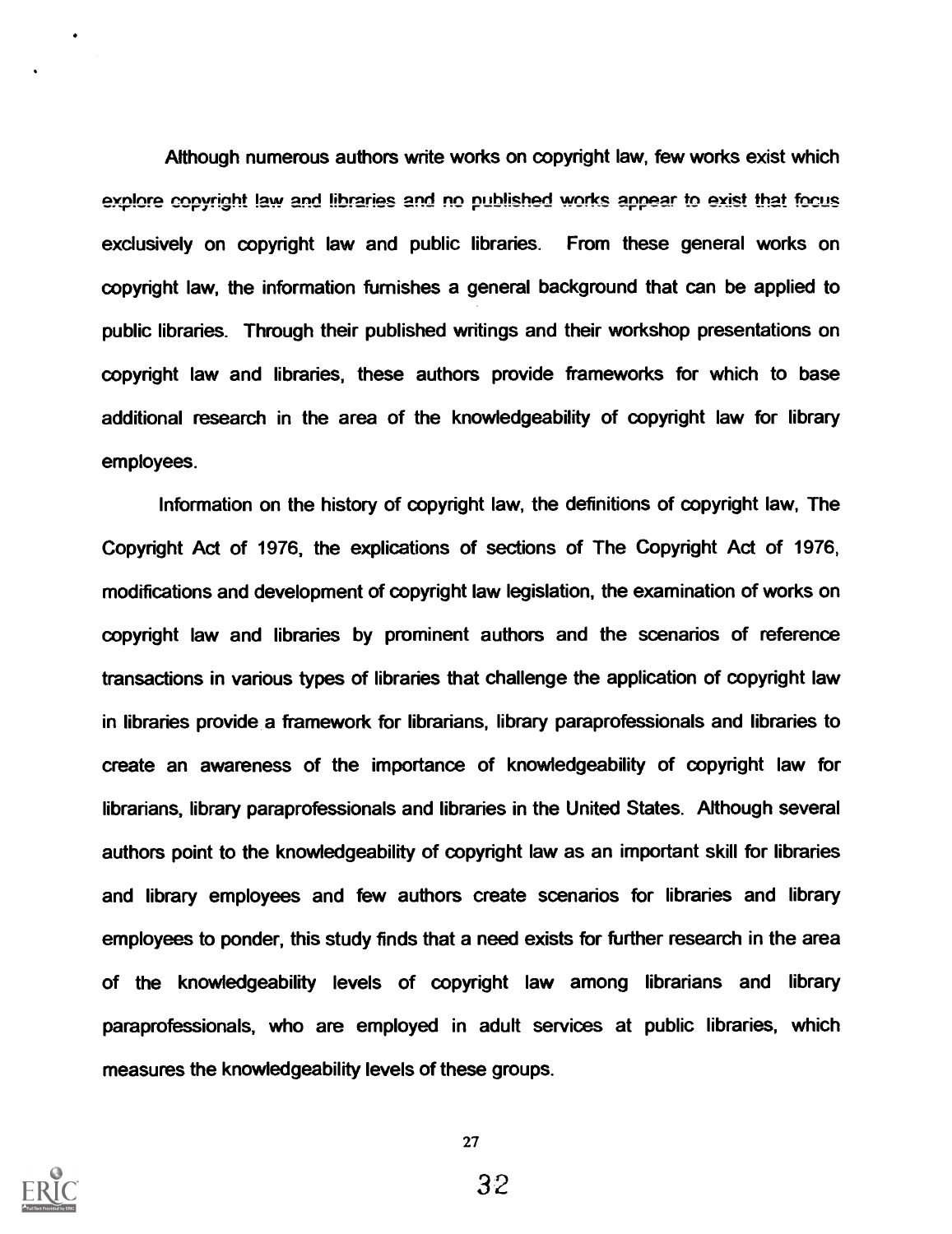#### CHAPTER III

#### **OR.IECTIVES**

While few published works in the field of library and information science stress the importance of libraries and library employees to stay knowledgeable of copyright law, this study finds that no works appear to exist that measure the levels of knowledgeability among library employees, particularly librarians and library paraprofessionals employed in adult services in public libraries. Laura K. Gasaway and Sarah K. Wiant, who wrote Libraries and Copyright: A Guide to Copyright Law in the 1990s, design scenarios of typical reference transactions in various libraries. In these scenarios, library employees encounter conflicts between supplying requested information to library patrons and following The Copyright Act of 1976, notably section 107 on fair use and section 108 on reproduction by libraries and archives. After reading these scenarios, readers think about appropriate and lawful ways that library employees conduct these reference transactions with library patrons. Influenced by the scenarios of Gasaway and Want, this study moves beyond the creation of scenarios to generate internal responses and it measures the knowledgeability levels of copyright law of a small sample of librarians and library paraprofessionals employed in adult services at a large public library system in the United States.

This study seeks to determine if librarians and library paraprofessionals employed in adult services at a public library possess sufficient knowledgeability levels of copyright law. During reference transactions with adults, librarians and library paraprofessionals demonstrate their levels of knowledgeability of copyright law.

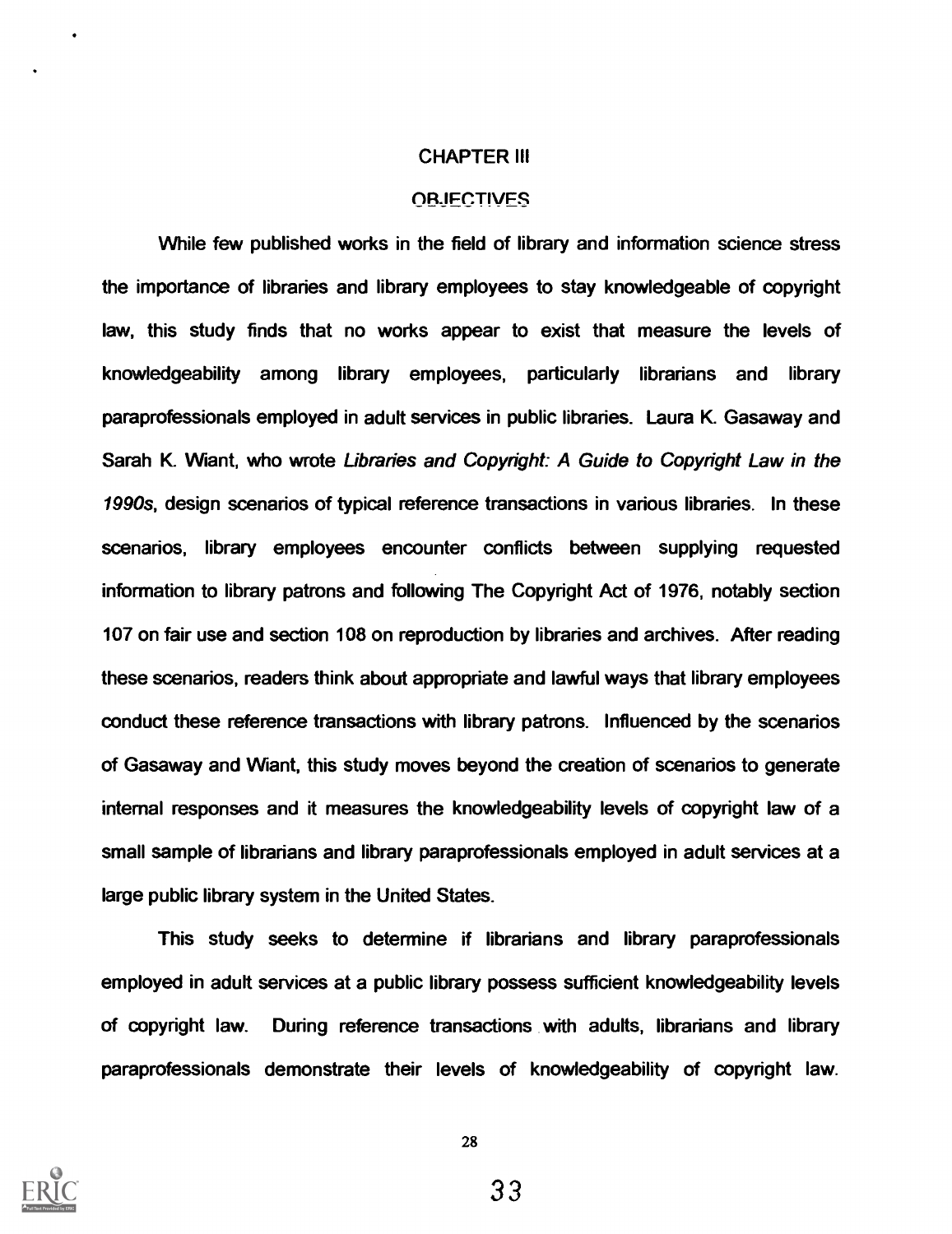Although good communication skills and quality levels of service appear to render reference transactions successful, librarians and library paraprofessionals may lack knowledge of copyright law as it pertains to libraries. Do librarians and library paraprofessionals unknowingly or knowingly violate United States copyright law during reference transactions with library patrons at adult services reference desks of public libraries in the United States? On a small scale, this study measures the knowledgeability levels of copyright law among librarians and library paraprofessionals during employed in adult services at a large public library system in the United States.

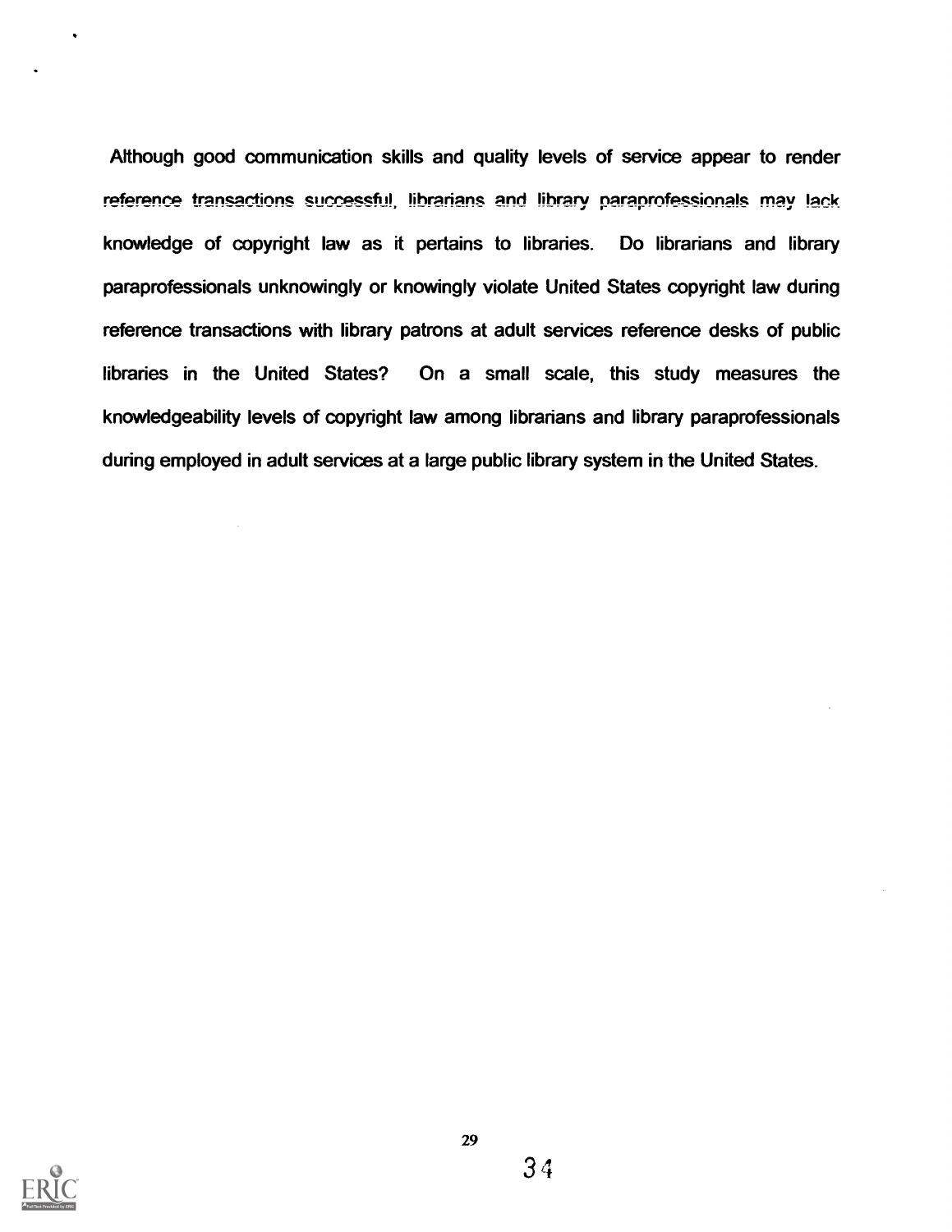#### CHAPTER IV

#### METHODOLOGY

To measure the levels of knowledgeability of United States copyright law among librarians and library paraprofessionals employed in adult services at public libraries, the methodology of a survey was used to measure these knowledgeability levels. Unable to survey librarians and library paraprofessionals employed in adult services at all public libraries in the United States, this study narrowed its focus to a small sample of library employees. Librarians and library paraprofessionals had the option to cease participation at any time during the survey. Using an anonymous questionnaire, this study surveyed librarians and library paraprofessionals employed in adult services at one large public library system in the United States.

This study contained several limitations. This study limited its scope to one large public library system in the United States. Narrowing its population to one geographic service area of this public library system, this study administered unobtrusive surveys to library employees to measure knowledgeability levels of copyright law on a small scale. This study chose a large public library system to increase survey participation. The population targeted twenty-three librarians and library paraprofessionals employed in adult services at this public library system.

Two terms, 'librarians' and 'library paraprofessionals', will generally be defined as library employees work in adult services at the selected large public library. Librarians will be specifically defined as library employees who attained Master of

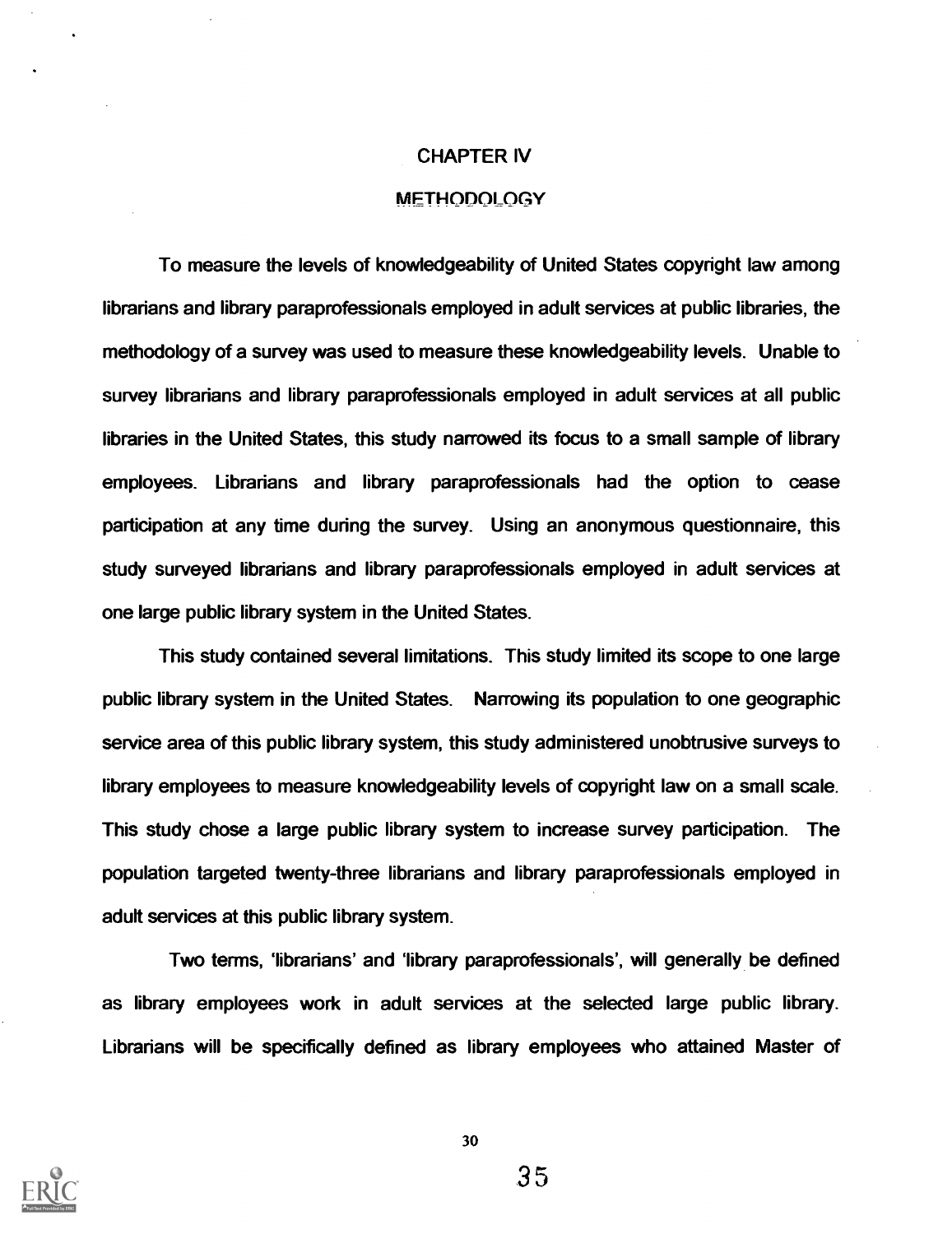Library Science (M.L.S.) degrees or Master of Library and Information Science (M.L.I.S.) degrees and work in adult services positions that require such degrees. Since librarians received professional training as librarians as exhibited by the attainment of degrees as Master of Library Science (M.L.S.) or Master of Library and Information Science (M.L.I.S.), these librarians are considered professionals. For the purposes of this study, these library employees will not be referred to as library professionals and will be referred to as librarians.

In these adult services positions, these librarians spend a large majority of their time conducting reference transactions with library patrons. Additionally, these librarians will have obtained degrees as Bachelor of Arts (B.A.) or Bachelor of Science (B.S.). While their job positions may not require more than a Bachelor of Arts (BA) or Bachelor of Science (B.S.) and a Master of Library Science or Master of Library and Information Science, these librarians may have additional degrees, such as Master of Arts (M.A.) or Master of Science (M.S.) or Doctor of Philosophy (Ph.D.) or Juris Doctor (J.D.). Librarians, who meet these education requirements and work in specialized or managerial positions, are not included in this survey since their positions entail additional responsibilities that limit the amount of time they work with library patrons at the adult services reference desks.

Library paraprofessionals will be defined as library employees, who did not earn Master of Library Science (M.L.S.) degrees or Master of Library and Information Science (M.L.I.S.) degrees. Library paraprofessionals attained Bachelor of Arts (B.A.) degrees or Bachelor of Science (B.S.) degrees and they work in adult services positions



31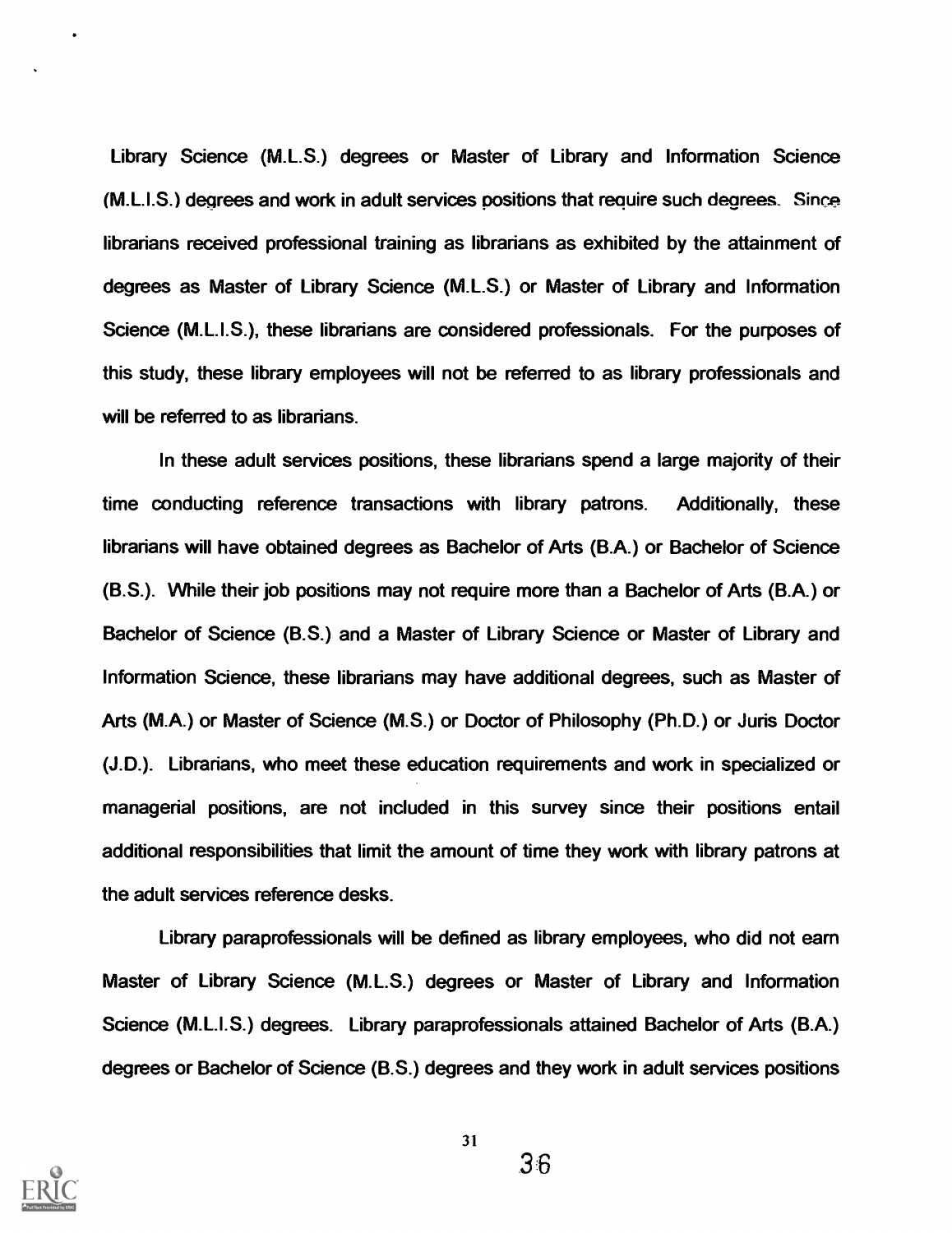that require Bachelor's degrees. Although not required to perform their job responsibilities, these library paraprofessionals may have advanced degrees, such as Master of Arts (M.A.) or Master of Science (M.S.) or Doctor of Philosophy (Ph.D.) or Juris Doctor (J.D.). Library paraprofessionals assist librarians in the completion of reference transactions with library patrons at the adult services reference desks of this public library system.

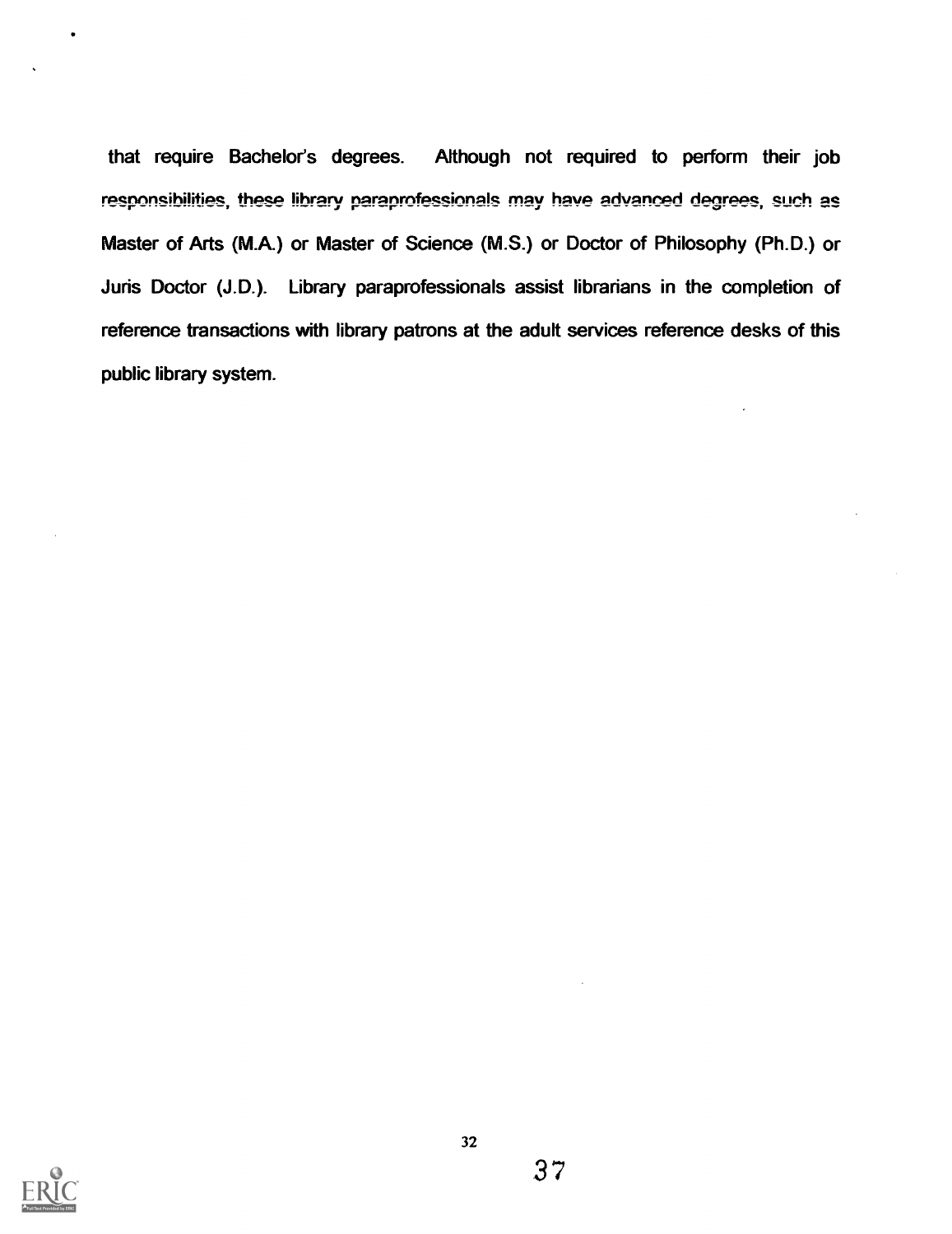#### CHAPTER V

#### DATA ANALYSIS

In March 2002, the author of this study distributed questionnaires to twenty-three library employees employed in adult services within geographic limits at one large public library system to survey their knowledgeability levels of copyright law as it pertains to libraries. These twenty-three library employees consist of librarians and library paraprofessionals. These librarians and library paraprofessionals responded to the scenarios based upon individual knowledge of copyright law. This knowledge may have been gained through professional training, continuing education, work experience, library policy manuals and personal reading of works on copyright law and libraries. This survey used anonymous and confidential questionnaires. Based upon the questionnaires distributed and the completed questionnaires returned, this survey calculated and analyzed the data to present its findings on the knowledgeability of copyright law among a small sample of librarians and library paraprofessionals employed in adult services at a large public library system.

Of the twenty-three questionnaires sent to librarians and library paraprofessionals, thirteen completed questionnaires were returned. No incomplete questionnaires were received. Of the twenty-three persons selected for this survey, thirteen persons chose to participate and the return rate equaled fifty-seven percent. Seven librarians participated and six library paraprofessionals participated in this survey. See the table on the next page for the survey response rate.

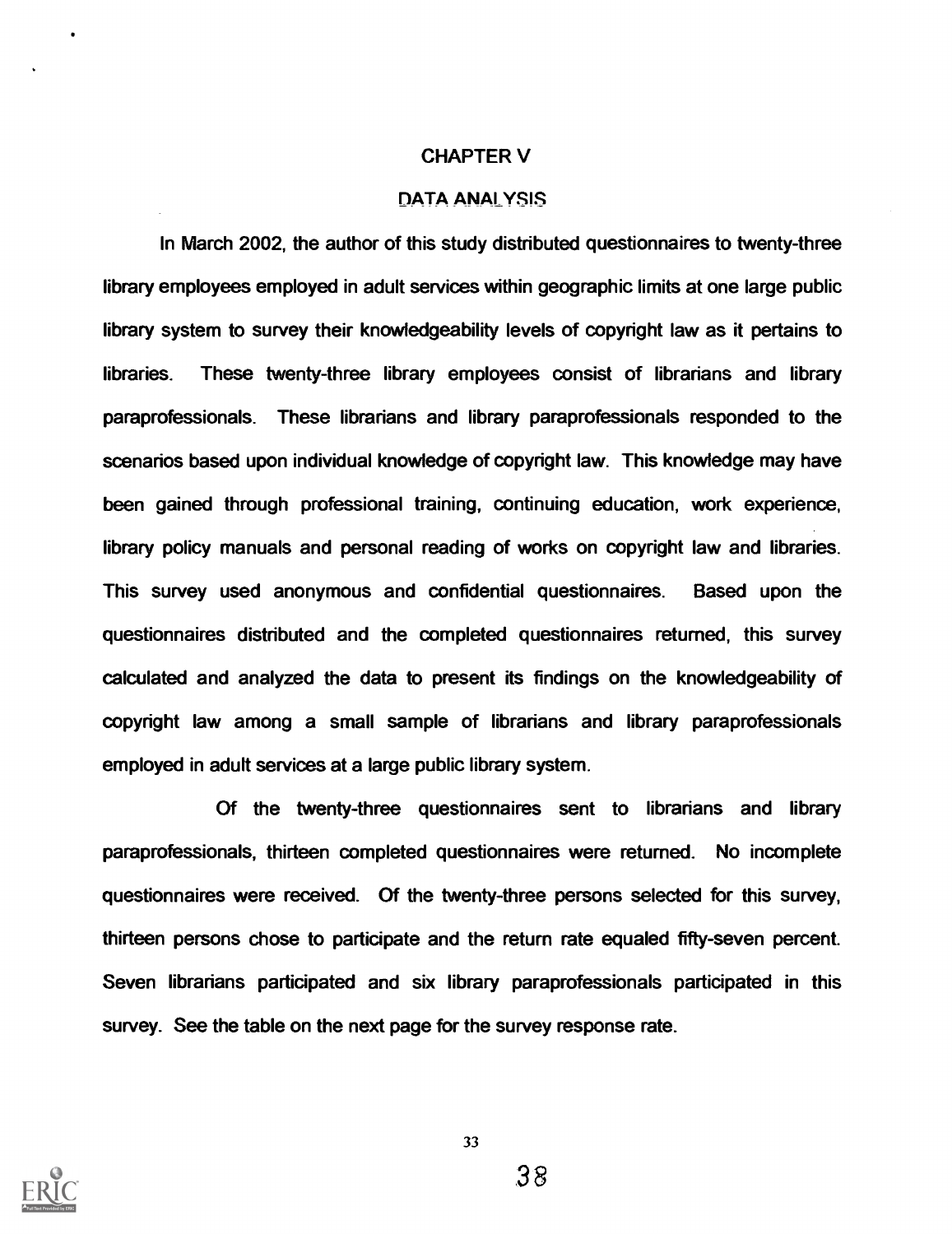#### Survey Response Rate

| Total Number of<br>ivuli Muhibci Vi<br><b>Questionnaires</b><br><b>Distributed</b> | <b>Total Number of</b><br><b>Questionnaires</b><br><b>Received</b> | Reenonee Pate<br><b>INDIAN I WORK IN THE UP OF A</b> |
|------------------------------------------------------------------------------------|--------------------------------------------------------------------|------------------------------------------------------|
|                                                                                    | 13                                                                 | 57%                                                  |

Of these seven librarians, seven persons held degrees as Master of Library Science (M.L.S.) or Master of Library and Information Science (M.L.I.S.). Persons, who held degrees as Bachelor of Arts (B.A.), outnumbered persons, who held degrees as Bachelor of Science (B.S.). Of these seven librarians, no persons held degrees as Juris Doctor (J.D.). Of the six library paraprofessionals, no persons held degrees as Master of Library Science (M.L.S.) or Master of Library and Information Science (M.L.I.S.). Persons, who held degrees as Bachelor of Arts (BA), outnumbered persons, who held degrees as Bachelor of Science (B.S.). Of the six library paraprofessionals, no persons held degrees as Juris Doctor (J.D.). These thirteen persons, composed of seven librarians and six library paraprofessionals, voluntarily participated in this survey by completing and returning questionnaires to the author of this study.

In this survey, the author of this study devised five scenarios illustrating reference transactions that may occur at the reference desks designated for adult services at public libraries (see Appendix A). Librarians and library paraprofessionals assist library patrons by locating and delivering the requested information. In some cases, these

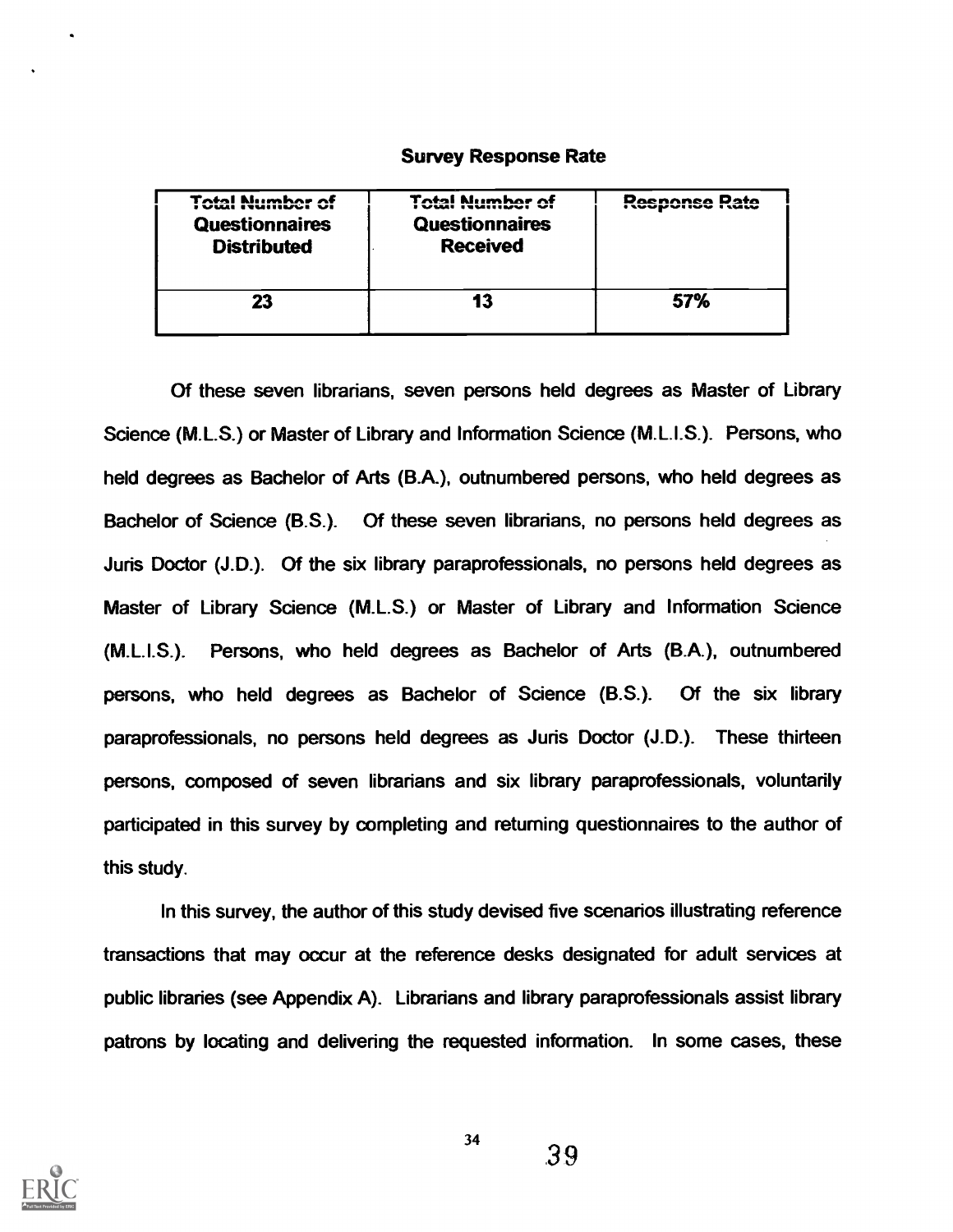library patrons consist of members of the general public and library employees. Based upon their individual knowledge of copyright law as it pertains to libraries, librarians and library paraprofessionals, who are employed in adult services at this particular public library system, responded to these five scenarios.

The thirteen participants responded to these five scenarios. Two statements followed each scenario and participants indicated which statement they chose by placing a checkmark or placing an X to the left of each statement. By selecting the first statement, the participant agreed with the course of action taken in the scenario. "Based upon your knowledge of copyright law and legal issues pertaining to libraries, the library employee chose an appropriate response," states the first option. See Appendix A. By selecting the second statement, the participant disagreed with the course of action taken in each scenario. "Based upon your knowledge of copyright law and legal issues pertaining to libraries, the library employee chose an inappropriate response," states the second option. See Appendix A. After the participants returned the questionnaires, the responses were calculated.

Seven librarians completed and returned questionnaires that contained five scenarios to generate responses based on individual knowledge of copyright law and libraries. See Appendix A for descriptions of each scenario. For the first scenario, seven librarians marked the first statement and no librarians marked the second statement. For the second scenario, two librarians marked the first statement and five librarians marked the second statement. For the third scenario, five librarians marked the first statement and two librarians marked the second statement. For the fourth

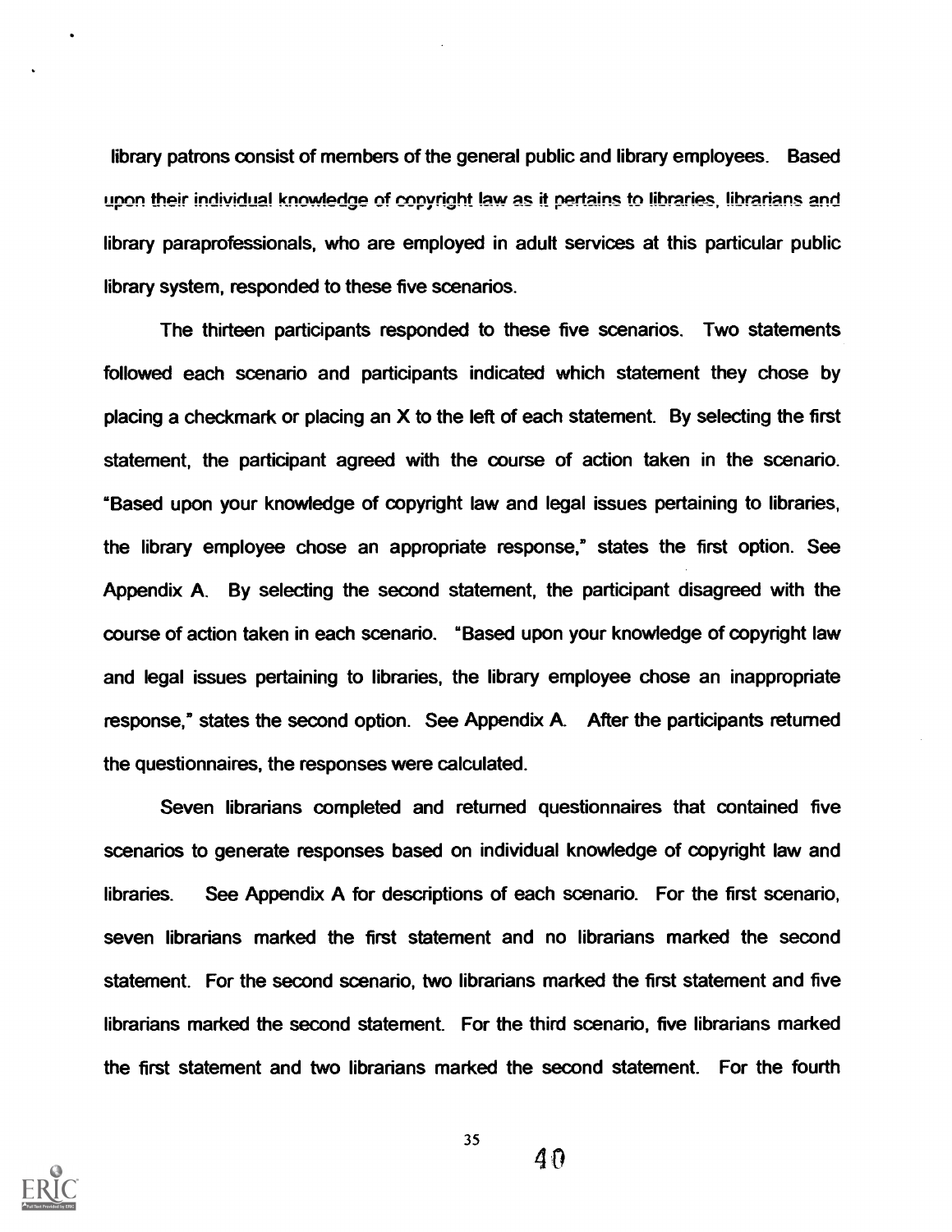scenario, six librarians marked the first statement. No librarians marked the second statement. Since seven librarians participated in this survey, the data suggests that one of the seven librarians omitted to answer the fourth scenario for unknown reasons. For the fifth scenario, one librarian marked the first statement and six librarians marked the second statement.

Six library paraprofessionals completed and returned questionnaires that contained five scenarios to generate responses based on individual knowledge of copyright law and libraries. See Appendix A for descriptions of each scenario. For the first scenario, six library paraprofessionals marked the first statement and zero library paraprofessionals marked the second statement. For the second scenario, three library paraprofessionals marked the first statement and three library paraprofessionals marked the second statement. For the third scenario, three library paraprofessionals marked the first statement and three library paraprofessionals marked the second statement. For the fourth scenario, six library paraprofessionals marked the first statement and zero library paraprofessionals marked the second statement. For the fifth scenario, zero library paraprofessionals marked the first statement and six library paraprofessionals marked the second statement. See Chapter VI for summary tables for responses from librarians and library paraprofessionals.



36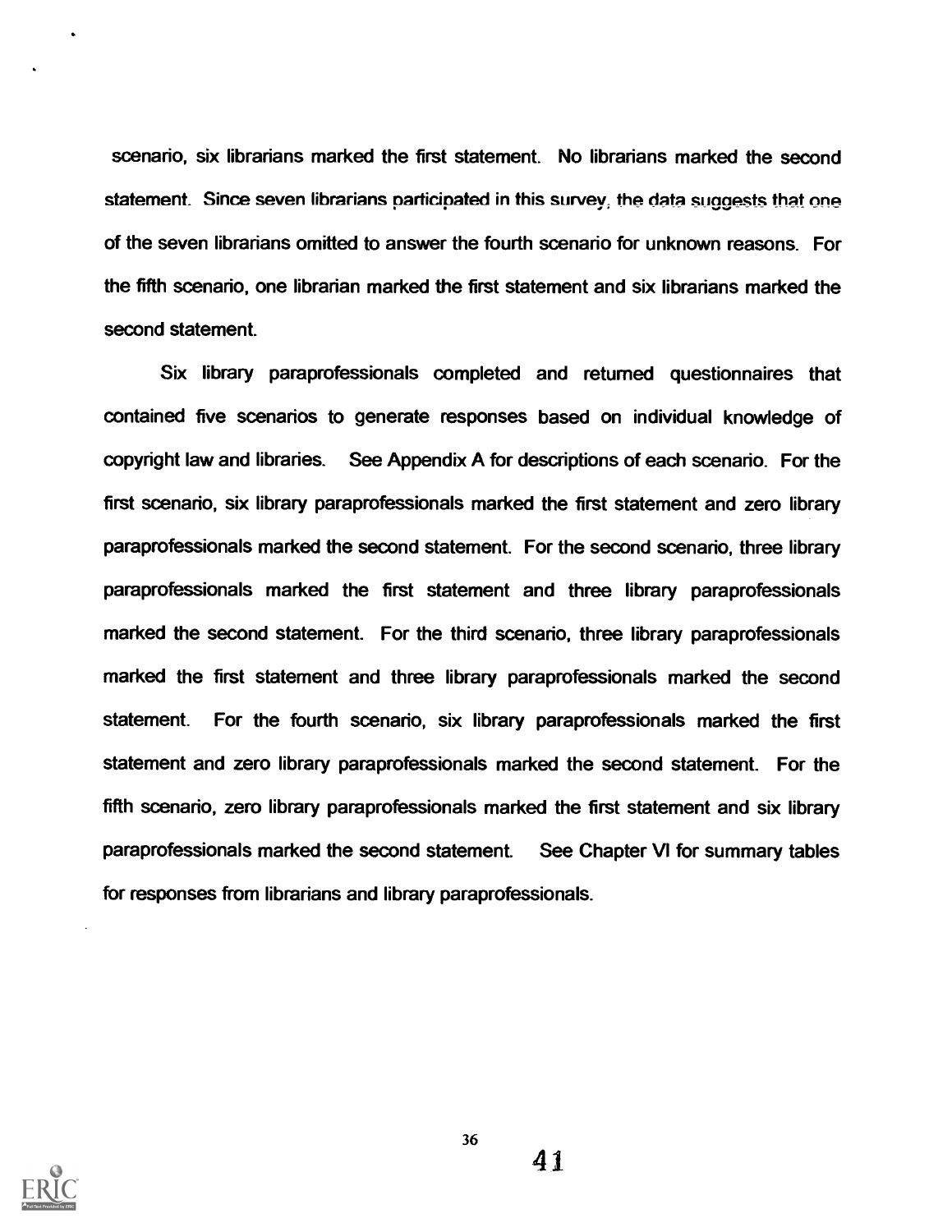#### CHAPTER VI

#### **ANTICIPATED RESULTS**

Based upon a literature review, this study anticipated that its survey findings concurred with the findings of authors that a lack of sufficient knowledge of copyright law exists among librarians and library paraprofessionals employed in libraries. This study expected that librarians, who received professional library training by the attainment of degrees as Master of Library Science (M.L.S.) or Master of Library and Information Science (M.L.I.S.), would exhibit higher knowledgeability levels than library paraprofessionals, who did not earn such degrees. Additional factors, such as continuing education or work experience, may have contributed to increased levels for both groups. Surveying a small sample of library employees at one large public library system in the United States using anonymous questionnaires of five scenarios devised by the author of this study, this study attempted to measure whether librarians and library paraprofessionals answered the scenarios with the preferred responses based on sections of The Copyright Act of 1976 presented in Chapter ll of this study on the literature review.

This study reported data from the number of librarians and library paraprofessionals who voluntarily chose to participate in this survey by using their knowledge of copyright law and libraries to answer the scenarios. Although this study anticipated that librarians would choose the preferred responses in the five scenarios, librarians chose four of five preferred responses for these scenarios. Library



37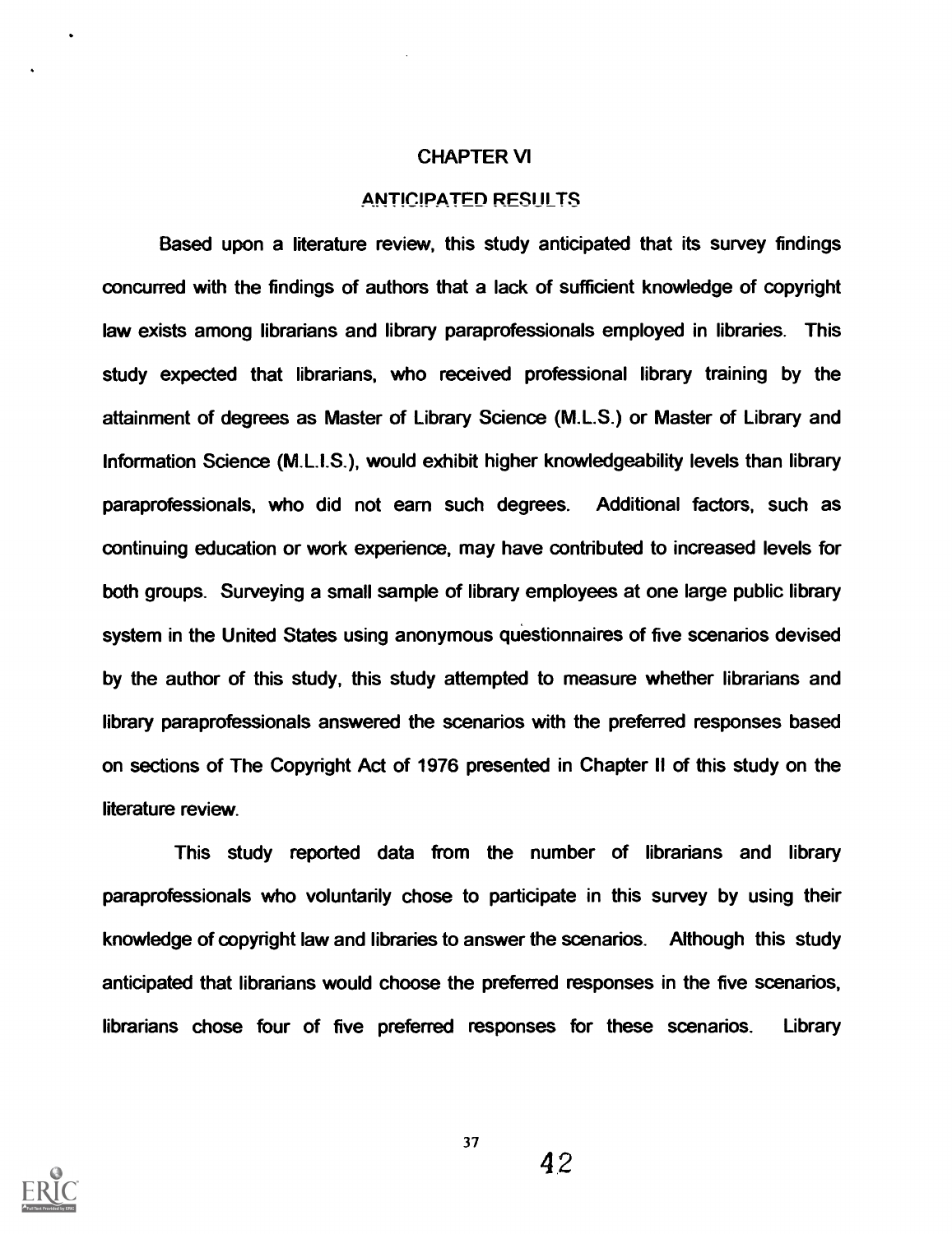paraprofessionals performed better than this study anticipated and this group chose three of five preferred responses.

The first scenario illustrated a dilemma involving a library patron, library employees and the viewing of a video licensed for home-use only and not licensed with public performance rights (PPR) in the public library. Librarians and library paraprofessionals unanimously selected the preferred response, response 1, for scenario 1.

| Responses by Librarians and Library Paraprofessionals for Scenario 1 |  |
|----------------------------------------------------------------------|--|
|----------------------------------------------------------------------|--|

|                   | <b>Librarians</b>  | <b>Librarians</b> | Library                  | Library                  |
|-------------------|--------------------|-------------------|--------------------------|--------------------------|
|                   |                    |                   | <b>Paraprofessionals</b> | <b>Paraprofessionals</b> |
|                   | <b>Appropriate</b> | Inappropriate     | <b>Appropriate</b>       | Inappropriate            |
|                   | <b>Response</b>    | <b>Response</b>   | <b>Response</b>          | <b>Response</b>          |
|                   | (Response 1)       | (Response 2)      | (Response 1)             | (Response 2)             |
| <b>Scenario 1</b> |                    |                   |                          |                          |

## Total Responses and Preferred Responses for Scenario 1

|                   | <b>Responses</b><br>(Response 1) | Total of Appropriate   Total of Inappropriate   Preferred<br><b>Responses</b><br>(Response 2) | <b>Responses</b><br><b>Based</b><br>on The Copyright<br><b>Act of 1976</b> |
|-------------------|----------------------------------|-----------------------------------------------------------------------------------------------|----------------------------------------------------------------------------|
| <b>Scenario 1</b> | 13                               |                                                                                               | <b>Response 1</b>                                                          |

The second scenario illustrated a dilemma which involved library employees at the public library and the mproduction and archive of two copies of the cover story article of a local newsstand magazine. This magazine devoted one monthly issue to rate the suburbs and library patrons frequently request to view this particular issue.

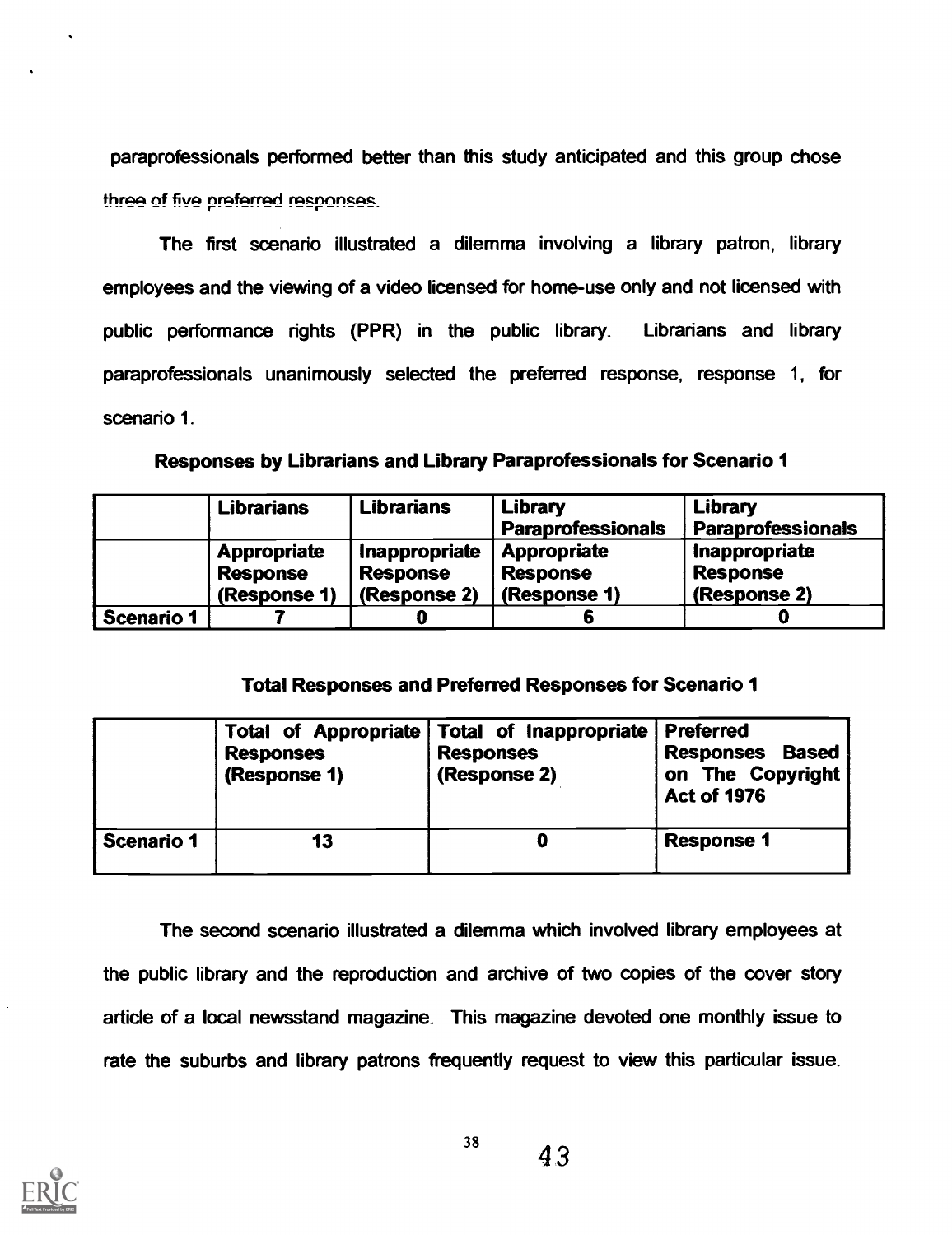Library patrons gather information about the top-rated suburbs to prepare for the purchase of houses in these communities. Of the seven librarians, five librarians selected the preferred response, response 2, in scenario 2. Responses for library paraprofessionals tied in scenario 2.

Responses by Librarians and Library Paraprofessionals for Scenario 2

|                   | <b>Librarians</b>              | <b>Librarians</b>                | Library<br><b>Paraprofessionals</b> | Library<br><b>Paraprofessionals</b> |
|-------------------|--------------------------------|----------------------------------|-------------------------------------|-------------------------------------|
|                   | Appropriate<br><b>Response</b> | Inappropriate<br><b>Response</b> | Appropriate<br><b>Response</b>      | Inappropriate<br><b>Response</b>    |
|                   | (Response 1)                   | (Response 2)                     | (Response 1)                        | (Response 2)                        |
| <b>Scenario 2</b> |                                |                                  |                                     |                                     |

## Total Responses and Preferred Responses for Scenario 2

|                   | <b>Responses</b><br>(Response 1) | Total of Appropriate   Total of Inappropriate   Preferred<br><b>Responses</b><br>(Response 2) | <b>Responses Based</b><br>on The Copyright<br><b>Act of 1976</b> |
|-------------------|----------------------------------|-----------------------------------------------------------------------------------------------|------------------------------------------------------------------|
| <b>Scenario 2</b> |                                  |                                                                                               | <b>Response 2</b>                                                |

The third scenario illustrated a dilemma regarding a public performance of copyrighted works of music in the public library. The copyrighted works of music are in the form of compact discs (CDs). The public library owns these CDs but it does not own the copyrights. Library employees play and listen to copyrighted works of music in the public library, a venue outside of their immediate circle of family and friends. In scenario 3, two of the seven librarians chose the preferred response, response 2. Scenario 3 also challenged library paraprofessionals whose responses tied.

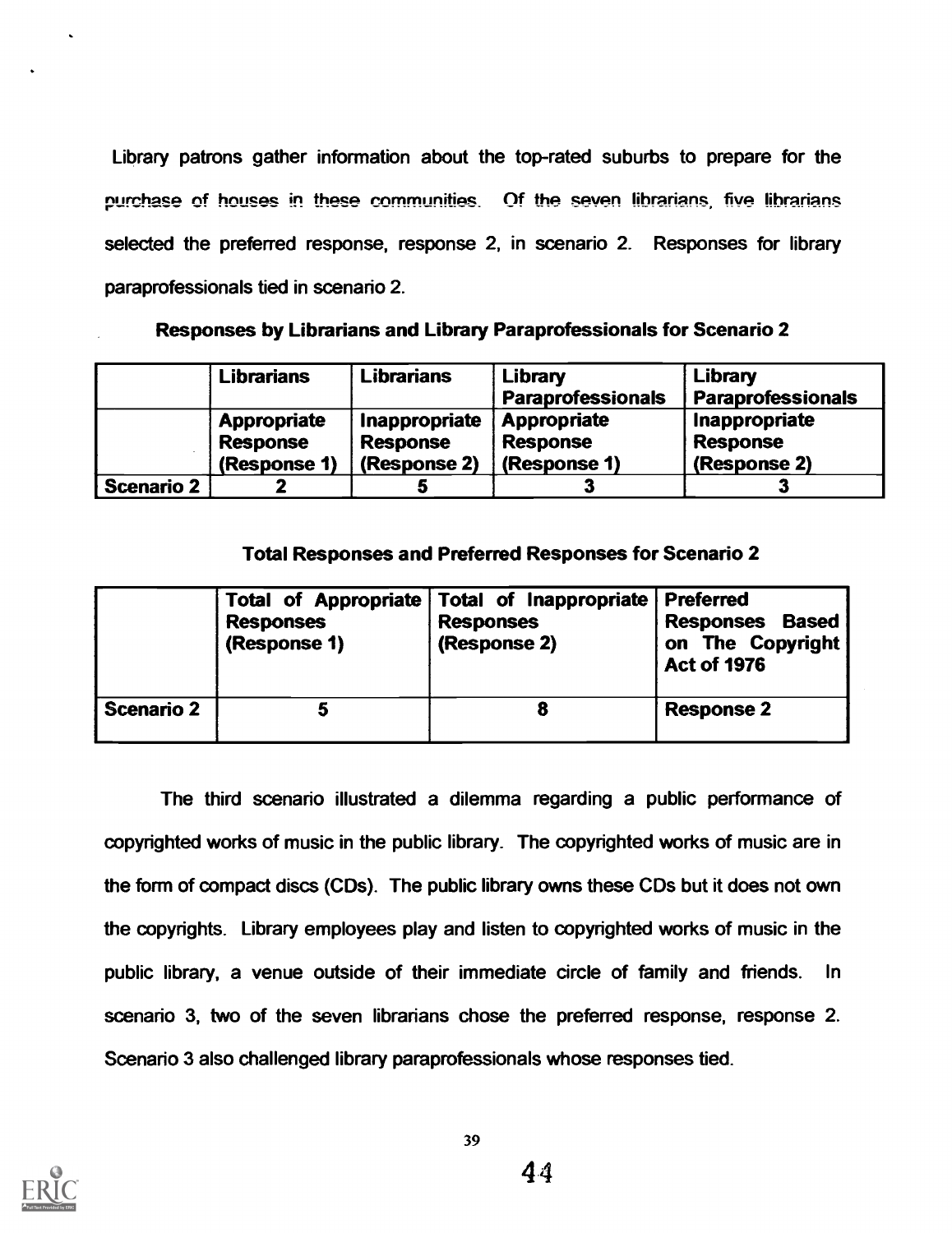## Responses by Librarians and Library Paraprofessionals for Scenario 3

|                   | <b>Librarians</b>                                     | <b>Librarians</b>                                | Library<br><b>Paraprofessionals</b>            | Library<br><b>Paraprofessionals</b>              |
|-------------------|-------------------------------------------------------|--------------------------------------------------|------------------------------------------------|--------------------------------------------------|
|                   | <b>Appropriate</b><br><b>Response</b><br>(Response 1) | Inappropriate<br><b>Response</b><br>(Response 2) | Appropriate<br><b>Response</b><br>(Response 1) | Inappropriate<br><b>Response</b><br>(Response 2) |
| <b>Scenario 3</b> |                                                       |                                                  |                                                |                                                  |

## Total Responses and Preferred Responses for Scenario 3

|                   | <b>Responses</b><br>(Response 1) | Total of Appropriate Total of Inappropriate<br><b>Responses</b><br>(Response 2) | <b>Preferred</b><br><b>Responses Based</b><br>on The Copyright<br><b>Act of 1976</b> |  |
|-------------------|----------------------------------|---------------------------------------------------------------------------------|--------------------------------------------------------------------------------------|--|
| <b>Scenario 3</b> |                                  |                                                                                 | <b>Response 2</b>                                                                    |  |

The fourth scenario illustrated a dilemma regarding the reproduction and transmission of copyrighted work of musical score and the inclusion of a source citation of this copyrighted work of musical score as protected under copyright law in an emergency situation. Six librarians chose the preferred response, response 1, for scenario 4 and one librarian opted to leave the response lines for this scenario blank. The six library paraprofessionals chose the preferred response for this scenario.

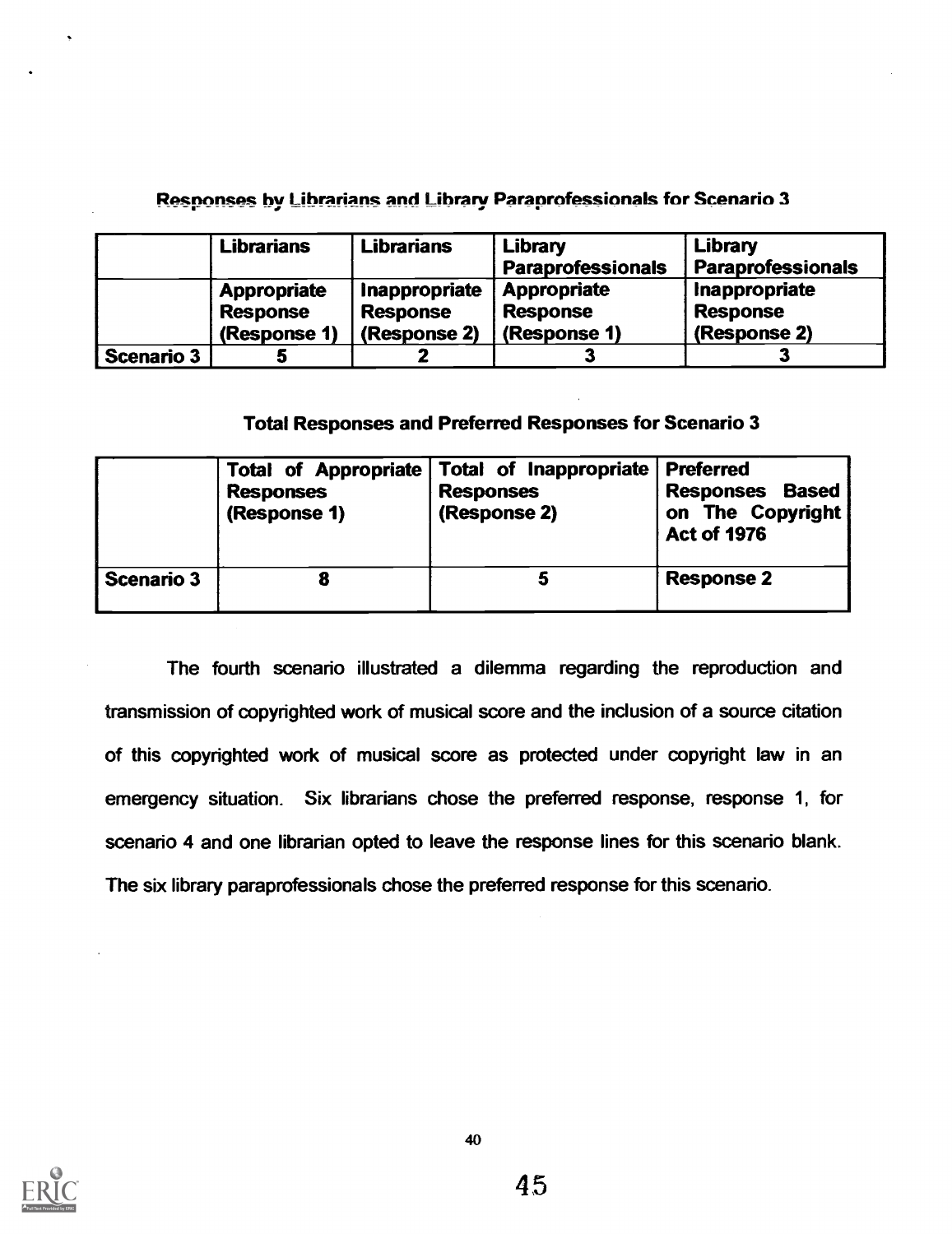## Responses by Librarians and Library Paraprofessionals for Scenario 4

|            | ihrariane<br>Liviulium                         | Librarians                                       | Library<br><b>Paraprofessionals</b>                   | ihrarv<br><b>Paraprofessionals</b>               |
|------------|------------------------------------------------|--------------------------------------------------|-------------------------------------------------------|--------------------------------------------------|
|            | Appropriate<br><b>Response</b><br>(Response 1) | Inappropriate<br><b>Response</b><br>(Response 2) | <b>Appropriate</b><br><b>Response</b><br>(Response 1) | Inappropriate<br><b>Response</b><br>(Response 2) |
| Scenario 4 |                                                |                                                  |                                                       |                                                  |

## Total Responses and Preferred Responses for Scenario 4

|                   | <b>Responses</b><br>(Response 1) | Total of Appropriate Total of Inappropriate<br><b>Responses</b><br>(Response 2) | <b>Preferred</b><br>Responses Based<br>on The Copyright<br><b>Act of 1976</b> |  |
|-------------------|----------------------------------|---------------------------------------------------------------------------------|-------------------------------------------------------------------------------|--|
| <b>Scenario 4</b> | 12                               |                                                                                 | <b>Response 1</b>                                                             |  |

The fifth scenario illustrated a dilemma regarding the reproduction of twenty copies of a page located in a copyrighted book, the omission of source citation information for this page and the inclusion of this page as a component of a work produced by a library employee with public library stationery. Six of the seven librarians selected the preferred response, response 2, for scenario 5. Data reported for scenario 5 indicated that library paraprofessionals answered this scenario better than librarians answered. The six library paraprofessionals selected the preferred response for scenario 5.

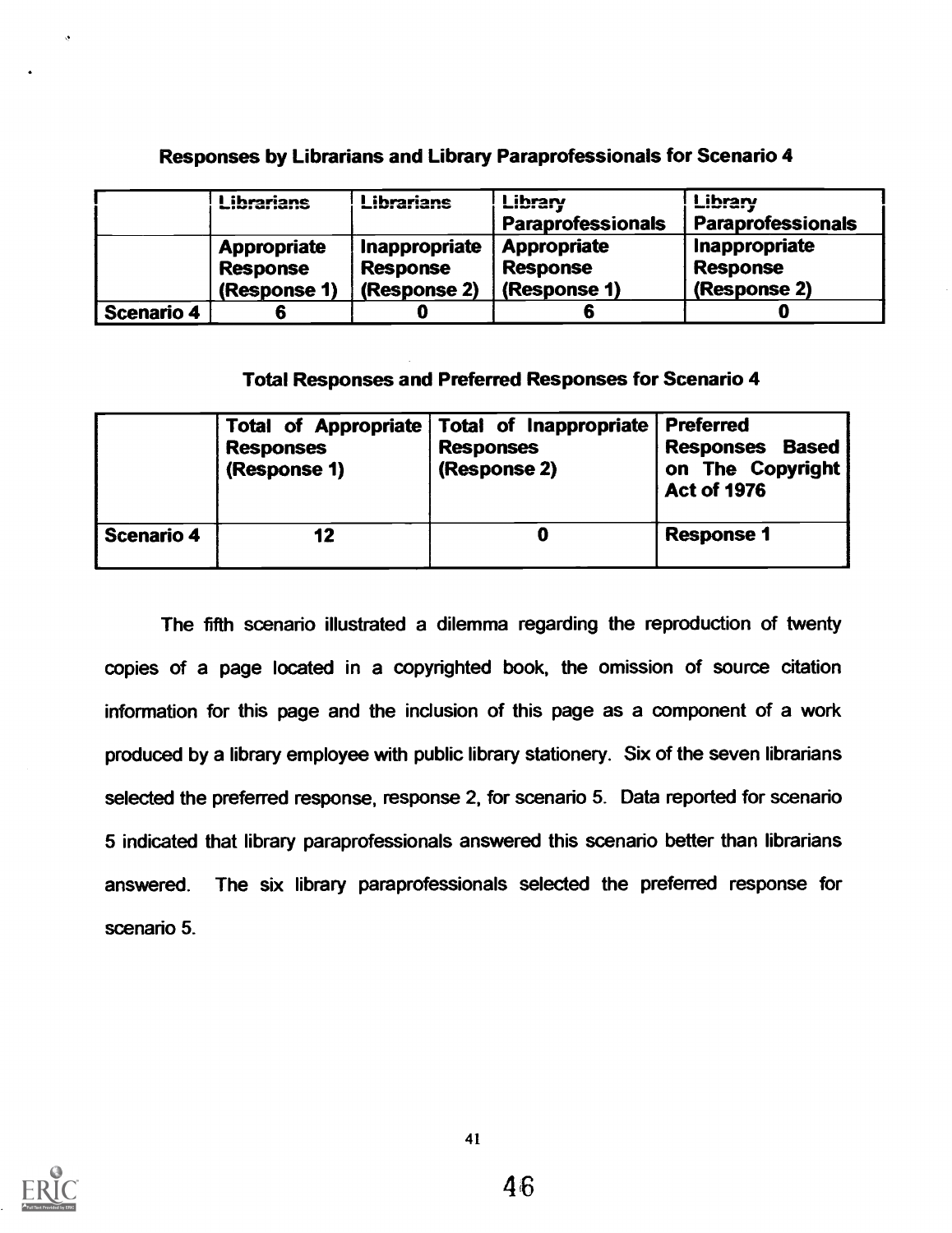## Responses by Librarians and Library Paraprofessionals for Scenario 5

|                   | <b>Librarians</b>                                     | <b>Librarians</b>                                | Library<br><b>Paraprofessionals</b>                   | Library<br><b>Paraprofessionals</b>              |
|-------------------|-------------------------------------------------------|--------------------------------------------------|-------------------------------------------------------|--------------------------------------------------|
|                   | <b>Appropriate</b><br><b>Response</b><br>(Response 1) | Inappropriate<br><b>Response</b><br>(Response 2) | <b>Appropriate</b><br><b>Response</b><br>(Response 1) | Inappropriate<br><b>Response</b><br>(Response 2) |
| <b>Scenario 5</b> |                                                       |                                                  |                                                       |                                                  |

## Total Responses and Preferred Responses for Scenario 5

|                   | <b>Responses</b><br>(Response 1) | Total of Appropriate Total of Inappropriate Preferred<br><b>Responses</b><br>(Response 2) | <b>Based</b><br><b>Responses</b><br>on The Copyright<br><b>Act of 1976</b> |
|-------------------|----------------------------------|-------------------------------------------------------------------------------------------|----------------------------------------------------------------------------|
| <b>Scenario 5</b> |                                  | 12                                                                                        | <b>Response 2</b>                                                          |

Although the results of this small study survey did not meet anticipated participation levels, this study provides a framework for which to base further research using an extensive study on the topic of the knowledgeability levels of copyright law and libraries among librarians and library paraprofessionals employed in adult services at public libraries in the United States. If the results of this study indicate a trend among responses from librarians and library paraprofessionals, then this study concludes that library employees may not be sufficiently knowledgeable about copyright law pertaining to reference transactions in adult services at public libraries in the United States.

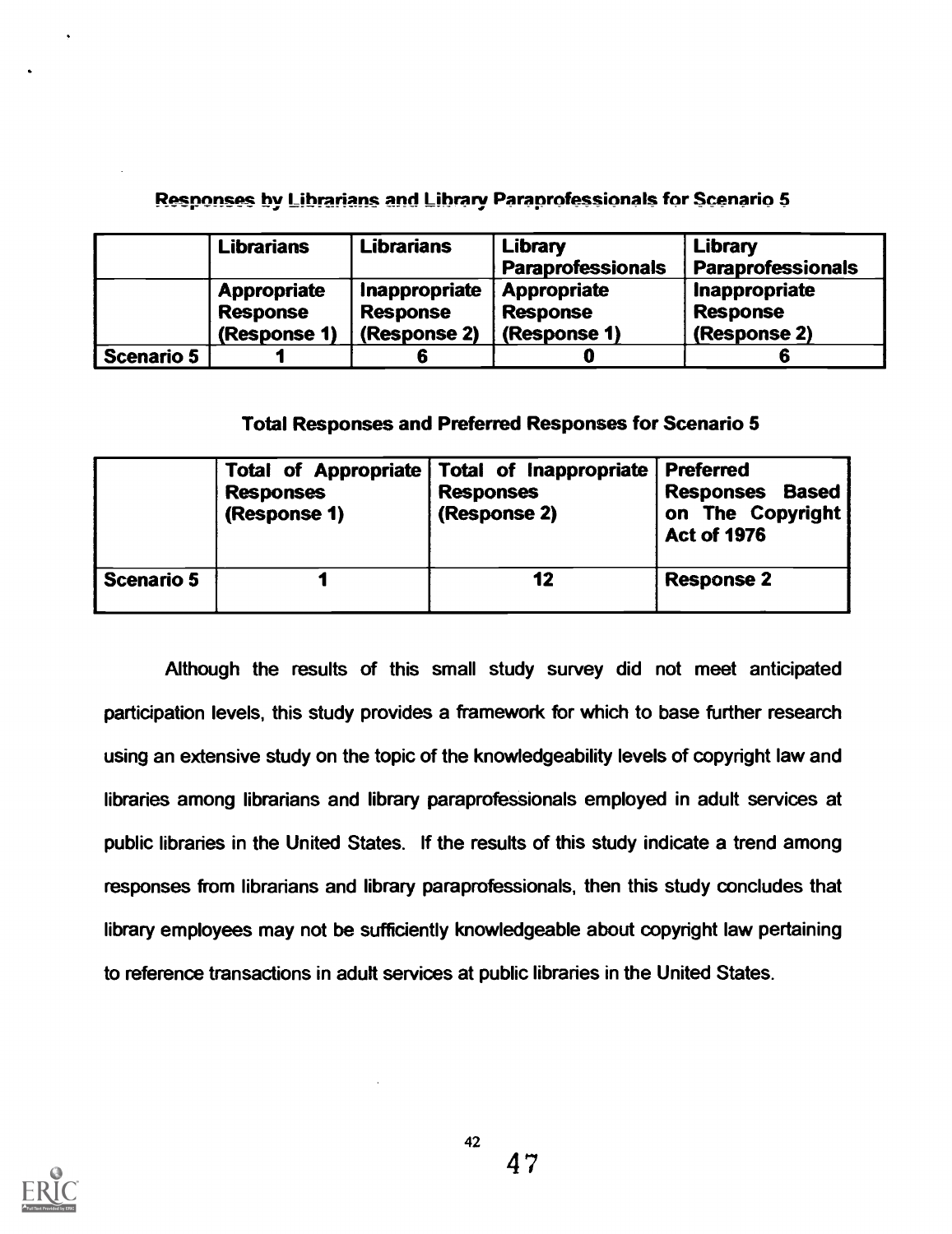## RIRI IOGRAPHY

- Alpem, Andrew. 101 Questions About Copyright Law. Mineola, NY: Dover Publications, Inc., 1999.
- Althouse, Jay. Copyright: The Complete Guide for Music Educators. East Stroudsburg, PA: Music in Action, 1984.
- American Library Association. Libraries and Copyright: A Summary of the Arguments for Library Photocopying. Washington, DC: American Library Association, 1974.
- American Library Association, National Council of Teachers of English, National Education Association. The New Copyright Law: Questions Teachers & Libraries Ask. Washington, DC: National Education Association, 1977.

Besenjak, Cheryl. Copyright Plain and Simple. Franklin Lakes, NJ: Career Press, 1997.

Bielefield, Arlene and Lawrence Cheeseman. Libraries & Copyright Law. Libraries & Law Series. New York: Neal-Schuman Publishers, Inc., 1993.

. Library Patrons and the Law. New York: Neal-Schuman Publishers, Inc., 1995.

. Technology and Copyright Law: A Guidebook for the Library, Research, and Teaching Professions. New York: Neal-Schuman Publishers, Inc., 1997.

- Brennan, Thomas C. 'Provisions for Library Photocopying in the New Copyright Act." In The Copyright Dilemma (Proceedings of a Conference Held at Indiana University April 14-15, 1977), ed. Herbert S. White, 19-28. Chicago: American Library Association, 1978.
- Bruwelheide, Janis H. °Myth and Misperceptions from Perspectives of Educators and Copyright Owners." In Growing Pains: Adapting Copyright for libraries, Education, and Society, ed. Laura N. Gasaway, 287-314. Littleton, CO: Fred B. Rothman & Co., 1997.

. The Copyright Primer for Librarians and Educators. 2d. ed. Chicago: American Library Association, 1995.

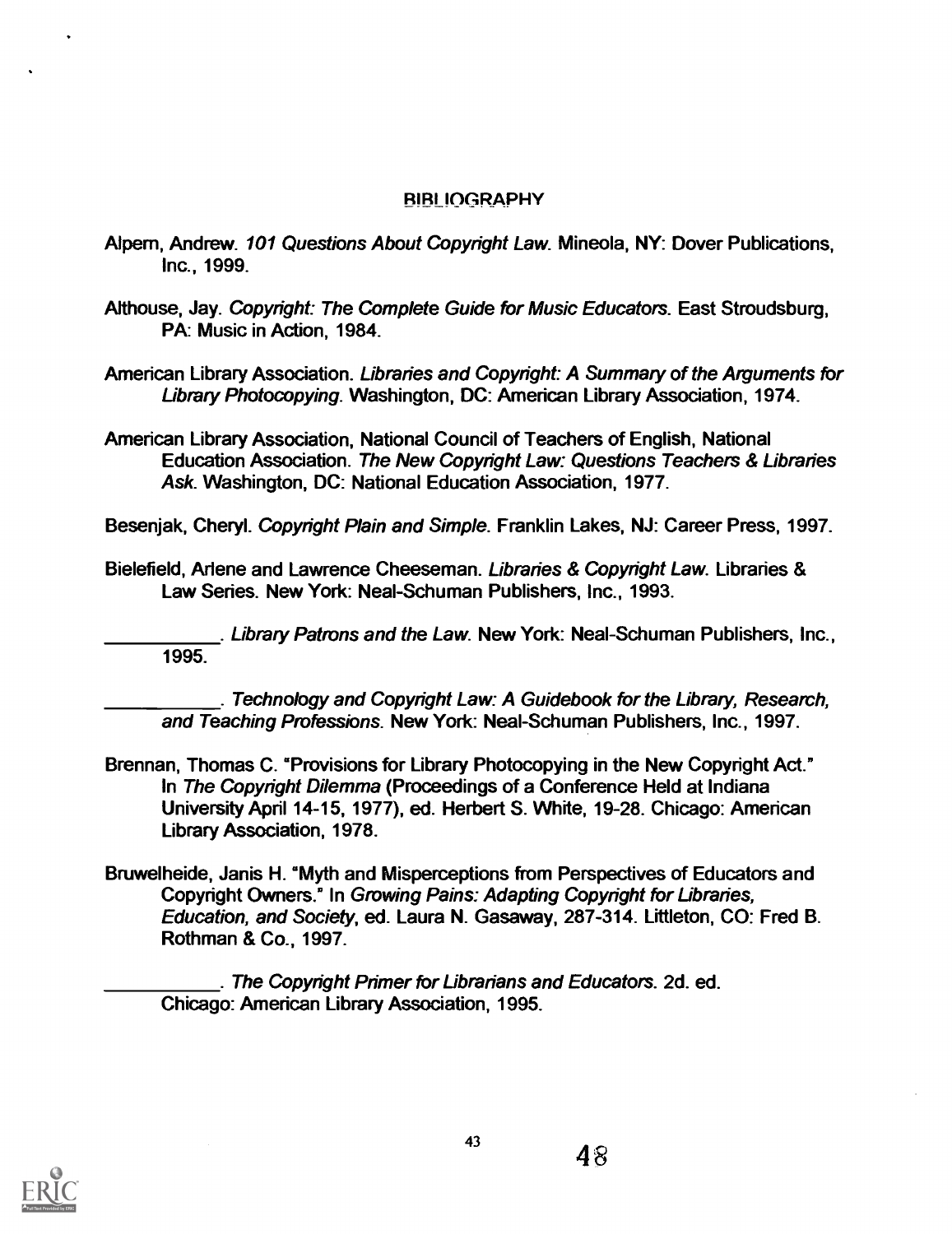- Burchinal, Lee G. °The New Copyright Act: Impact on Trends in Information Transfer." In The Copyright Dilemma (Proceedings of a Conference Held at Indiana University April 14-15, 1977). ed. Herbert S. White, 53-61. Chicago: American Library Association, 1978.
- Campbell, Jerry D. °The Intellectual Property Dilemma: Proposal for the Creation of an International Scholars Academic Network." In Growing Pains: Adapting Copyright for Libraries, Education, and Society, ed. Laura N. Gasaway, 457-467. Littleton, CO: Fred B. Rothman & Co., 1997.
- Cassell, Kay Ann and Elizabeth Futas. Developing Public Library Collections, Policies, and Procedures: A How-to-Do-lt Manual for Small and Medium-Sized Public Libraries. New York: Neal-Schuman Publishers,1991.
- Chepesiuk, Ron. °The Tasini Case: How Will Libraries be Affected?" American Libraries 32, no. 6 (June/July 2001): 42-45.
- Coffman, Steve. "So You Want to Do Virtual Reference?" E-Libraries Supplement to Public Libraries (September/October 2001): 14-20.
- Cravey, Pamela J. Protecting Library Staff, Users, Collections, and Facilities: A How-to-do-lt Manual. New York: Neal-Schuman Publishers, 2001.
- Crews, Kenneth D. Copyright, Fair Use, and the Challenge for Universities: Promoting the Progress of Higher Education. Chicago: University of Chicago Press, 1993.
- Dukelow, Ruth H. The Library Copyright Guide. Washington, DC: The Association for Educational Communications and Technology, 1992.
- Ebersole, Joseph L. Protecting Intellectual Property Rights on the Information Superhighways. Washington, DC: Information Industry Association, 1994.
- Eggers, Renee M. °An Archival Case Study and Delphi Study to Determine the Actual and Perceived Costs and Trends of Complying with the Computer Component of Title 17 of the United States Code." Ph.D. diss., Kent State University, 1994.
- Fowler, Mavis. The Law of Copyright. Oceana's Law for the Layperson. Legal Almanac Series. Dobbs Ferry, NY: Oceana Publications, Inc., 1996.
- Gasaway, Laura N. °Academic Freedom v. Anti-Circumvention." Information Outlook 5, no. 11 (November 2001): 38.

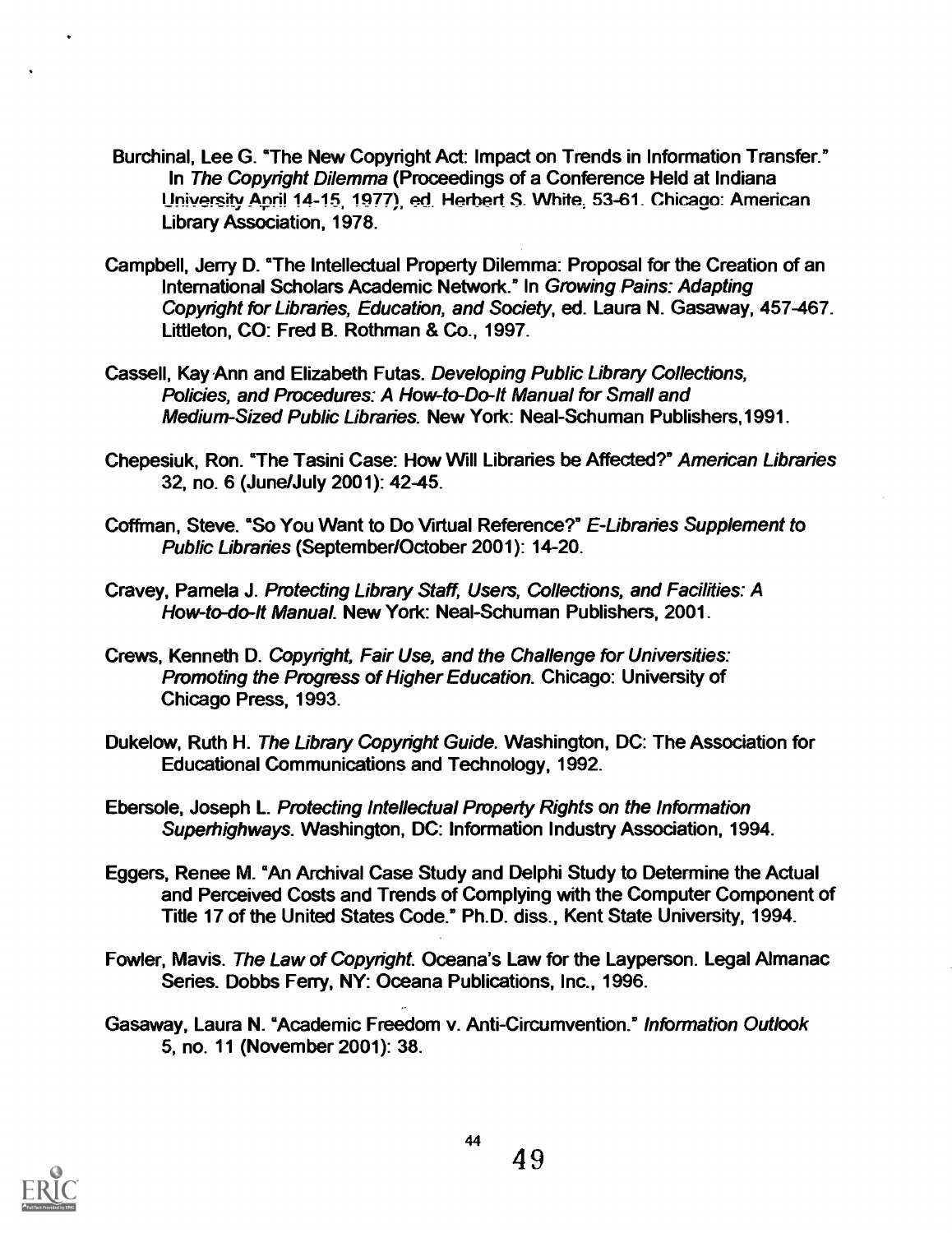. "Anti-Circumvention Rule Making Completed." Information Outlook 5, no. 1 (January 2001): 48-49.

. "Copyright: A Challenge to Distance Learning--Part I." Information Outlook 2, no. 10 (October 1998): 43.

. °Copyright: A Challenge to Distance LearningPart II." Information Outlook 2, no. 11 (November 1998): 15.

. "Copyright: A Challenge to Distance Learning—Part III." Information Outlook 2, no. 12 (December 1998): 13.

. °Copyright Considerations for Fee-Based Document Delivery Services." Journal of Interlibrary Loan, Document Delivery & Information Supply 10, no.1 (1999): 75-92.

. "Copyright in the Electronic Era." The Serials Librarian 24, no. 3-4 (1994): 153-162.

. °Copyright Law in the Digital Age." (Lecture Presented at Cleveland Area Metropolitan Library System Workshop at the Euclid Public Library on Copyright Law and Libraries, Euclid, Ohio, 22 September 2000) Law School, University of North Carolina, Chapel Hill, NC.

. "Copyright Office Issues First Sale Report." Information Outlook 6, no. 1 (January 2002): 40.

. "Copyright, the Internet, and Other Legal Issues." Journal of the American Society for Information Science 49, no. 11 (September 1998): 1003- 1009.

. °Does Deep Linking Infringe Copyright?" Information Outlook 4, no. 9 (September 2000): 41-42.

. °Fair Use: A Right or a Privilege." Information Outlook 4, no. 11 (November 2000): 39-40.

. ed. Growing Pains: Adopting Copyright for Libraries, Education, and Society. Littleton, CO: Fred B. Rothman & Co., 1997.

. °Guidelines for Distance Learning and Interlibrary Loan: Doomed and More Doomed." Journal of the American Society for Information Science 50, no. 14 (December 1999): 1337-1341.

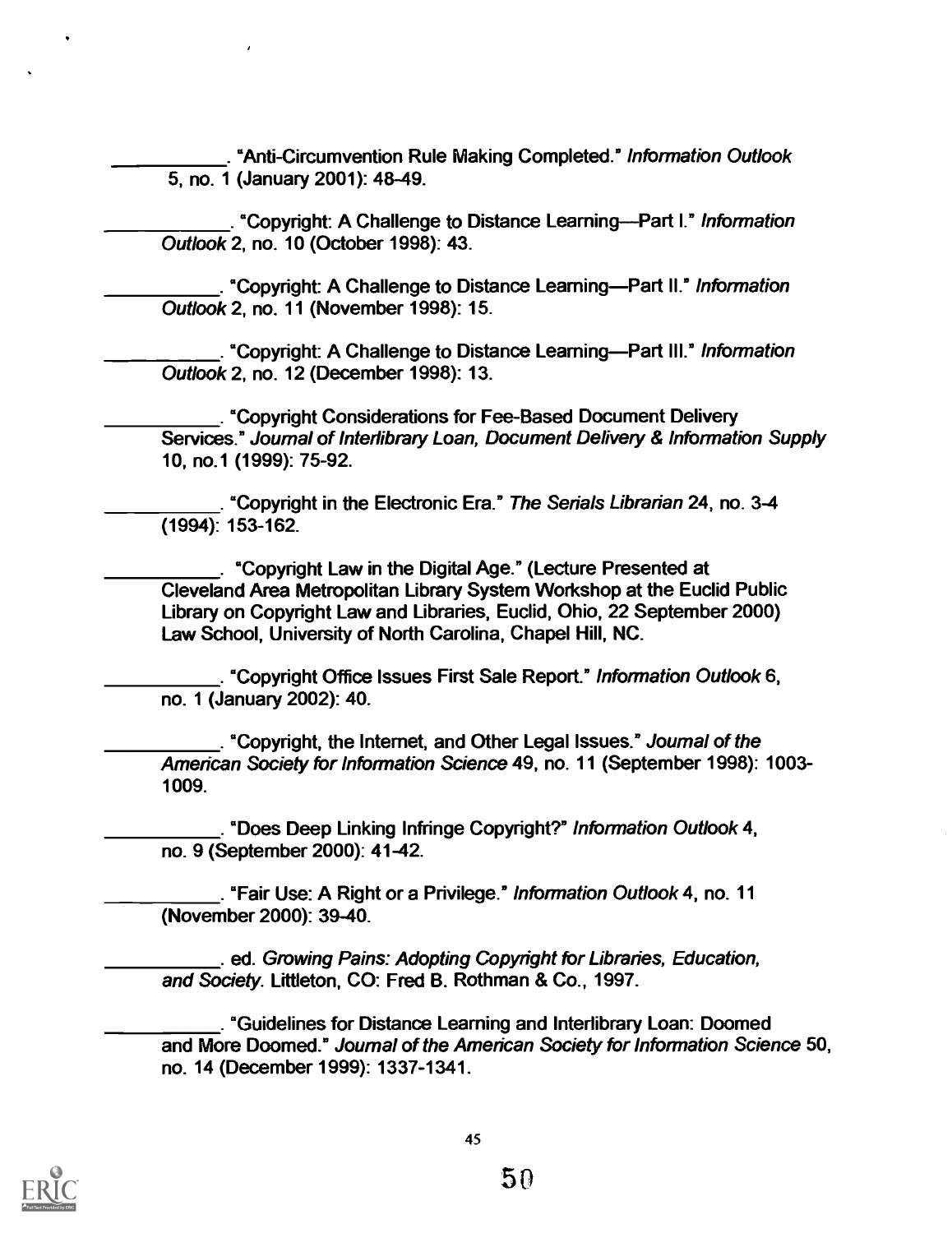. °Importance of the Public Domain." Information Outlook 5, no. 7 (July 2001): 32-33.

. °Intellectual Property or Copyright?" Information Outlook 5, no. 6 (June 2001): 65-66.

. °Librarian/Publisher Disputes in the Copyright Arena." Information Outlook 5, no. 12 (December 2001): 40-41.

. 'Libraries, Educational Institutions, and Copyright Proprietors: The First Collision on the Information Highway." The Journal of Academic Librarianship 22 (September 1996): 337-344.

. °Library Preservation and Recent Copyright Act Amendments." Information Outlook 3, no.4 (April 1999): 38-39.

. "Library Reserve Collections: From Paper to Electronic Collections." In Growing Pains: Adapting Copyright for Libraries, Education, and Society. Littleton, CO: Fred B. Rothman & Co., 125-149.

. °New Cases Interpret DMCA." Information Outlook 4, no. 7 (July 2000): 36-38.

. °Ownership of Copyrighted Works." Information Outlook 4, no. 12 (December 2000): 35-36.

. °Register's Report on Temporary Copies and Software." Information Outlook 6, no. 2 (February 2002): 52.

. 'Scholarly Publication and Copyright in Networked Electronic Publishing." Library Trends 44 (Spring 1995): 679-700.

. "Tasini: The Final Chapter." Information Outlook 5, no. 9 (September 2001): 42-43.

. "The White Paper, Fair Use, Libraries and Educational Institutions." The Serials Librarian 31, no. 1-2 (1997): 211-220.

. °Unpublished Works." Information Outlook 4, no. 10 (October 2000): 43-44.

Gasaway, Laura N. and Sarah K. Want. Libraries and Copyright: A Guide to Copyright Law in the 1990s. Washington, DC: Special Libraries Association, 1994.

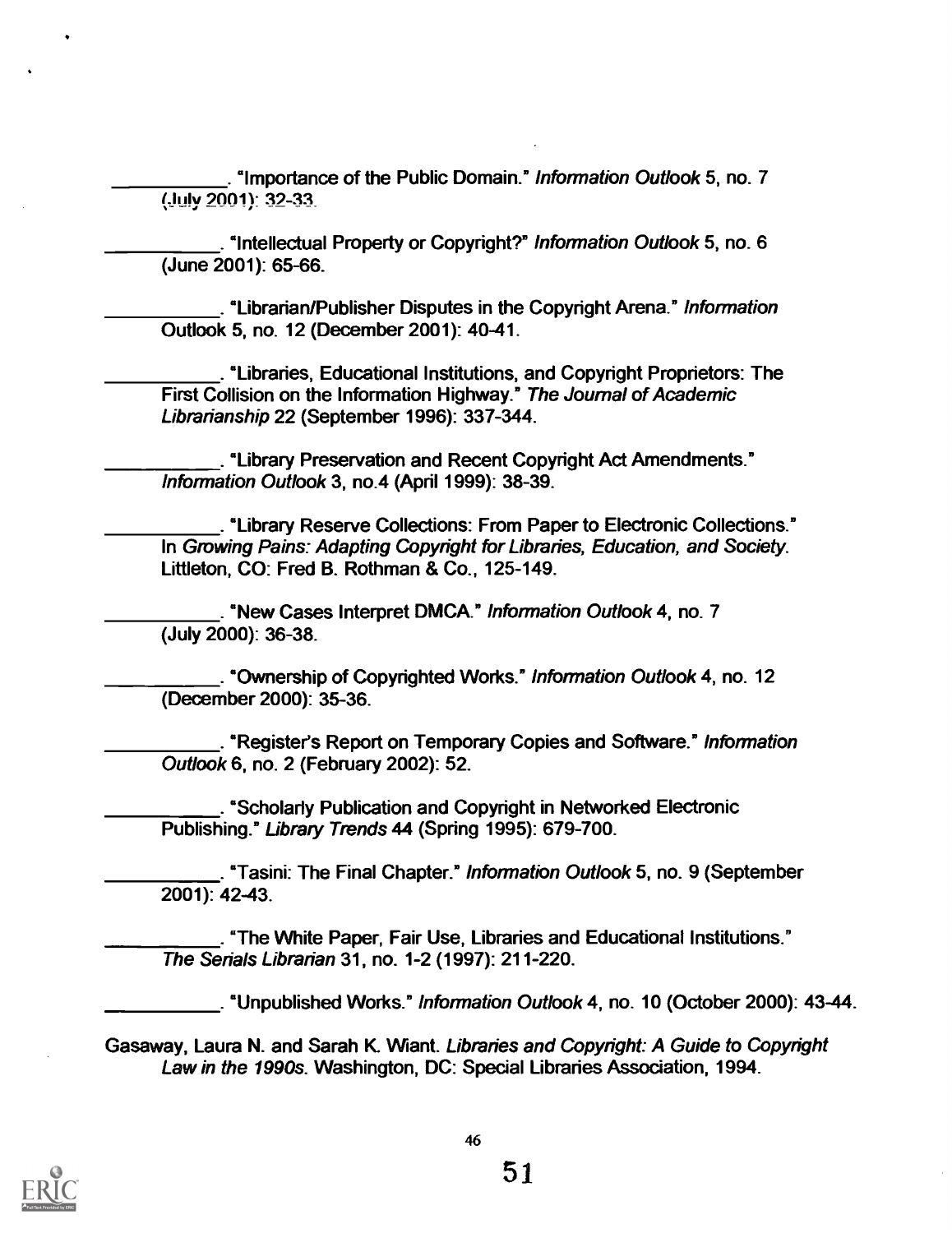- Goldstein, Paul. Copyright: Principles, Law and Practice, Boston: Little, Brown, and Co., 1989.
- Gonzalez, Efren. "The Views of a Special Librarian." In The Copyright Dilemma (Proceedings of a Conference Held at Indiana University April 14-15, 1977), ed. Herbert S. White, 163-178. Chicago: American Library Association, 1978.
- Guthrie, Lawrence S. °Preservation Versus Copyright." Information Outlook 1, no. 10 (October 1997): 43.
- Hoffman, Barbara, Esq. °A Picture is Worth a Thousand Words: Copyright and the Use of Image Archives and Collections for Research, Teaching, and Scholarship in the Digital Age." In Growing Pains: Adapting Copyright for Libraries, Education, and Society, ed. Laura N. Gasaway, 395-440. Littleton, CO: Fred B. Rothman & Co., 1997.
- Jasper, Margaret C. The Law of Copyright. 2d. ed. Oceana's Law for the Layperson. Legal Almanac Series. Dobbs Ferry, NY: Oceana Publications, Inc., 2000.
- Jassin, Llyod J. and Steven C. Schechter. The Copyright Permission and Libel Handbook: A Step-by-Step Guide for Writers, Editors, and Publishers. New York: John Wiley & Sons, Inc., 1998.
- Jensen, Mary Brandt. Does Your Project Have a Copyright Problem? A Decision-Making Guide for Librarians. Jefferson, NC: McFarland & Co., 1996.
- Johnson, Wanda K. and Derrie B. Roark, ed. A Copyright Sampler. Chicago: Community and Junior College Libraries Section, Association of College and Research Libraries, 1996.
- Litman, Jessica. Digital Copyright. Amherst, NY: Prometheus Books, 2001.
- Lutzer, Arnold P., Esq. °Defining the Quiet Zone: Library and Educational Perspective on the White Paper." In Growing Pains: Adapting Copyright for Libraries, Education, and Society, ed. Laura N. Gasaway, 233-249. Littleton, CO: Fred B. Rothman & Co., 1997.
- McClure, Lucretia W. "Interlibrary Loan in the Electronic World." In Growing Pains: Adapting Copyright for Libraries, Education, and Society, ed. Laura N. Gasaway, 173-187. Littleton, CO: Fred B. Rothman & Co., 1997.

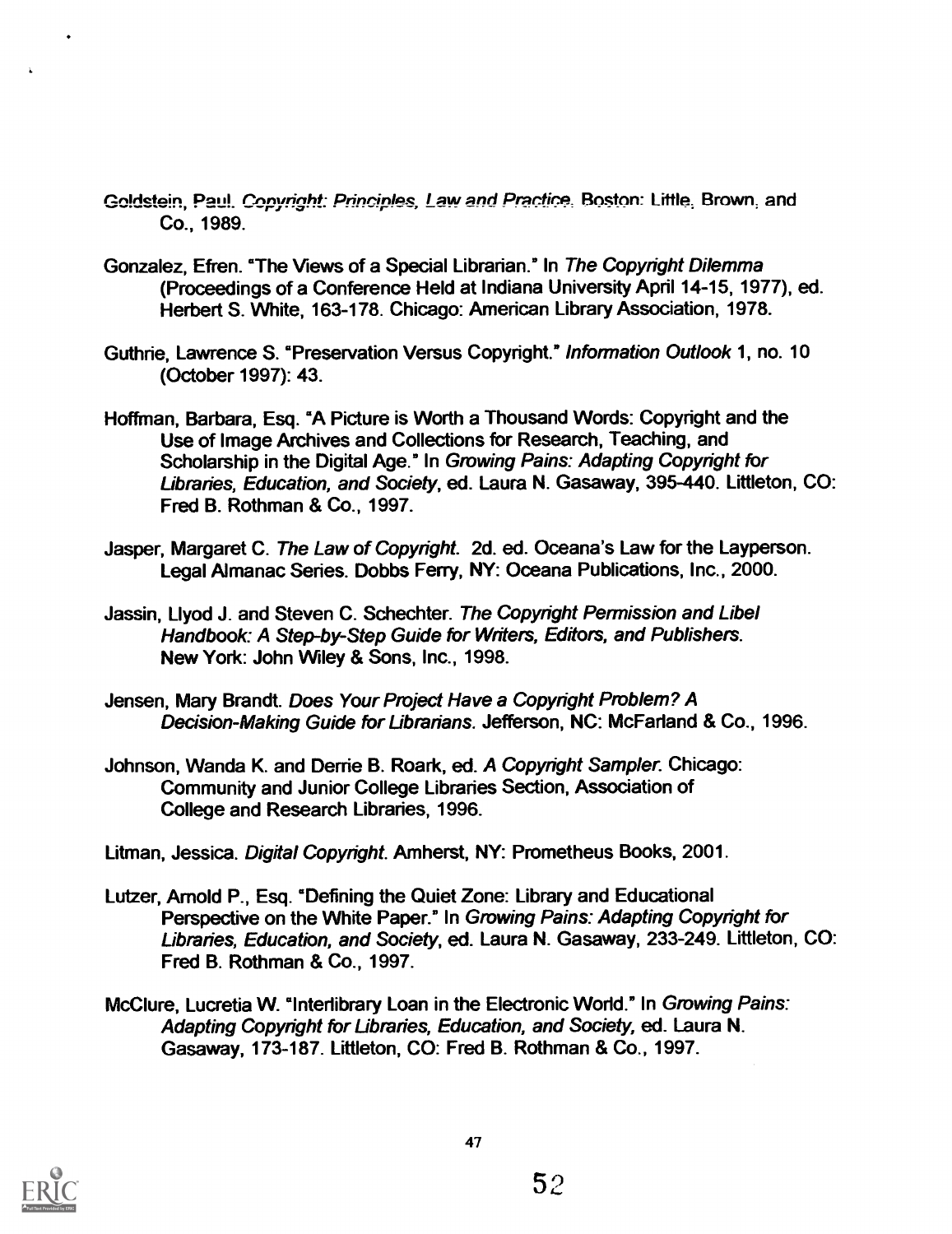- Oakley, Robert. "Preservation and Copyright." In Growing Pains: Adapting Copyright for Libraries, Education, and Society, ed. Laura N. Gasaway, 111-124. Littleton, CO: Fred B. Rothman & Co., 1997.
- Osif, Bonnie A. and Richard L. Harwood. °The Value of Information and the Value of Librarianship." Library Administration & Management 14, no. 3 (Summer 2000): 172-178.
- Salone, M. J. How to Copyright Software: Everything You Need to Copyright All Types of Computer Programs and Output. 2d ed. Berkeley, CA: Nob Press, 1987.
- Seltzer, Leon E. Exemptions and Fair Use in Copyright: The Exclusive Rights Tensions in the 1976 Copyright Act. Cambridge, MA: Harvard University Press, 1978.
- Simpson, Carol Mann. Copyright for School Libraries: A Practical Guide. Worthington, OH: Linworth Pub., 1994.
- Smith, Linda C. and Ruth C. Carter, ed. Technical Services Management, 1965-1990: A Quarter Century of Change and a Look to the Future. New York: The Haworth Press, Inc., 1996.
- Strong, William S. The Copyright Book: A Practical Guide. 2d ed. Cambridge, MA: The MIT Press, 1984.
- Talab, R. S. Commonsense Copyright: A Guide for Educators and Librarians. 2d ed. Jefferson, NC: McFarland & Company, Inc., 1999.
- Tilton, Michelle Worrall. "Transferring Risk Through Appropriate Liability Insurance." Library Administration & Management 15, no. 1 (Winter 2001): 30-38.
- Vleck, Charles. Adoptable Copyright Policy: Copyright Policy and Manuals Designed for Adoption by Schools, Colleges & Universities. Friday Harbor, WA: Copyright Information Services, 1992.
- White, Herbert S., ed. The Copyright Dilemma (Proceedings of a Conference Held at Indiana University April 14-15, 1977). Chicago: American Library Association, 1978.
- Wilson, Lee. The Copyright Guide: A Friendly Guide to Protecting and Profiting from Copyrights. New York: Allworth Press, 1996.

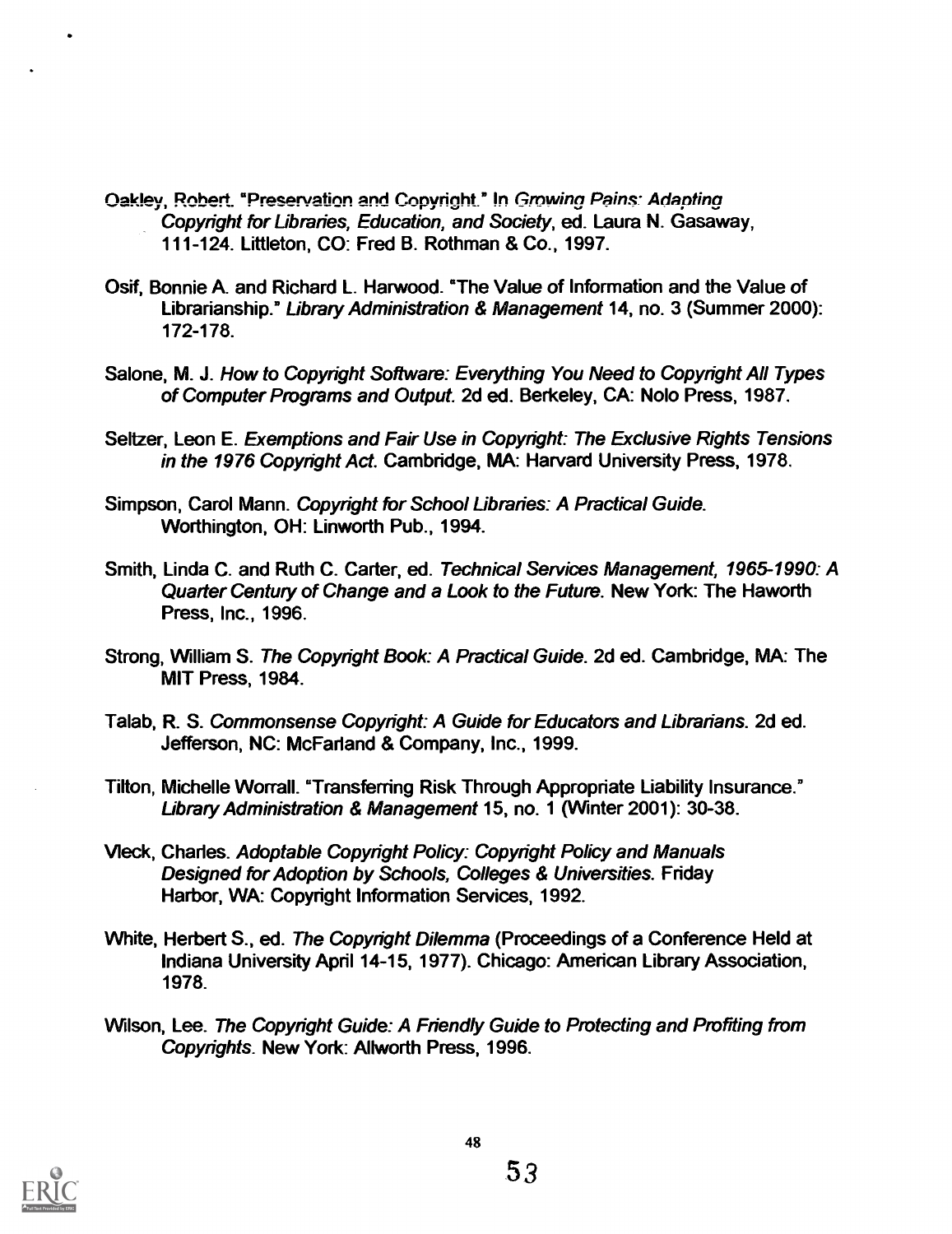- United States Code Annotated. Title 17, Copyrights. St. Paul, MN: West Publishing Co.,1977.
- United States Code Annotated. Title 17, Copyrights § 1 to 500. St. Paul, MN: West Publishing Co., 1996.
- United States Copyright Office. General Guide to the Copyright Act of 1976. Washington, DC: United States Copyright Office, 1977.

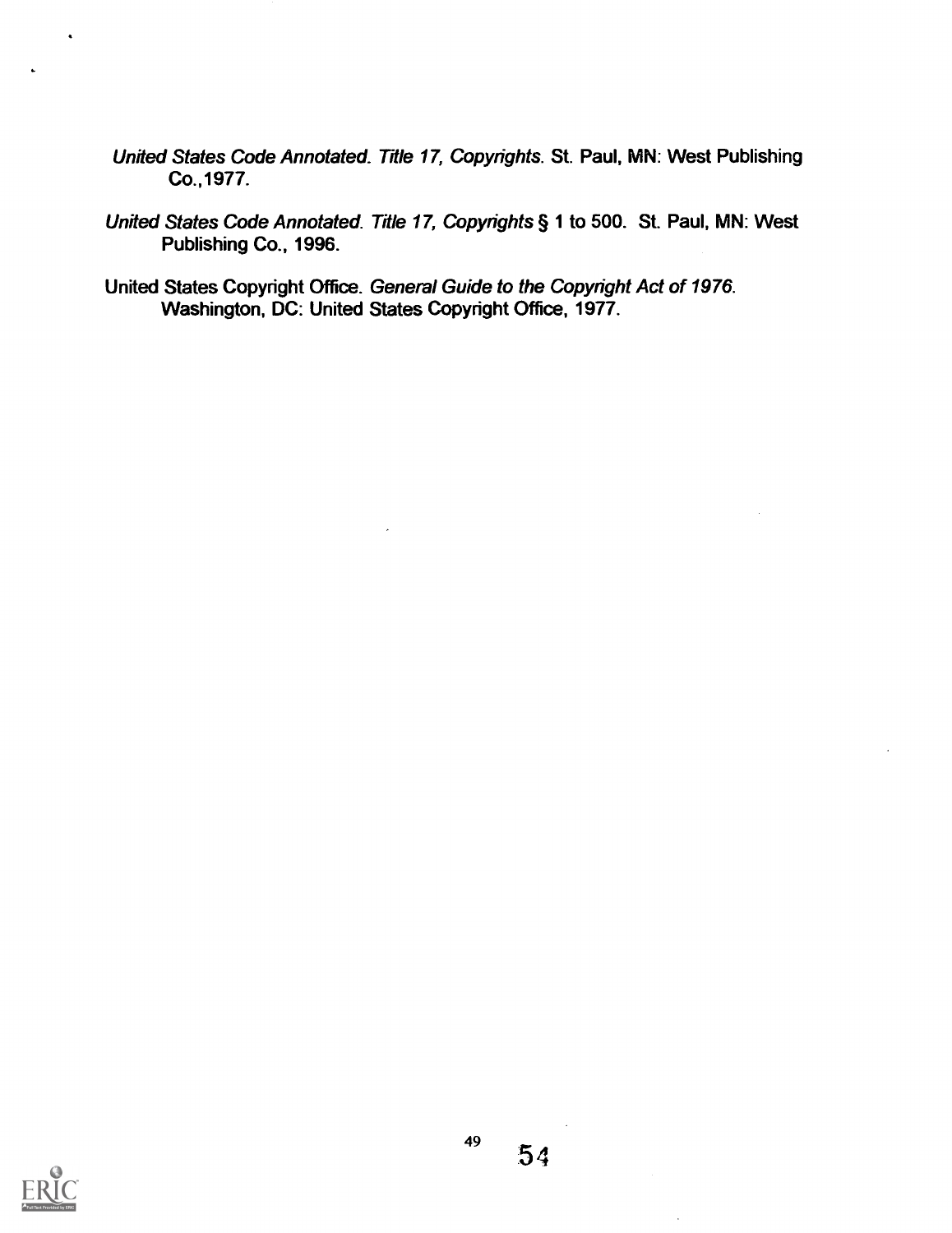## **APPENDIX A**

## **QUESTIONNAIRE**

Survey of the Knowledgeability of Copyright Law and Legal Issues Pertaining to Adult Services Among Librarians and Library Paraprofessionals Employed in a Large Public Library System

| In which position are you employed? Please X or check the appropriate line. |                                                |  |                       |  |  |  |  |  |
|-----------------------------------------------------------------------------|------------------------------------------------|--|-----------------------|--|--|--|--|--|
|                                                                             | <b>Librarian-Adult Services</b>                |  |                       |  |  |  |  |  |
|                                                                             | <b>Library Paraprofessional-Adult Services</b> |  |                       |  |  |  |  |  |
| What degrees do you hold? Please X or check all applicable lines.           |                                                |  |                       |  |  |  |  |  |
|                                                                             | <b>B.A.</b>                                    |  | <b>M.L.S/M.L.I.S.</b> |  |  |  |  |  |
|                                                                             | <b>B.S.</b>                                    |  | <b>Ph. D.</b>         |  |  |  |  |  |
|                                                                             | <b>M.A.</b>                                    |  | J.D.                  |  |  |  |  |  |
|                                                                             | M.S.                                           |  |                       |  |  |  |  |  |
|                                                                             |                                                |  |                       |  |  |  |  |  |

The following five scenarios illustrate reference transactions that librarians and library paraprofessionals may have with library patrons at the adult services reference desk of a large public library system.

Based upon your knowledge of copyright law and legal issues pertaining to reference services for adults in public libraries, please X or check the applicable line.

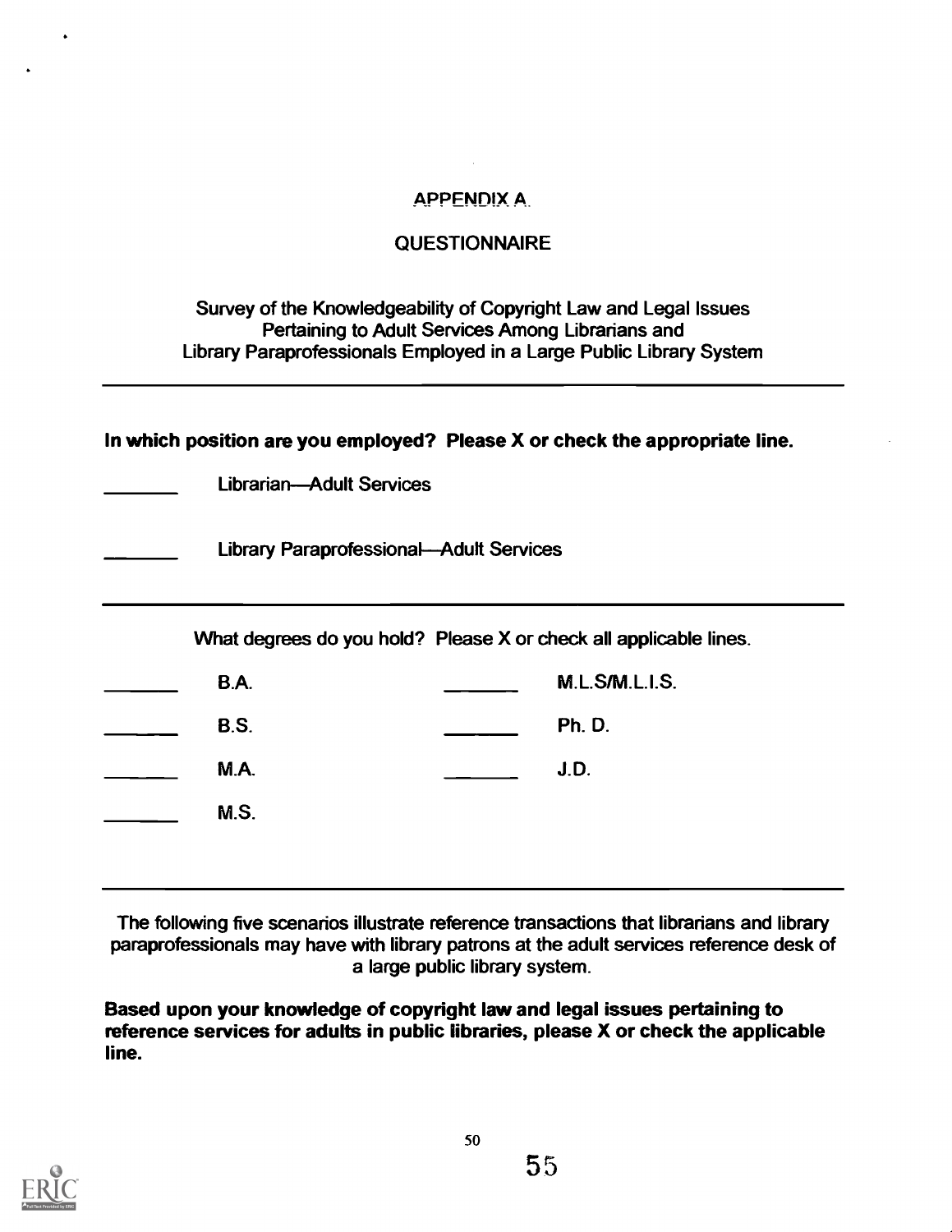1. On the night of the home school group meeting in the meeting room of the public  $l$ ibrary, a parent realized that he forgot the PPR video at home. Before the meeting began, this parent browsed the library's video collection and he found a copy of his needed video on a shelf. When this parent asked the library employee at the reference desk for access to the meeting room, he told the library employee how he forgot his PPR video at home and he luckily found a copy of the video on the library shelf. The library employee smiled and walked to another area of the library to retrieve the meeting room key. While the parent waited at the reference desk, a second library employee approached him and asked if he needed assistance. He told the second library employee about his good fortune and he showed the video, which he found on the library shelf, to her. The second library employee noticed that this video contains home use rights only. The second library employee politely informed this parent that this video contains home use rights only and does not contain public performance rights. The second library employee told the parent that copyright laws do not permit the viewing of the video, which contains home use rights, in the meeting room of the public library. Copyright laws permit the video, which contains public performance rights, to be viewed in the meeting room of the public library. The second library employee did not allow the viewing of a video licensed with home use rights in the meeting room of the public library.

> Based upon your knowledge of copyright law and legal issues pertaining to public libraries, the library employee chose an appropriate response.

Based upon your knowledge of copyright law and legal issues pertaining to public libraries, the library employee chose an inappropriate response.

2. A local magazine publisher publishes a monthly magazine that highlights community events and attractions. This magazine devotes one of its monthly issues to rate several cities in the community. When this issue arrives at the public library and current issues of magazines do not circulate, many patrons ask to read it. In previous years, library employees discovered missing pages in the section that listed the ratings of the cities. This year, library employees decided to photocopy the ratings section to have a backup copy of this article. After making one photocopy of the articles on rating the cities, library employees found numerous patrons asked to read the magazine or the photocopy of the articles contained in the magazine. Since demand to read the articles increased and the possibility of theft increased, library employees decided to a second photocopy of these articles to store in a file drawer at the reference desk with the magazine and the first photocopy of these articles. Under these conditions, copyright

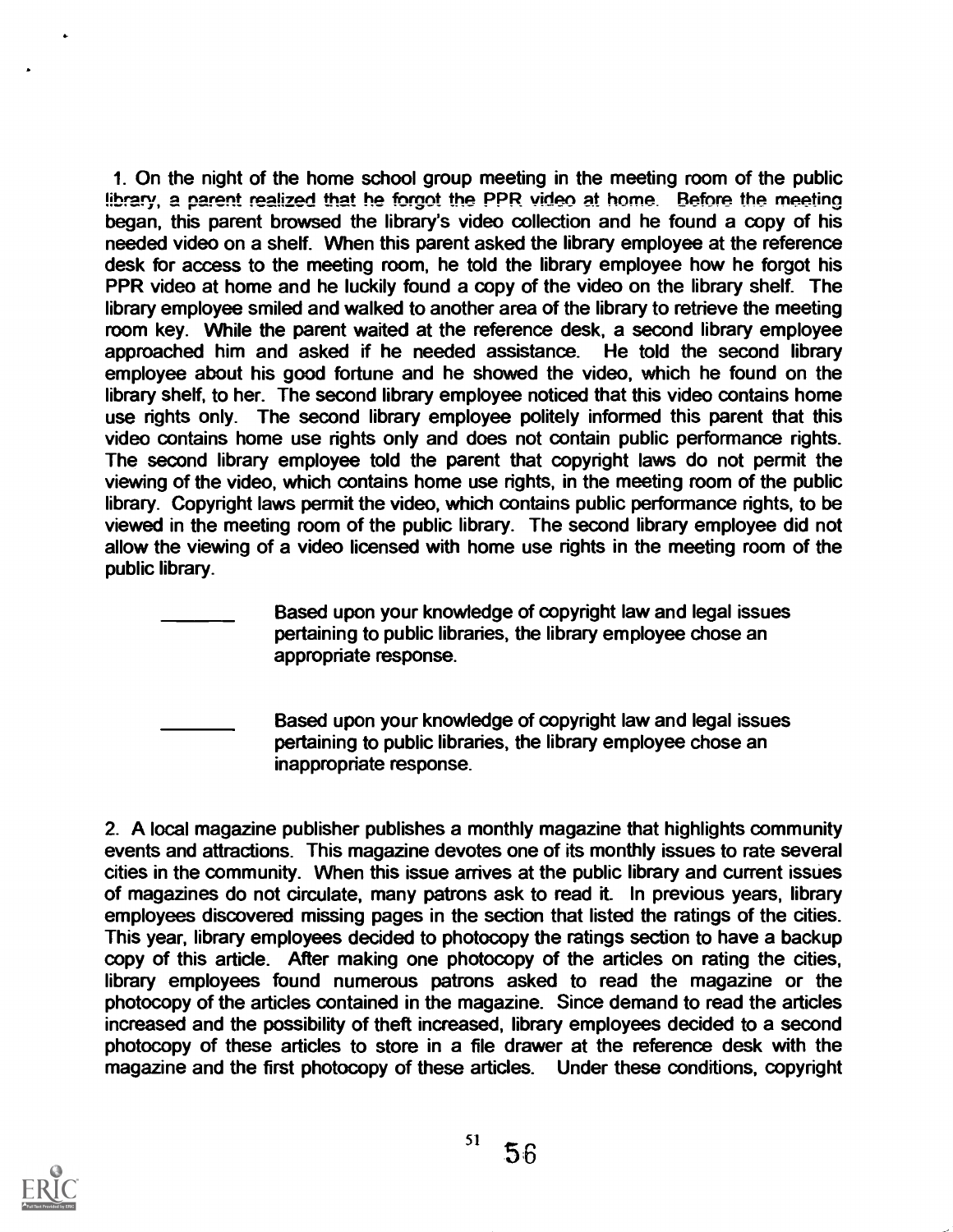laws permit the library to reproduce more than one copy of the articles and distribute to library patrons to read.

- Based upon your knowledge of copyright law and legal issues pertaining to public libraries, the library employees chose an appropriate response.
- Based upon your knowledge of copyright law and legal issues pertaining to public libraries, the library employees chose an inappropriate response.

3. During the holiday season, library employees chose holiday CDs from the CD units in the public library to play softly in CD players at the reference desk and the circulation desk. Library employees wanted to create atmosphere in the public library during the holiday season by playing holiday music. Since the public library owned these CDs, the library employees decided that playing library-owned CDs at the circulation desk was not a public performance. The library employees selected several holiday CDs with soft music or instrumental music that would not create a disturbance in the public library. Throughout the day, the library employees played all of the holiday CDs and they enjoyed the music while completing their work responsibilities.

- Based upon your knowledge of copyright law and legal issues pertaining to public libraries, the library employees chose an appropriate response.
	- Based upon your knowledge of copyright law and legal issues pertaining to public libraries, the library employees chose an inappropriate response.

4. A library patron telephones a reference services library employee with a request to locate a particular music score of hymn that he needs to play at a funeral in two hours. The library employee locates the score in a book of religious and patriotic hymns. Unable to drive to the public library, the library patron asks the library employee to photocopy and fax the music score. The library patron provides his fax number. The library employee states that she will be able to photocopy and fax the music score. After photocopying the music score, the library employee finds the stamper that states<br>that the work may be protected by copyright. The library employee stamps this that the work may be protected by copyright. message on the pages of music score. The library employee also writes a citation for the published book in which she found the music score on the photocopied pages.



 $52 \quad 57$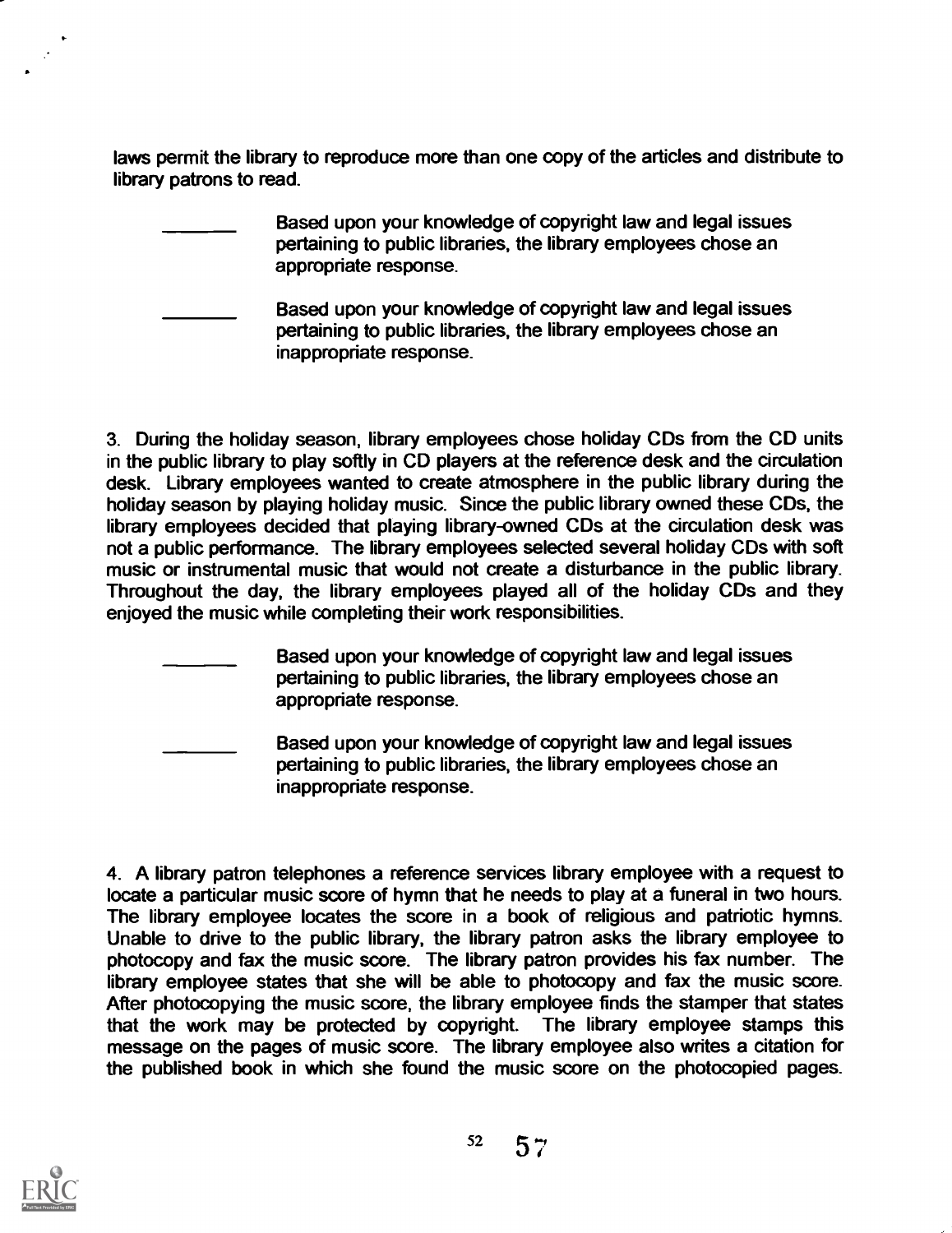When she finishes stamping, the library employee faxes the music score to the library patron. It was necessary to include information about copyright protection before transmitting a reproduction by fax.

> Based upon your knowledge of copyright law and legal issues pertaining to public libraries, the library employee chose an appropriate response.

Based upon your knowledge of copyright law and legal issues pertaining to public libraries, the library employee chose an inappropriate response.

5. A library employee teaches a computer instruction class for library patrons on how to use the web-based library catalog. Prior to the beginning of the computer instruction class, the library employee created handouts on how to use the library catalog which library patrons could take home. On each handout, the library employee listed his name, his job title, the name of the public library and the address of the public library. The library employee placed these handouts in folders with the public library's logo on the front covers. This library employee also included a copyright symbol before his name. In the computer instruction lab classroom, library patrons sit at individual computer workstations for the library employee's presentation and laptop computer demonstration. When the library employee realizes that the library patrons do not understand the elements of a popular Internet browser that the public library uses with its web-based catalog, this library employee allows the library patrons to take a short break. While the library patrons take their break, the library employee retrieves a book from the library shelf on the particular Internet browser. Scanning the book, the library employee found a page with an excellent screenshot of this Internet browser and simple explanations of each button. Quickly, the library employee photocopied twenty copies of this page for the twenty library patrons in his computer instruction class. When the break ended, the library employee resumed the class and he distributed the twenty photocopies to the library patrons. The library patrons filed these photocopied pages in their library computer instruction class folders. After the class ended, most library patrons left the public library. One library patron walked to the library shelf of computer books and she took a few books to the circulation desk for checkout.

> Based upon your knowledge of copyright law and legal issues pertaining to public libraries, the library employee chose an appropriate response.

Based upon your knowledge of copyright law and legal issues pertaining to public libraries, the library employee chose an

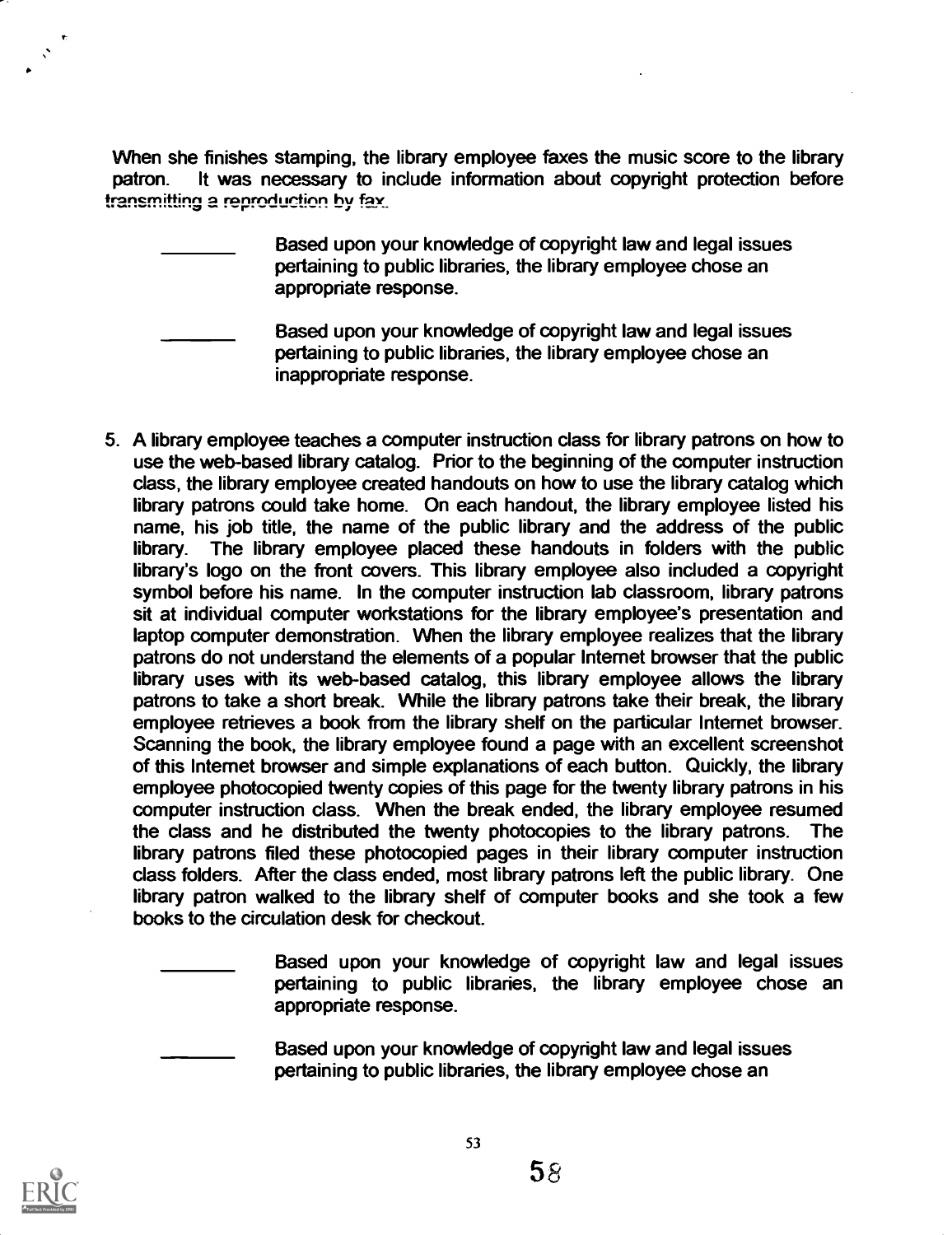inappropriate response.

© 2002 by Bridget M. Lavelle

 $\mathcal{L}_{\text{max}}$  and  $\mathcal{L}_{\text{max}}$ 



 $\sim$